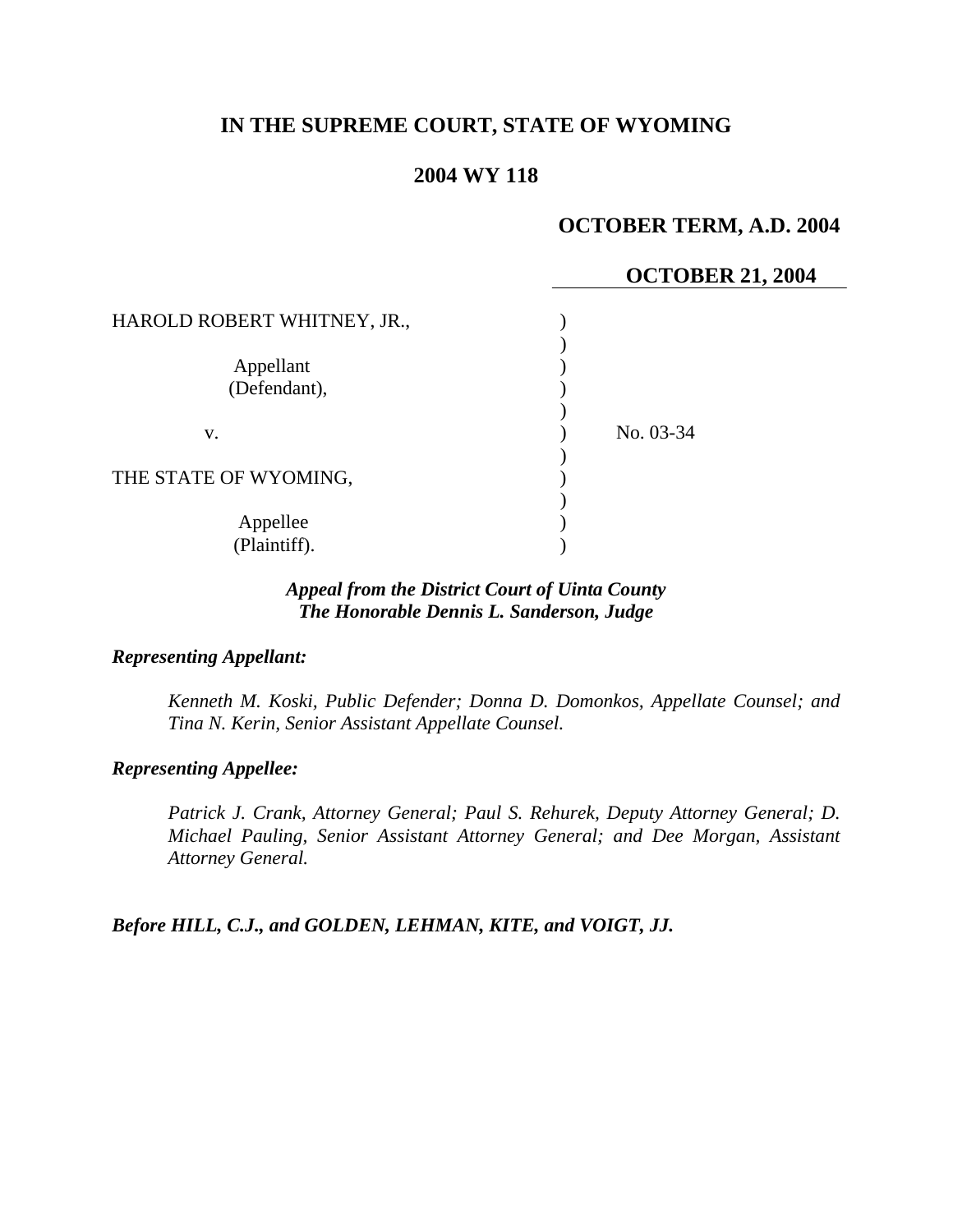## **VOIGT, Justice.**

[¶1] Harold Robert Whitney, Jr. (the appellant) appeals his convictions for aggravated homicide by vehicle, a felony, in violation of Wyo. Stat. Ann. § 6-2-106(b)(i) (LexisNexis 2003), and several misdemeanors. On appeal, the appellant contends that he was denied a speedy trial, the prosecution suppressed or failed to preserve exculpatory evidence, a crime scene photograph was improperly admitted into evidence, and the prosecutor committed misconduct during opening statement and closing argument. We affirm.

## *ISSUES*

1. Whether the appellant was denied a speedy trial pursuant to W.R.Cr.P. 48(b) or the United States or Wyoming Constitutions?

2. Whether the prosecution suppressed or failed to preserve exculpatory evidence?

3. Whether a photograph of the deceased victim's body at the crime scene was improperly admitted into evidence?

4. Whether the prosecutor committed misconduct during opening statement and closing argument?

## *FACTS*

[¶2] At about 2:00 a.m. on September 29, 2001, Officer Michael Vranish of the Evanston police department encountered a green Pontiac minivan (the minivan) at an intersection controlled by a flashing red stoplight. The minivan stopped once it had entered the intersection entirely, remained stopped in the intersection for at least ten seconds, proceeded through the intersection, drove well below the posted speed limit for a brief period of time, and failed to signal its turns. Officer Vranish, suspecting that the minivan's driver might be impaired, initiated a traffic stop shortly thereafter. Officer Vranish requested that the minivan's driver, who the officer identified at trial as the appellant, produce his driver's license, registration, and proof of insurance. The appellant produced a plastic "Hertz Car Sales" "club card entitling the holder to certain [VIP] benefits" bearing the name "Bobbie Decker."

[¶3] Officer Vranish testified that he smelled the odor of an alcoholic beverage on the appellant's breath, the appellant had bloodshot eyes, appeared "really tired," did not communicate or respond well, and was slow and deliberate in attempting to produce the requested documentation (which documentation he ultimately failed to produce). Officer Vranish returned to his patrol vehicle in order "to find out who [he] was dealing with" and did not consider the appellant to be a flight risk at that time.

 $\frac{1}{1}$  The record indicates that Bobbie Decker, a female, is the appellant's fiancé.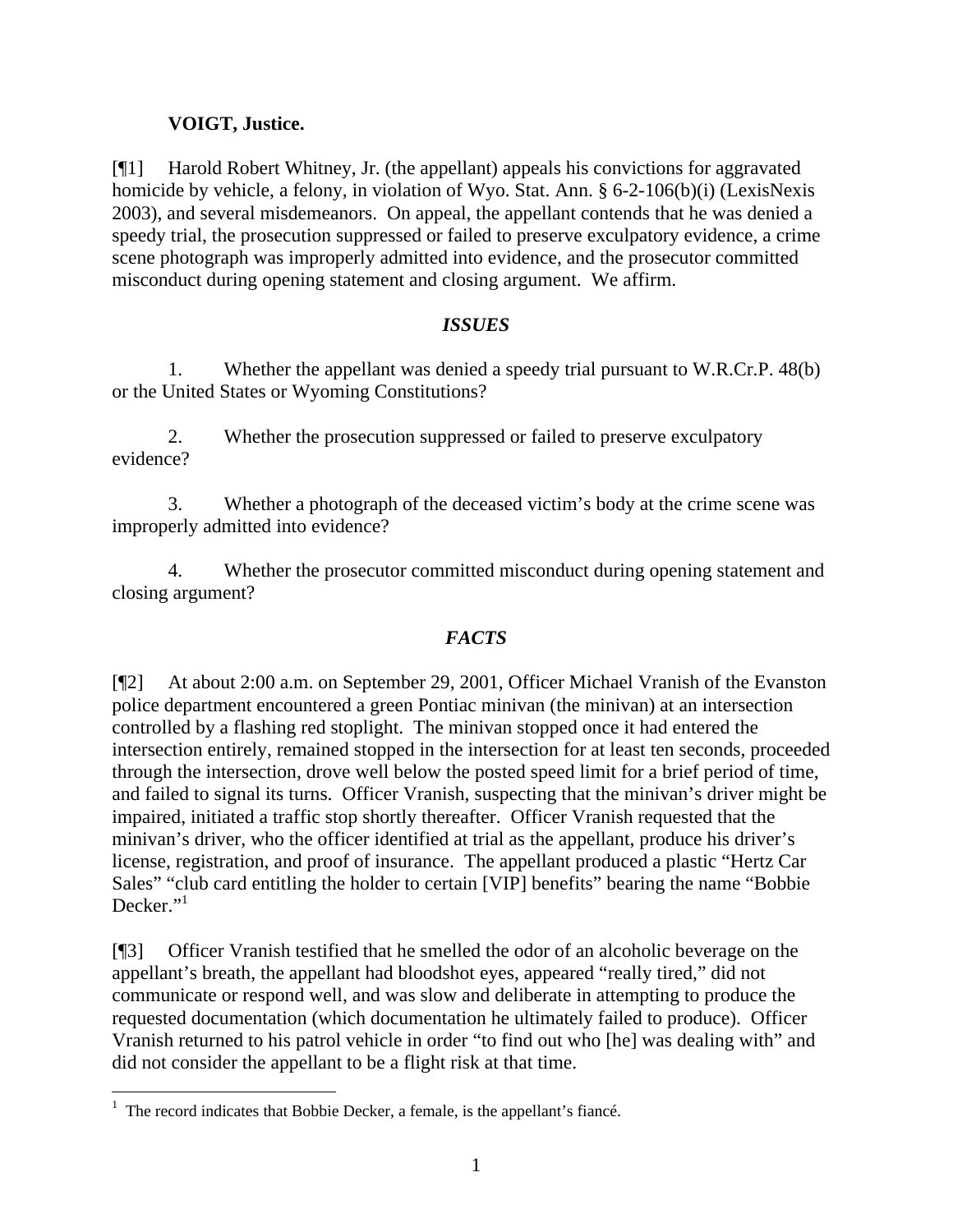[¶4] The minivan then suddenly pulled away from the scene of the traffic stop, failed to stop at a stop sign, and began to exceed the posted speed  $limit<sup>2</sup>$  Officer Vranish pursued the minivan and from a point approximately six hundred feet behind the minivan, Officer Vranish saw "a cloud of dust" as the minivan lost control and traveled off the side of the road. The appellant exited the minivan, looked at Officer Vranish, ignored the officer's order to "get on the ground," and took off running. While Officer Vranish and another police officer subdued the appellant, Evanston police officer Chris Brackin walked to the front of the minivan, looked through a hole in the windshield, and saw a male body positioned with his head near the passenger seat and his lower body near the windshield opening. The body, later identified as Donald Walker (the victim), had no pulse. According to Officer Vranish, the entire pursuit lasted about a minute.

[¶5] Wyoming Highway Patrol Trooper Richard Lewis investigated the crime scene with the assistance of David Lankford, a Wyoming Highway Patrol Trooper at the time. Trooper Lewis determined that the minivan the appellant was driving during the pursuit jumped the curb on a curve in the roadway, struck the victim (who was walking on the sidewalk) 229 feet later, struck a light pole, impacted a traffic island, and came to rest in the roadway approximately 629 feet from the point it jumped the curb. The minivan struck the victim with such force that it "knocked" the victim "out of his shoes" and the victim's severed left foot came to rest against a fence about 270 feet from the point of impact. Trooper Lankford opined that the appellant's response to the curve in the roadway was "late. He started into the turn but it wasn't until after the turn had already started, so he was going straight and then started his turn too late, which caused him to go off the roadway and on to the sidewalk." According to Trooper Lankford, the minivan's minimum speed when it jumped the curb was seventy miles per hour and the average speed during the pursuit was seventyfive miles per hour.

[¶6] A blood sample was obtained from the appellant on September 29, 2001, which sample contained an alcohol content of .27%. Officer Vranish and Trooper Lewis testified that the appellant, who was from Elko, Nevada, stated that after he was unable to locate some friends in Evanston, he went out drinking at two establishments and was driving back into town when Officer Vranish stopped him.

[¶7] At trial, the appellant's defense focused on: (1) Officer Vranish's actions in returning to his patrol vehicle to attempt to identify the appellant instead of taking steps to control the appellant and/or the minivan and prevent the appellant from driving;<sup>3</sup> and (2) the possibility

 $\frac{1}{2}$  Evanston police officer Chris Brackin testified that he was traveling seventy miles per hour while following the vehicles involved in the pursuit (from a distance), and the other vehicles "were traveling at speeds greater than I was traveling."

<sup>&</sup>lt;sup>3</sup> Robert LaPier, an expert witness for the appellant, testified that Officer Vranish should have asked the appellant to exit the minivan to perform field sobriety tests, or otherwise controlled the vehicle and/or its driver to "prevent [him] from driving." Mr. LaPier concluded that it was not reasonable or prudent for Officer Vranish to return to his patrol vehicle and attempt to identify the appellant under the circumstances.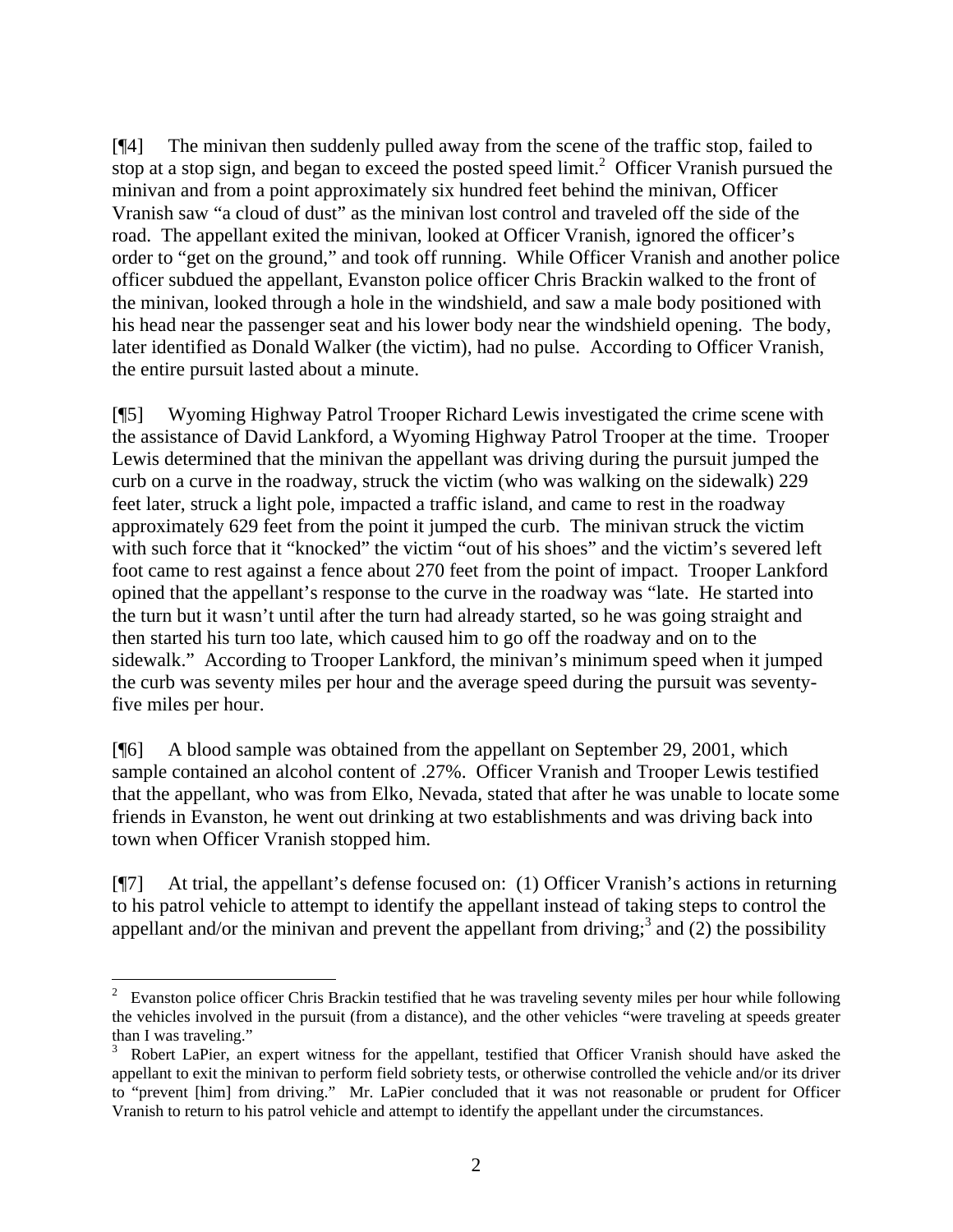that Officer Vranish, perhaps via a "pit maneuver,"<sup>4</sup> forced the appellant off the road during the pursuit prior to the minivan striking and killing the victim.<sup>5</sup> The appellant contended at trial that these actions amounted to extreme and outrageous conduct, and therefore proximately caused the victim's death.

[¶8] The appellant was ultimately charged in an Amended Information with aggravated homicide by vehicle, a felony, in violation of Wyo. Stat. Ann. § 6-2-106(b)(i), and eluding, in violation of Wyo. Stat. Ann. § 31-5-225 (LexisNexis 2003), reckless driving, in violation of Wyo. Stat. Ann. § 31-5-229 (LexisNexis 2003), driving while under the influence, in violation of Wyo. Stat. Ann. § 31-5-233(b)(ii)(A) (LexisNexis 2001), two counts of interference with a peace officer, in violation of Wyo. Stat. Ann. § 6-5-204(a) (LexisNexis 2003), and driving while license suspended or revoked, in violation of Wyo. Stat. Ann. § 31- 7-134(a) (LexisNexis 2003), all misdemeanors. On April 22, 2002, the State moved to dismiss the reckless driving charge without prejudice, which motion was granted. On October 11, 2002, a Uinta County jury found the appellant guilty of the remaining charges. The district court sentenced the appellant to imprisonment for eight to twelve years for aggravated homicide by vehicle, and also imposed sentence for several of the misdemeanor convictions. 6 The appellant appeals from the district court's judgment and sentence.

 $\overline{a}$ 

Evanston police officer John Evans, who was driving behind Officer Vranish during the pursuit, never saw Officer Vranish's vehicle contact the minivan, and when he observed the cloud of dust at the end of the pursuit, Officer Vranish's vehicle was approximately fifty to seventy yards behind the minivan and never close enough to the minivan for physical contact.

A narcoleptic taxi driver testified for the appellant and stated that although she didn't "know," she would "guess" that the distance between the police vehicle and the minivan ranged anywhere from about "a half block," to "a car and a half," to twenty-eight feet.

<sup>4</sup> A "pit maneuver," as described by Officer Vranish, is when a police vehicle comes alongside a suspect vehicle, makes soft contact between the police vehicle's front bumper and the rear quarter panel of the suspect vehicle, pushes the back wheels of the suspect vehicle away from the line of traffic, and sends the suspect vehicle into an uncontrollable skid to stop the vehicle. Officer Vranish was the only Evanston police officer trained to perform the pit maneuver and was qualified to instruct others on how to perform the maneuver, but Evanston police officers were not allowed to perform the maneuver because the department had not implemented any policies for doing so. 5

Officer Vranish testified that he did not perform a pit maneuver on the minivan, nor did he see any "Evanston patrol vehicle" come into contact with the minivan during the pursuit. Officer Vranish estimated that he was 600 feet behind the minivan when he saw the cloud of dust.

Trooper Lewis testified that at "the speeds involved, the damage to the [minivan's] left quarter panel would have been much, much worse than" what he observed on the minivan. When asked if, during the course of his investigation, Trooper Lewis located any evidence that indicated the minivan had been forced off the road, Lewis replied "None." Trooper Lankford testified that if Officer Vranish had used a pit maneuver to stop the minivan, he would expect to see tire marks in the roadway because "scuff marks or skid marks . . . will come from that type of a maneuver." No one apparently observed marks of this nature at the crime scene.

<sup>&</sup>lt;sup>6</sup> Based on the prosecutor's position at sentencing that the driving while under the influence conviction merged with the aggravated homicide by vehicle conviction, the appellant was not sentenced for driving while under the influence.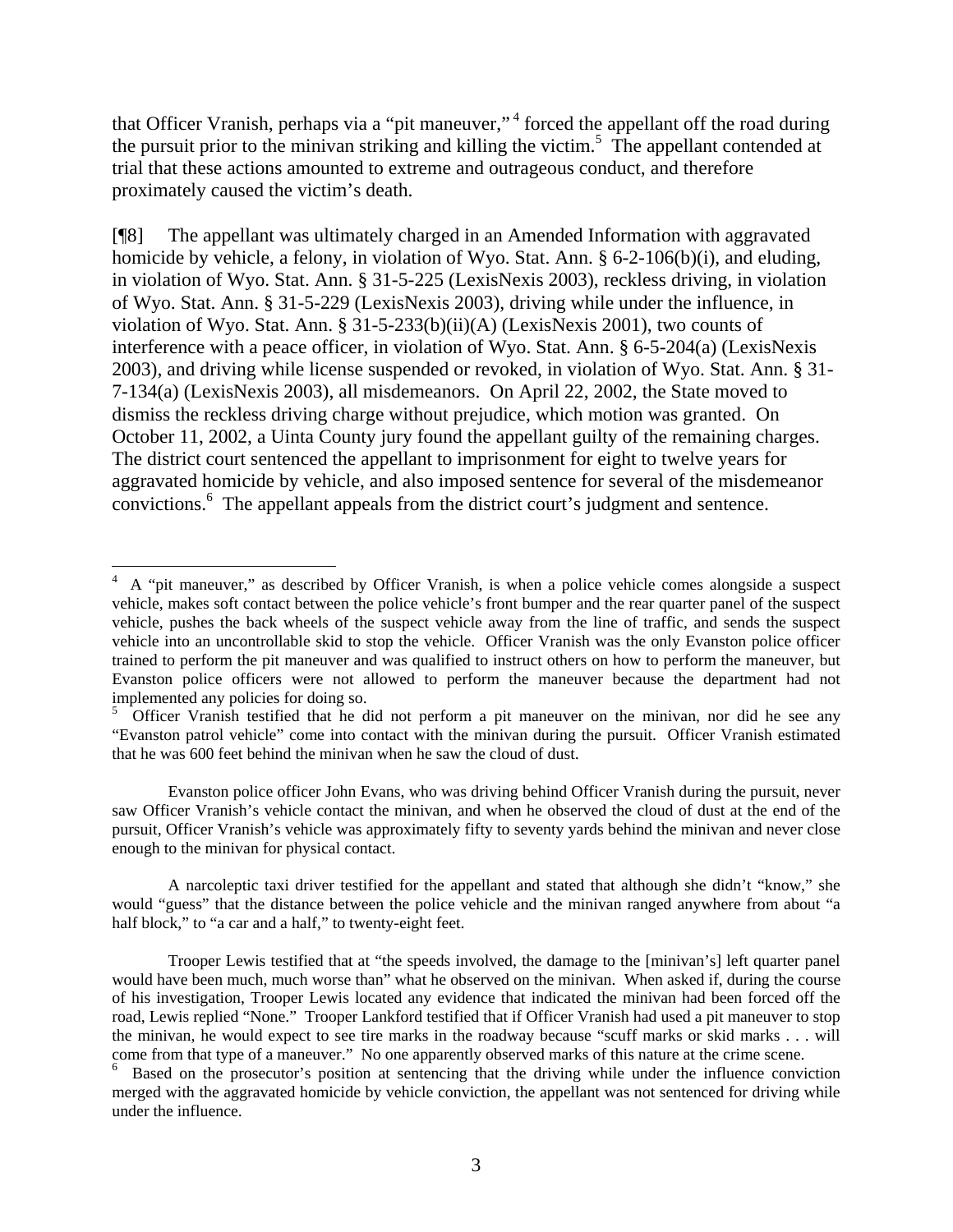### *DISCUSSION*

### *SPEEDY TRIAL*

[¶9] The appellant was arrested on September 29, 2001, and the public defender was appointed to represent him on October 1, 2001. On October 1, 2001, the prosecution filed an Information in the circuit court charging the appellant, followed by an Amended Information on October 17, 2001. A preliminary hearing was held on October 11, 2001, and the appellant was bound over to the district court for further proceedings. The appellant was arraigned in the district court on October 31, 2001, where he pled not guilty, and following several trial continuances, a jury trial was held October 8-11, 2002.

[¶10] The appellant argues that he was denied a speedy trial under W.R.Cr.P. 48, Wyo. Const. art. 1, § 10, and the Sixth Amendment to the United States Constitution. "We review a speedy trial claim according to the mandates of W.R.Cr.P. 48(b) and, where necessary, the four-part constitutional test articulated in *Barker v. Wingo*, 407 U.S. 514, 530, 92 S.Ct. 2182, 33 L.Ed.2d 101 (1972)." *Vlahos v. State*, 2003 WY 103, ¶ 12, 75 P.3d 628, 632 (Wyo. 2003). "W.R.Cr.P. 48 governs the time period between arraignment and trial; however, delays between the time of charge and the time of trial are subject to the Sixth Amendment to the United States Constitution." *Walters v. State*, 2004 WY 37, ¶ 9, 87 P.3d 793, 795 (Wyo. 2004). We note that on appeal, the appellant does not contend that his trial counsel was ineffective at any time during the trial court proceedings.

## **Continuances of January 30, 2002, and April 3, 2002, Trial Dates**

[¶11] In an order filed November 14, 2001, the district court set the case for a jury trial beginning January 30, 2002. Based on his preliminary discussions with the appellant in October 2001, and "on Mr. Whitney's demand," the appellant's trial counsel (trial counsel) developed a theory that Officer Vranish improperly focused on ascertaining the appellant's identity during the traffic stop, rather than on removing the appellant from the minivan or otherwise disabling the minivan. According to this theory, Officer Vranish's conduct was extreme and outrageous and therefore proximately caused the victim's death. Trial counsel informed the appellant that this was a "difficult" defense, but the appellant insisted on "pushing this defense on" trial counsel. In mid-December, trial counsel considered consulting an expert on driving while under the influence arrest procedures and contacted Robert LaPier. The two discussed Mr. LaPier's fees, and trial counsel submitted case materials to Mr. LaPier for his review.

[¶12] Trial counsel also stated that even before he was "assigned the case" (and certainly before the October 11, 2001, preliminary hearing), he "heard rumors in the general community and one of the rumors was that the police officers h ad actually bumped . . . the [appellant's] vehicle and had bumped the vehicle off the road, causing it to run into the pedestrian." Recognizing "the seriousness of the allegations" and "the seriousness of the rumor," trial counsel preliminarily developed another theory that the police "bumped" the appellant's vehicle during the pursuit. Trial counsel contacted an investigator, who went to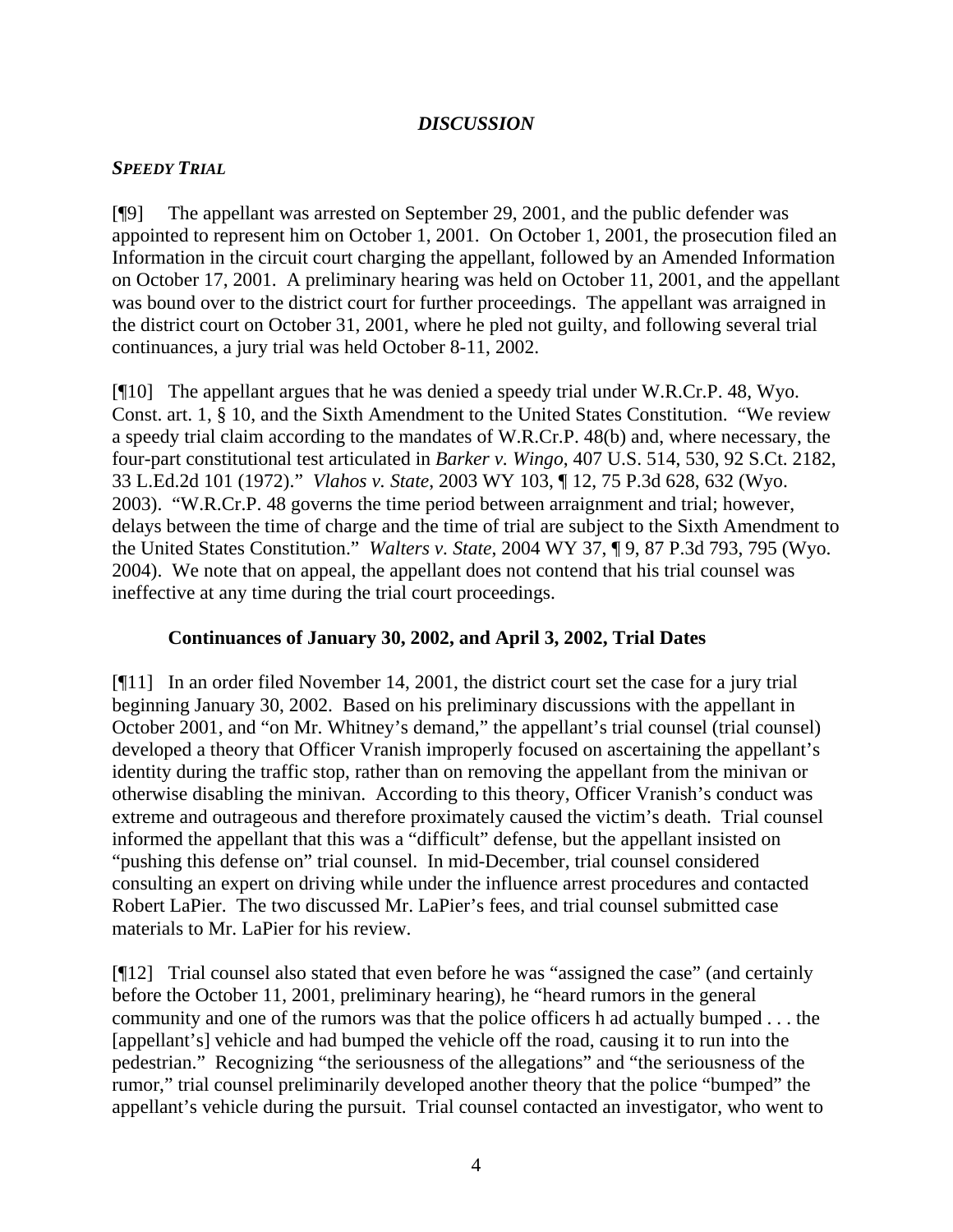the crime scene, obtained and examined the police reports, interviewed people who worked in the area, and according to trial counsel, even talked to "the police." The police told the investigator

> that they were inspecting their vehicles and they were taking photos and those photos could be made available to him. Honestly, I don't know if [the investigator] told [trial counsel] that or not, that there were – I believe he told me that he had talked with the police and there was no damage to the vehicles. I don't know if he transmitted to me the idea that there were actual photos of the police vehicles.

Neither trial counsel, nor the investigator, examined the minivan at that time. Based on this investigation, the investigator concluded that there was "simply no evidence of any kind of contact between the police vehicle and the [appellant's] vehicle" and trial counsel concluded that there was not "a scintilla of evidence to suggest that the police officer's vehicle had come into contact" with the minivan and "dropped that defense strategy" in October or November of 2001.<sup>7</sup>

[¶13] Just prior to Christmas, the public defender's office authorized trial counsel to retain Mr. LaPier, and trial counsel relayed that information to the appellant. Trial counsel felt that "it was likely we would have to request a continuance of the January 30 trial date" and stated that the appellant did not appear "happy with that." In early January 2002, trial counsel also requested, and participated in, a discovery meeting with the prosecution, where he met with law enforcement officers from several agencies, received documents, and listed additional discovery items to be provided by the prosecution. To that point, trial counsel felt that the prosecution had "complied with discovery. Everything I've requested of them has been provided to me and I've been satisfied with what I've received from the State."

[¶14] On January 17, 2002, a "Joint Motion For Continuance" was filed by the appellant, "through his attorney," and the prosecutor. The motion, signed by trial counsel and the prosecutor, stated that the appellant had "acquired the services of an expert witness, who is not available to testify on the date presently set for trial," that the "parties" needed additional time to "complete discovery," and requested that the trial be continued until after March 15, 2002, "to allow sufficient time for the parties to complete the discovery process." Trial counsel stated, however, that he

> felt it was in [the appellant's] best interest to request a continuance and I requested a continuance. I got with [the prosecutor]. I asked if he had any problem with the continuance of the January 30 case. I told him why and he had no objection. I made it a joint motion. We filed it with the Court.

 $\overline{a}$ 7 Trial counsel also recalled that a police officer testified, likely at the preliminary hearing, that the police officers that pursued the appellant never "got that close" to the minivan during the pursuit.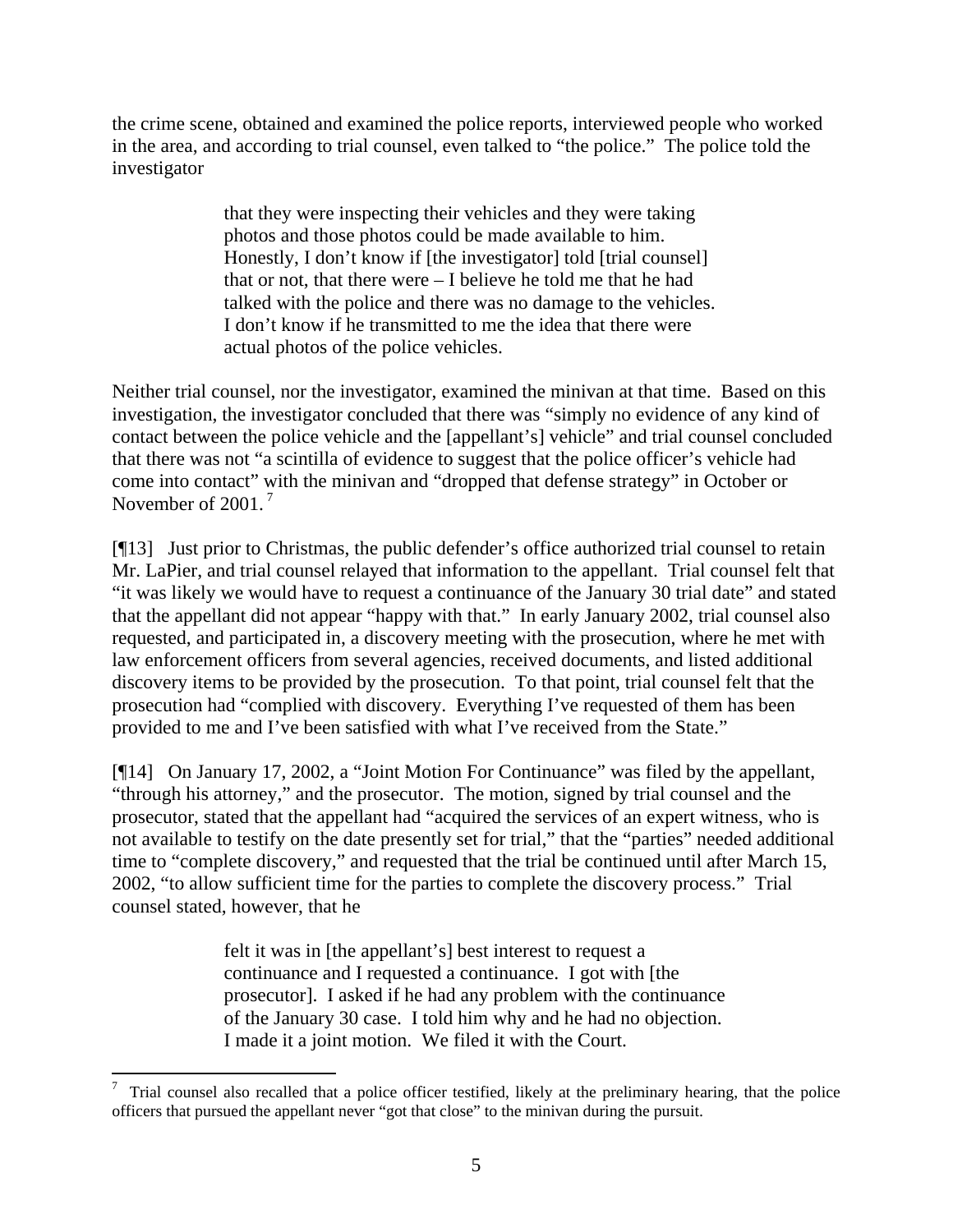The district court, finding "just cause" for the motion, vacated the January  $30<sup>th</sup>$  trial setting and reset the matter for trial on April 3, 2002. According to trial counsel, the district court did not consult trial counsel prior to issuing this trial setting. Upon receiving the setting, trial counsel immediately called Mr. LaPier and discovered that he was not available to testify during the April 3, 2002, setting.

[¶15] On March 12, 2002, trial counsel and the prosecutor filed a second "Joint Motion To Continue Jury Trial." The motion, signed by trial counsel and the prosecutor, stated that the appellant's expert witness, Mr. LaPier, was not available to testify during the April  $3<sup>rd</sup>$  trial setting, but would be available to testify if the trial were rescheduled for April  $24$ , 2002.<sup>8</sup> The district court continued the April 3<sup>rd</sup> trial setting and reset the trial for April 24, 2002.

[¶16] The relationship between the appellant and trial counsel had admittedly become "strained," and according to counsel, the appellant "wasn't communicating with me." This is evident in the record, as the appellant began filing ex parte, pro se motions with the district court complaining about the appellant's relationship with trial counsel and also in response to the above-described motions to continue the trial.

[¶17] On February 21, 2002, the appellant filed several documents with the district court. In a handwritten letter, styled as a "Motion To Appeal Continuance," the appellant stated that trial counsel was "acting on his own behalf" in requesting the January  $17<sup>th</sup>$  continuance, that the appellant had "never waived" his right to a speedy trial and "I want my right to a speedy trial," and that trial counsel had "been given sufficient amount of time to prepare himself for my defense."

[¶18] On March 28, 2002, the appellant filed a Motion for Appointment of Counsel, wherein he requested that the district court remove "conflicted" trial counsel. In an affidavit attached to the motion, the appellant stated that his "right to a fast and speedy trial was waived solely by [the public defender]" and the appellant did not "consent freely to this waiver" because trial counsel informed the appellant that the continuance "was required due to the fact that my counsel needed extra time to prepare an expert witness in my defense" and a local newspaper article stated that it was the prosecution's expert witness, not the appellant's, that needed "extra time to prepare." In a February 27, 2002, letter, Lois Whitney (the appellant's mother) stated that in addition to this newspaper article, she spoke with a private attorney regarding the case and he "related" that the "expert witness was for the prosecution." According to trial counsel, however,

> I would note that I did not speak to the newspaper when they ran the article. I don't believe even [the prosecutor] spoke to the newspaper but, somehow, the newspaper made it sound like it was a prosecutor's request for continuance. I've explained on

 $\overline{a}$ 

<sup>8</sup> According to trial counsel, who "still wanted the trial within the 180 days," the April  $24<sup>th</sup>$  trial date was coordinated between trial counsel, the prosecutor, and the district court.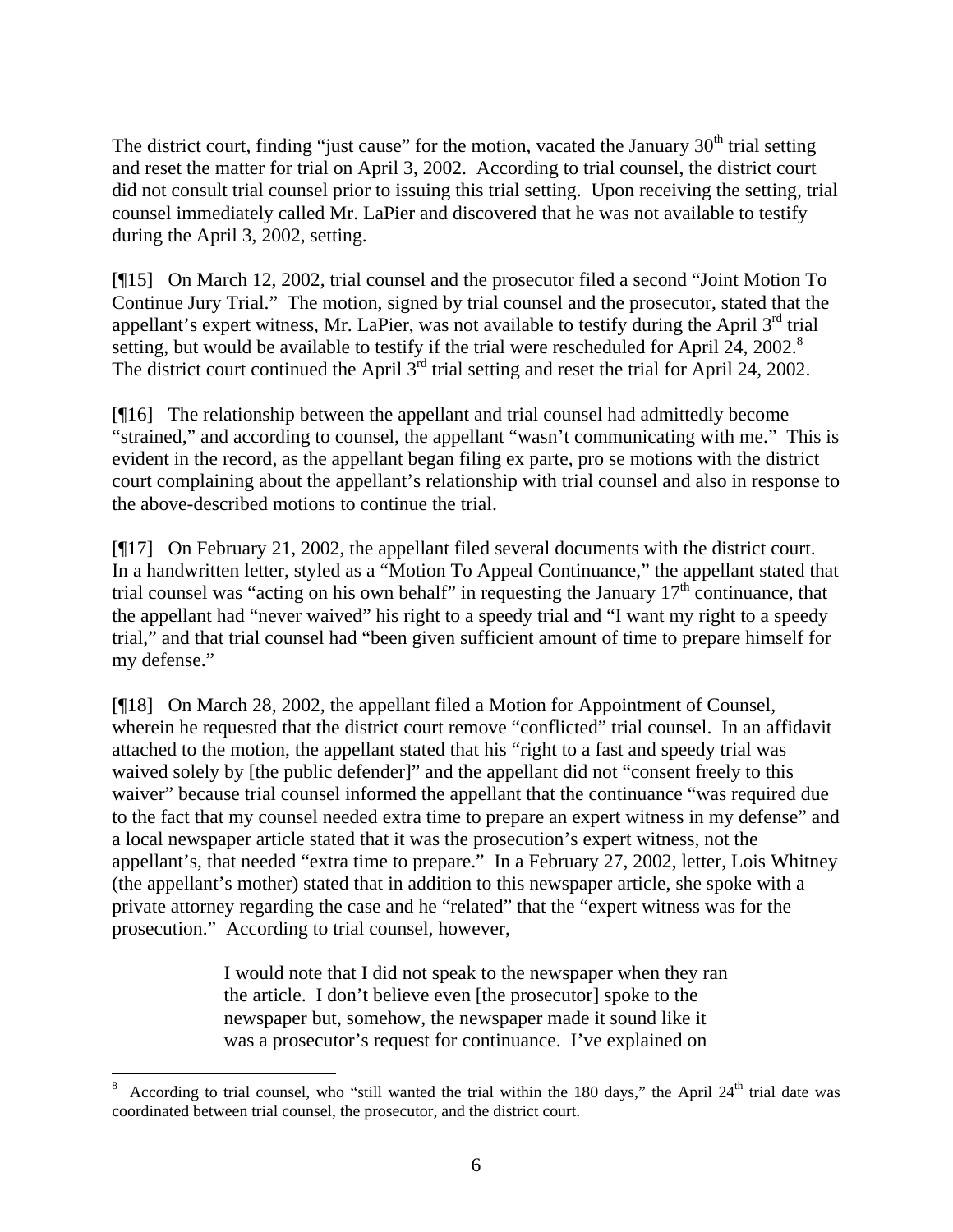more than one occasion that that was not the case, that the continuance was due to the fact that we were hiring Mr. LaPier as the Defense's expert witness.

And so at this point in time, on this motion, . . . what they're saying is I was working in collusion with [the prosecutor]; and I will categorically deny that. The only thing I was working with [the prosecutor] on was getting this on the Court's docket in a timely manner.

[¶19] On April 4, 2002, the appellant filed a Motion to Appeal Continuance that was actually dated February 19, 2002, which motion mirrored his February 21, 2002, filing. On April 5, 2002, the appellant filed a Motion for Discovery requesting the "police record of Officer Vranish and any and all records pertaining to the patrol car that is identified as in pursuit of the Defendant on September 29, 2001" and a hearing on his pending motions.

[¶20] On April 22, 2002, the appellant filed a motion to dismiss because the prosecution allegedly allowed the minivan "to be lost improperly concealed and/or destroyed." According to the motion, "damage to the rear end side to the vehicle and markings on the vehicle can only indicate that [the] vehicle was struck from behind, prior to striking the victim," and without the minivan the appellant could "not defend himself against the charges  $\cdot \cdot \cdot$   $\cdot$   $\cdot$ 

[¶21] At some point, due to these filings, trial counsel sought his supervisor's assessment of the circumstances, and co-counsel was appointed. Trial counsel stated that he had a "total lack of communication" with the appellant as early as March 2002, and the appellant was "angry," "wouldn't speak to me completely," and "got up and left the room and wouldn't prepare for trial, basically." There is some indication in the record that the situation began to improve once co-counsel was appointed.

## **Continuance of April 24, 2002, Trial Date**

[¶22] The district court held a hearing April 23, 2002, to address the appellant's pending motions and determined at the outset that the appellant was not under the influence of alcohol or drugs and did not suffer from any mental impairment that would interfere with his ability to understand the proceedings. The appellant informed the district court that within the "past two weeks," the appellant discovered that the minivan had been "destroyed," photographs of the minivan "were never looked into," there were "rumors that the police knocked me off the road, causing me to strike the pedestrian" and the police department had investigated those rumors. The appellant stated that this information "wasn't brought out to me."

[¶23] In order to receive further information from trial counsel on the issue, the district court excluded everyone except the appellant, trial counsel and co-counsel, the bailiff, and the court reporter, from the hearing. At this point, trial counsel detailed his understanding of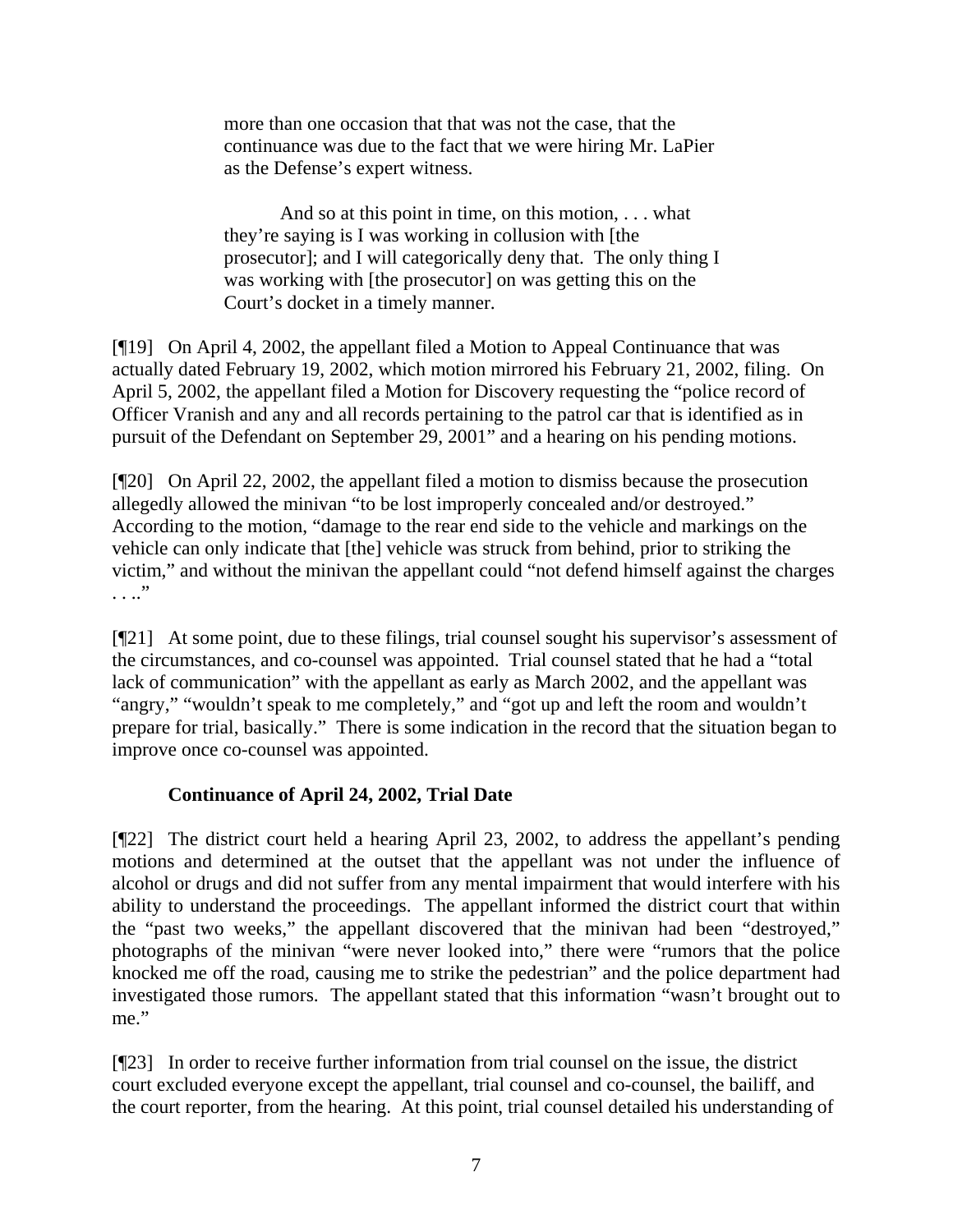what had occurred throughout the case, including the evolution of the defense's trial strategy. Much of what trial counsel stated is contained in our prior discussion of the facts leading up to this point in the proceedings.

[¶24] With respect to the minivan specifically, trial counsel stated that he had received the crime scene photographs of the minivan, but did not notice the rear end damage ("scrape marks" on the minivan's right rear quarter panel) depicted in the photographs until the appellant "brought it to my attention within the last couple of weeks." Counsel noted that "what I saw [in the photographs], your Honor, is not consistent with what I, as a lay person, believe would be consistent with a vehicle being bumped in the right, quarter panel."

[¶25] Trial counsel began looking into the matter further. He spoke with Lieutenant Mitch Allmaras and Chief Russell Harvey of the Evanston police department and learned that they had investigated a rumor that one of the police vehicles involved in the pursuit had forced the appellant off the road. The officers inspected Officer Vranish's patrol vehicle within days after the incident and did not observe any physical damage to the vehicle. They also then had all of the patrol vehicles that were present during the pursuit photographed, and informed trial counsel that no physical damage to the vehicles was (or would be) evident in the photographs. The photographs apparently had not been developed, but trial counsel was assured that the photographs would be developed and provided to trial counsel. At the April 23, 2002, hearing, trial counsel added that he had been "working on trial preparation" and had not "had time to run over and get" the photographs from the police department.

[¶26] Trial counsel also demanded in writing that the prosecution produce the minivan. The minivan had been released from the prosecution's possession, but the prosecution located the minivan at a salvage yard in Nebraska. Trial counsel informed the district court that as a result, the minivan had been "produced" and was "available." He was even provided a digital photograph of the minivan situated at the salvage yard, and the "strafe mark" at issue was visible in the photograph. According to trial counsel, as of the April 23, 2002, hearing:

> We're to the point now, if Mr. Whitney wants to include this as part of his defense, we're ready, willing and able to include it as part of his [defense.] We're ready, willing and able to go to [Nebraska,] if we have to, load the van back on a flat bed, bring it back to Wyoming. . . . But, in essence, have someone look at not only those scrapes but look at the van for any other indications that it had been bumped[.] Quite frankly, I haven't done it before because there hadn't been a scintilla of evidence to suggest that, your Honor.

[¶27] The district court responded as follows:

The reason I'm saying that, the fact that it's not discovered or whatever until later on, doesn't mean you're ineffective. That happens all the time. But the question now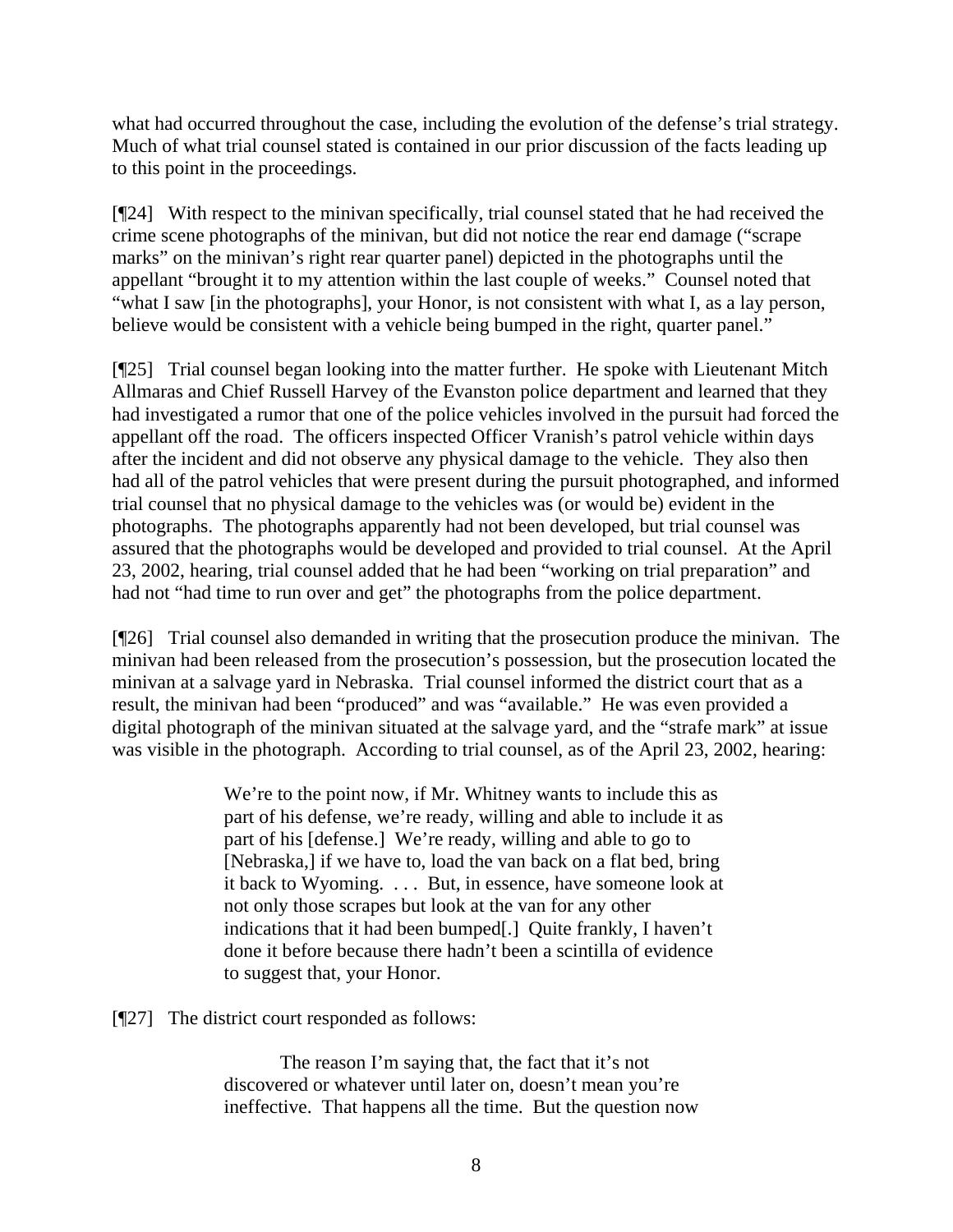comes at this point, as I can see it is . . . we're going to be starting a trial tomorrow. You've located the van. It would appear to me that at least to, as best you can, put your client's mind at ease, that the Defense, maybe, ought to have their own accident reconstruction expert review the reports and go look at the van, itself, and see if [Mr. Lankford] is right, you know, whether it looks like it's scraped by a building or whether it, in fact, was – and there may be tests that can be made on the scrapes to find out whether it's paint or cinder blocks or whatever else.

. . . But the problem we've got is we're here on the eve of trial now, Mr. Whitney, and this is where I'm at. You can – in a sense, here's where you are. I mean, sometimes – the speedy trial right is primarily your right to have the case brought to a speedy conclusion, so you don't have the anxiety and the uncertainty of the charges hanging over your head. Now, you're, in a sense, sitting here, kind of on the horns of a dilemma.

. . .

One, if you want a continuance for sufficient time to allow an examination of this stuff by a defense expert that may help you in trial, I'll grant it, you know, so that you can come to trial prepared.

On the other hand, you may have concluded that your best defense is to whine about the quality of your defense attorney, thinking that you are just going to be convicted so you would rather start out doing that. But if you want to really try to defend your case, I'll grant a motion for a continuance, but you've got to ask for it. I'm not going to order it because you have a right to a speedy trial.

Trial counsel noted that he had informed the appellant that in order to pursue the matter further, it would entail a trial delay, and the appellant "refused, basically, to direct me to do that." The appellant then stated that he "just want[ed] a fair trial. I want my evidence brought up to my trial so I can see it." The following transpired:

> THE COURT: . . . But it appears to me given where we are, at least with regard to the – you have a question in your own mind, at least, with regard to these scrapes, whether or not they are caused by a collision or whether or not they're caused by scraping a building. And I think in fairness to you, in terms of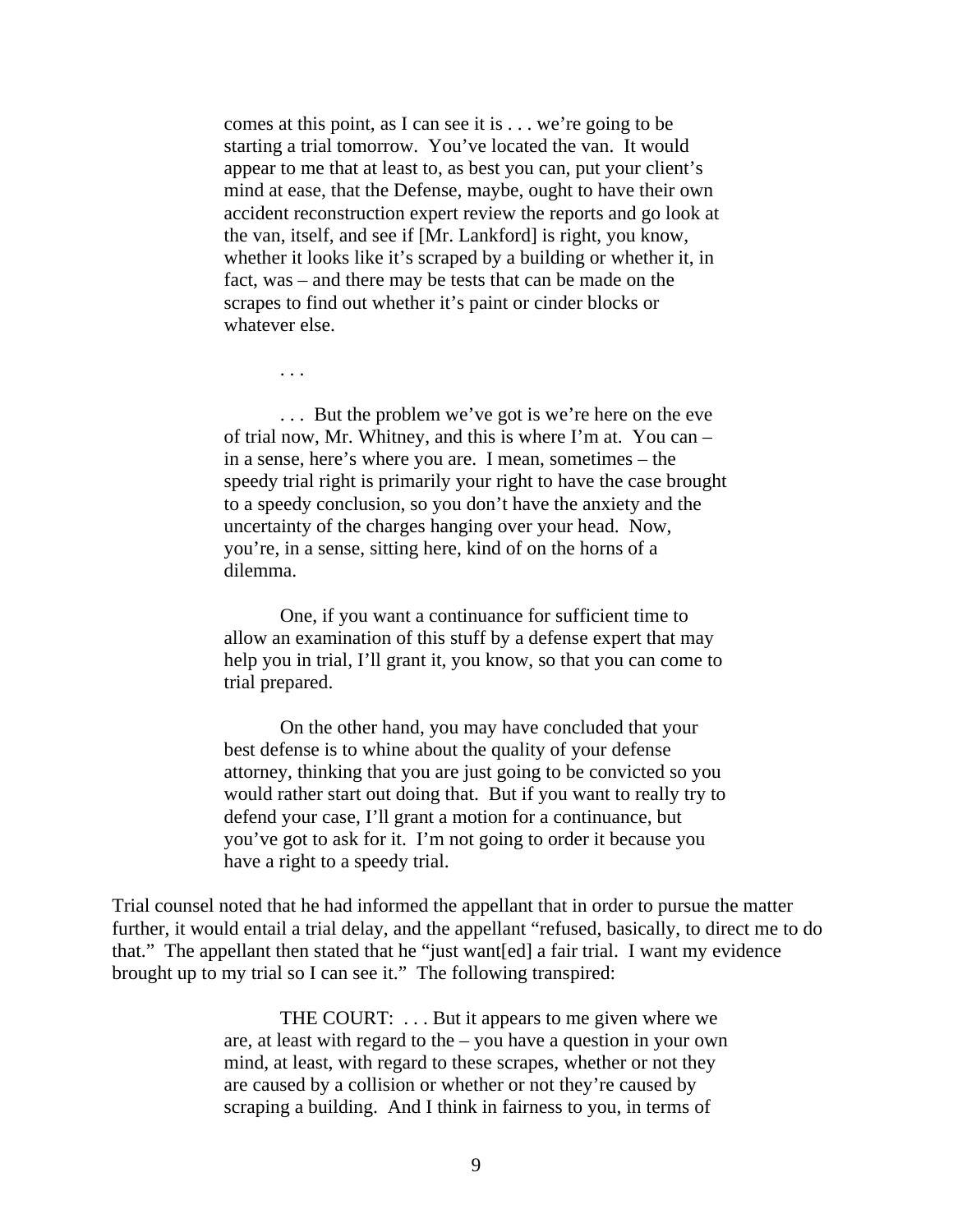where it is, you – that should be investigated by someone independent of the State's expert.

Again, here's where I'm at, though. If you were arraigned on October – what was it, the  $29<sup>th</sup>$ ?

[TRIAL COUNSEL]:  $31<sup>st</sup>$ , your Honor.

. . .

[TRIAL COUNSEL]: April 30 would be the  $180<sup>th</sup>$  day, your Honor.

THE COURT: And that's really where we're at. You can't have both. You can't have a speedy trial and be able to get the investigation done.

DEFENDANT WHITNEY: Yes, your Honor, I understand that. And based on that fact, you know, I wrote [trial counsel] . . and I explained to him on January 30 and prior to January 30 that I wanted to go to trial. I wanted to get this investigation done. He said the case was being delayed because of an expert witness and because we needed the documents. . . .

THE COURT: Well, wait a minute. You're back, pointing your finger at your lawyer.

. . .

THE COURT: You're here, faced with a trial tomorrow, and you're not going to be able to present any evidence or do anything about that scrape other than have the photograph saying "Here's a scrape on this."

. . .

THE COURT: Now, let me finish. It's time for you to fish or cut bait. Whatever happened, I'm offering an opportunity to at least remedy part of what you're complaining about.

DEFENDANT WHITNEY: Okay.

. . .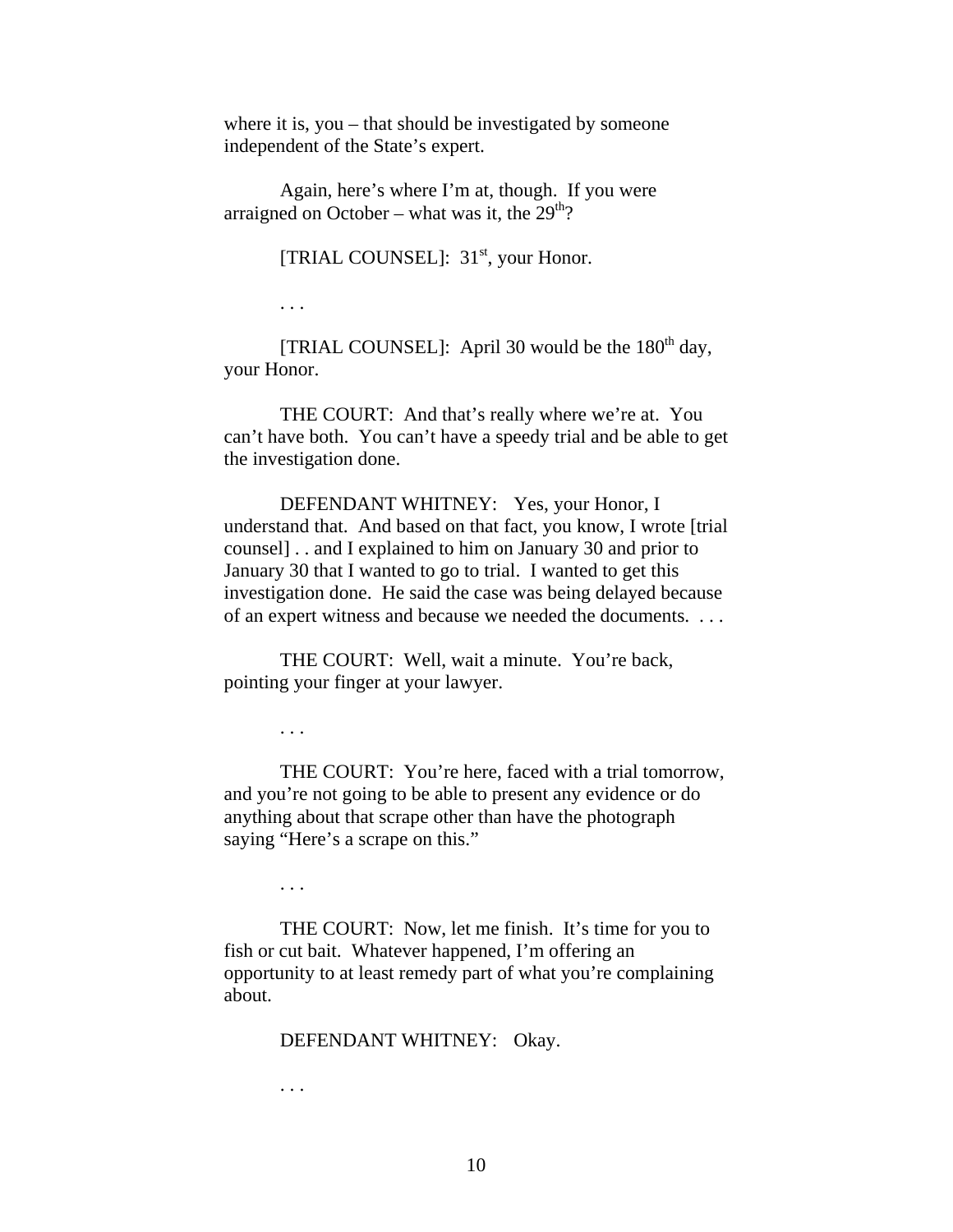THE COURT: All right. Mr. Whitney, I want to just explain one thing to you here. Your attorney has requested a continuance to have an expert review, essentially, your theory of defense; and it appears to me your most plausible theory of defense. . . .

. . .

THE COURT: Well, how much time, [trial counsel], are you going to need to have your expert review – examine the vehicle, review the photographs, review the reports of the other – the State's expert?

[TRIAL COUNSEL]: A minimum of sixty days, your Honor. ...

. . .

THE COURT: Well, let me tell you one other thing, Mr. Whitney. You filed a motion to dismiss. I could grant that but it would be without prejudice. The State would refile again and start the whole process again. Do you understand what I'm saying?

DEFENDANT WHITNEY: Yes, your Honor. I do understand.

THE COURT: So denying that, I'm at least keeping the thing on. Either way, you're likely to be held in – you know, under the current bail situation. I think the best thing is just to move things along in terms of where we are.

. . .

THE COURT: . . . I just want to get one other matter, at least, with regard to him.

Given where we are, do you have any objection to  $$ yourself, to us continuing the trial so that this investigation can be completed?

DEFENDANT WHITNEY: No, your Honor, I don't, just for the fact that my evidence can be brought into court. But the only objection I really have is the time of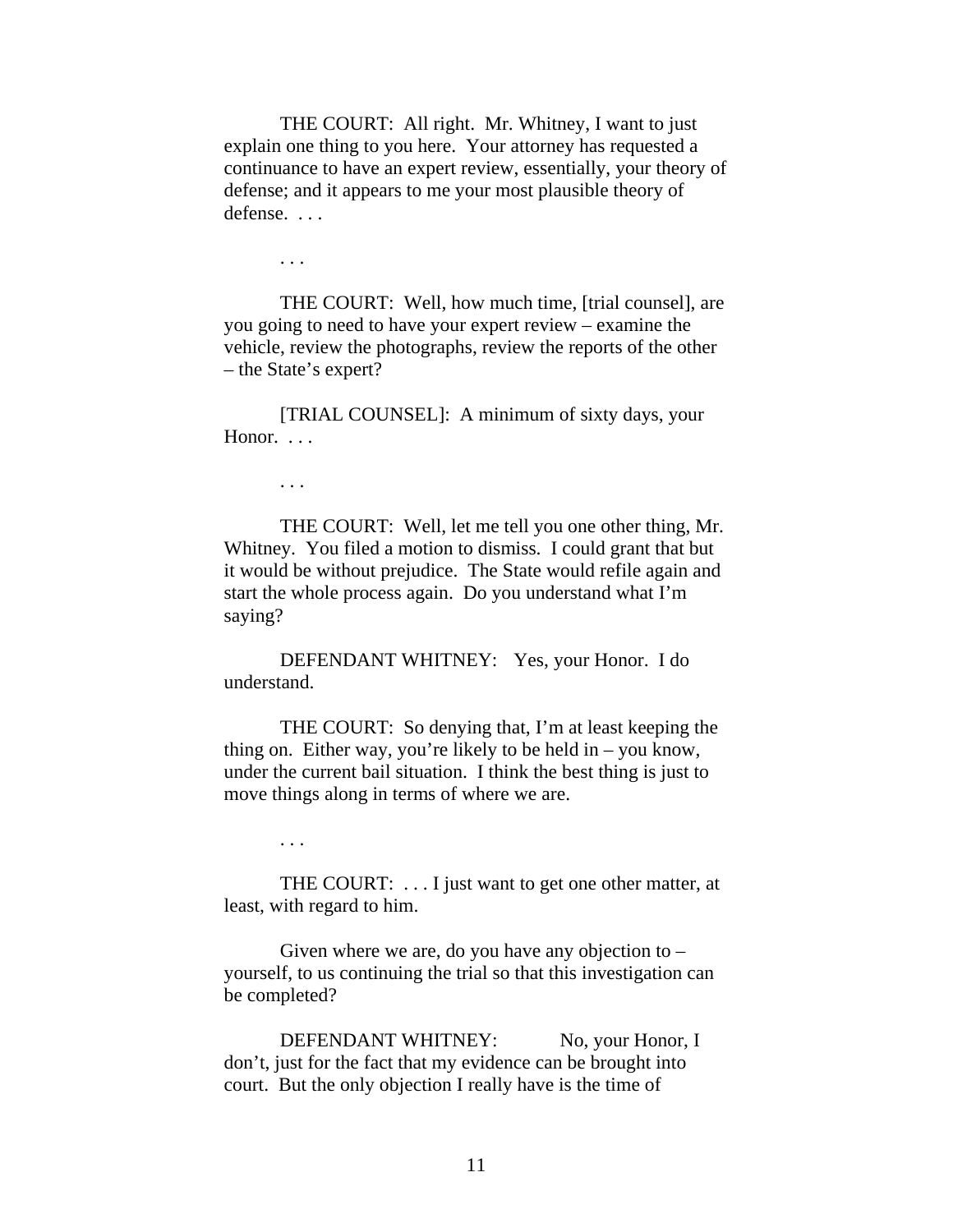incarceration. . . . I still cannot come up with the money, your Honor. I have been in the jail.

The prosecutor was allowed back into the hearing, at which time the district court informed him that the appellant needed "about sixty days to – at least sixty days to complete that investigation, so they've asked for a continuance. The Defendant has agreed to that, although he has – and we're going to take that  $up - a$  concern about his bail."

[¶28] The district court proceeded to address the appellant's remaining pending motions. The district court also considered bail, substantially reduced the appellant's bail, and the appellant was apparently released from jail shortly thereafter.<sup>9</sup> The district court indicated that it would need "a written motion for a continuance and support it with an affidavit indicating the need to – because of the recent developments with regard to an expert."

[¶29] On April 26, 2002, the appellant, "by and through" trial counsel, filed a Motion to Continue Jury Trial, requesting that the April 24, 2002, trial date be continued. The motion stated that additional time was required "to have a vital piece of evidence, the mini-van driven by Defendant, examined by an accident reconstruction expert for the defense," that the minivan had been released by law enforcement "without consulting with Defendant," and pursuant to W.R.Cr.P. 48, requested a continuance to a "date to be determined by the Court." In an affidavit accompanying the motion, trial counsel additionally stated that he could "readily obtain the services of an expert in Nebraska to travel to the location of the mini-van and . . . conduct an examination of said vehicle for and on behalf of Defendant," that he believed this could "be accomplished within the next sixty (60) days," and that it was "essential to the defense of the case to have this additional time to conduct this investigation and examination." On May 1, 2002, the district court continued the April 24, 2002, trial setting, and reset the trial for July 17, 2002.

 $\overline{a}$ 

<sup>9</sup> By April 26, 2002, the appellant was reporting to the detention center by telephone from Nevada, as required by his bail conditions.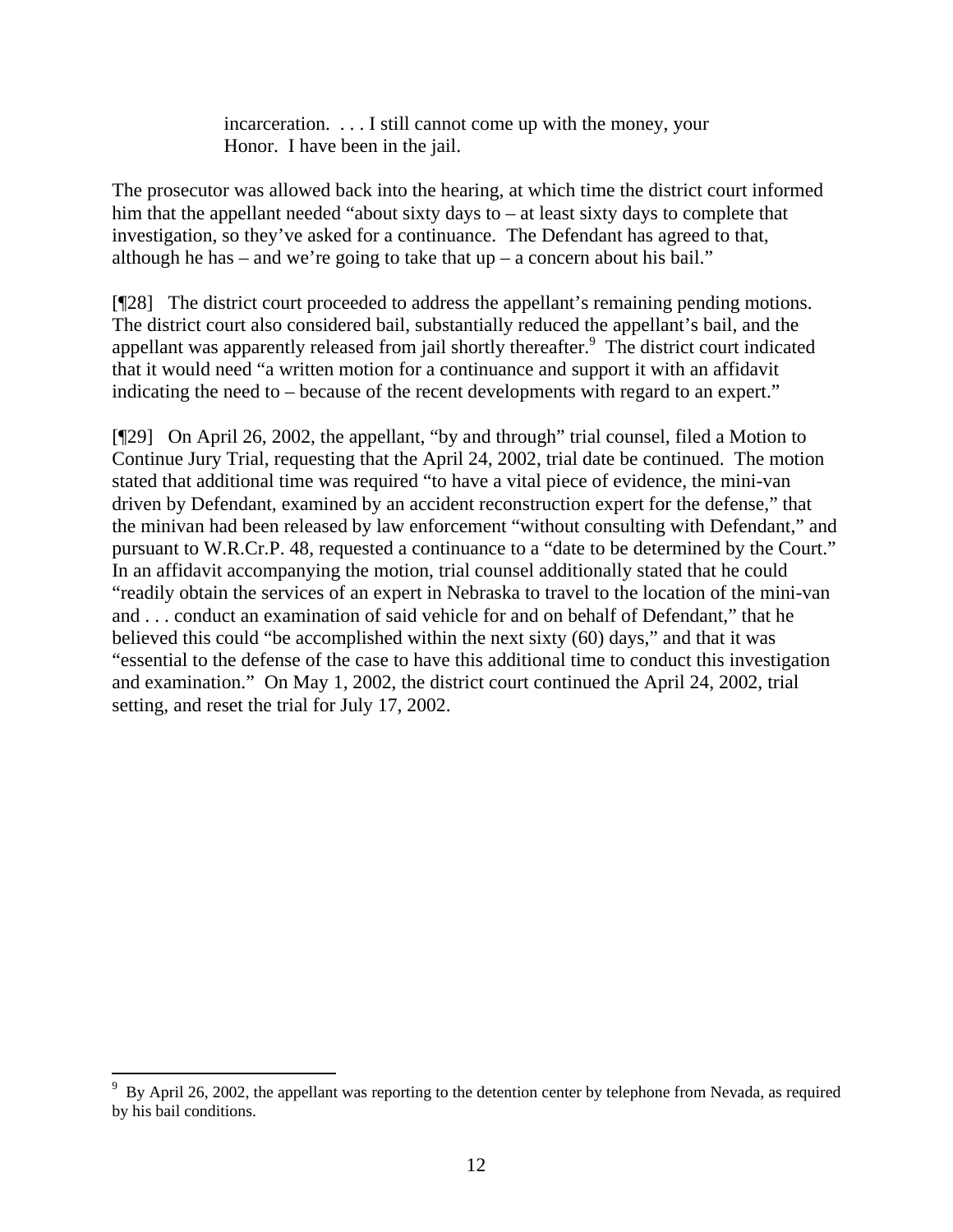#### **Continuance of July 17, 2002, Trial Date**

[¶30] On May 14, 2002, trial counsel requested that a trial subpoena be issued for Evanston Police Chief Russell Harvey. On June 12, 2002, the prosecution filed a motion to quash Chief Harvey's subpoena, or in the alternative to allow his testimony to be preserved by deposition, because Chief Harvey had previously scheduled a non-refundable trip to Alaska and would be unavailable to testify in person on July 17, 2002. The district court held a hearing on the motion on June 19, 2002 (within sixty days of the April 24, 2002, trial setting), during which hearing the appellant's trial counsel opposed the motion. Trial counsel stated that Chief Harvey was a "vital witness" for the appellant, that it was "absolutely important" that he "testify in front of the jury," and that this was "the one area that Mr. Whitney and I agree on completely, that Chief Harvey is vital to our case and his presence in front of the jury is vital." According to trial counsel, a deposition would also "reveal trial strategy prematurely . . .."

[¶31] In camera, trial counsel explained the appellant's trial strategy and Chief Harvey's "essential" role in regards to that strategy. At one point, the following colloquy occurred:

> [TRIAL COUNSEL]: . . . Now, one thing that I tried to bring up to the Court's attention in chambers is this idea of a continuance. I've discussed this and, again, I note that Mr. Whitney and I are in total agreement here that the Chief needs to be a witness in person in this case. And Mr. Whitney is so strong about that, even though he's had objections in the past –

> > . . .

THE COURT: Well, what do you say about a continuance?

DEFENDANT WHITNEY: Well, I agree with [trial counsel]. I think . . . Chief . . . Harvey is critical to my case.

THE COURT: No, what do you say about a continuance, aside from him?

DEFENDANT WHITNEY: I agree with it. I want [Chief Harvey] to testify. And if his fishing trip  $-$  he made reservations two years prior, you know, it's not his fault or the Court's fault, you know. It just happened to fall on the date my trial was set.

THE COURT: That's right.

DEFENDANT WHITNEY: And I agree with that.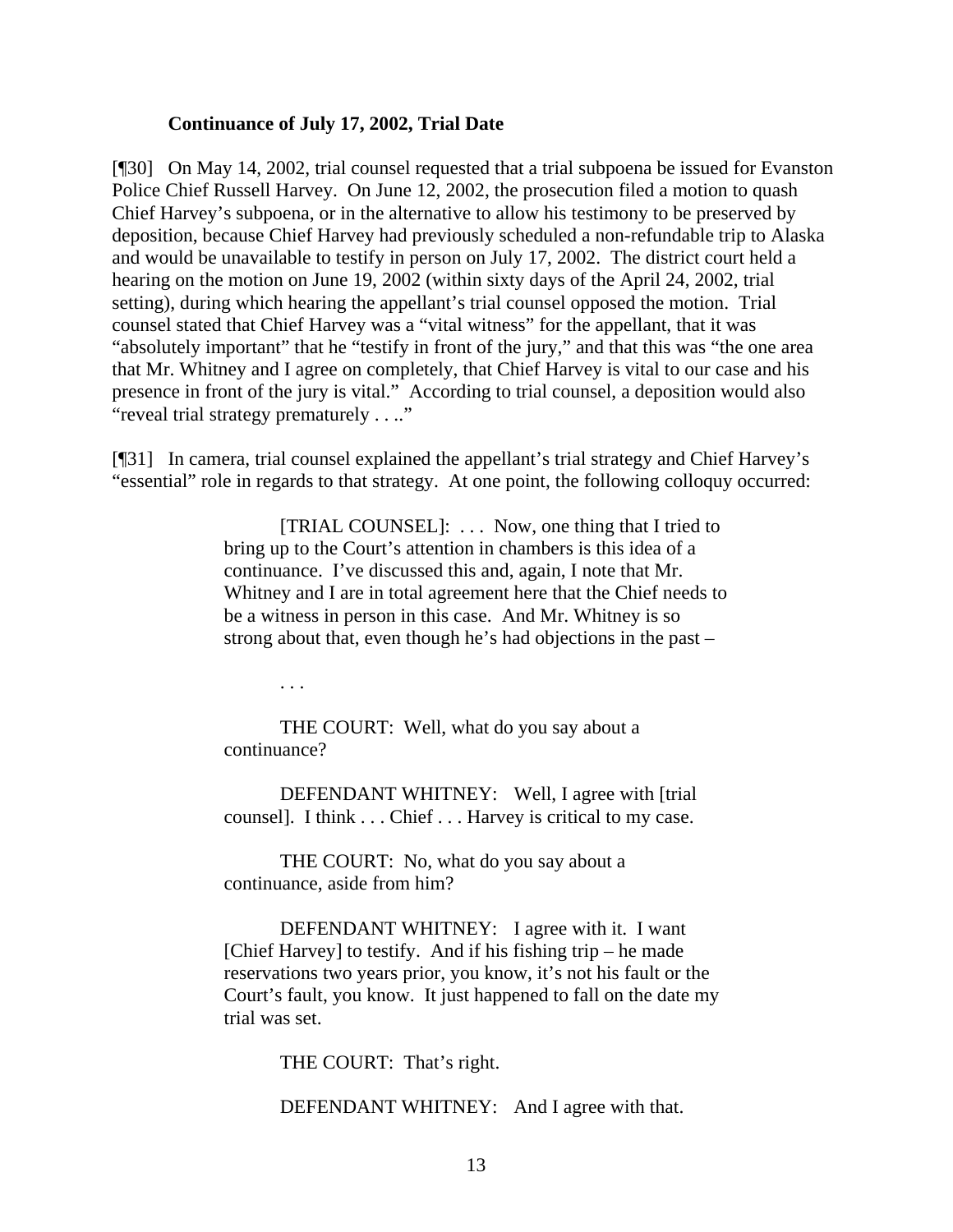[TRIAL COUNSEL]: So you would agree to a continuance?

DEFENDANT WHITNEY: So yes, yes, I would agree, your Honor, to a continuance.

The district court concluded that the appellant "consented to continuing a trial if that is necessary, that – to put it fairly, the Defense would rather continue the trial rather than to have the testimony preserved by deposition." The district court did not rule on the motion at that time.

[¶32] In a June 21, 2002, letter to the district court, trial counsel informed the court of the dates Mr. LaPier would be available to testify for the appellant if the district court decided to continue the trial, and noted that the "month of October appears to be very open for Mr. LaPier, and certainly a trial date in that month would mean both parties would have ample time to line up all of their witnesses. I hope the Court will consider an October trial date." The letter also stated that "Mr. Whitney is not opposed to a continuance."

[¶33] On July 10, 2002, it appears that the appellant (by and through trial counsel) and the prosecutor formalized what occurred at the June 19, 2002, hearing and filed a Joint Motion to Vacate Pretrial Conference and Jury Trial and Reset for a Later Date. The motion, signed by trial counsel and the prosecutor, states that Chief Harvey would be unable to testify at the July 17, 2002, trial setting. In a July 11, 2002, order, the district court found "just cause" to grant the motion, vacated the July 17, 2002, trial setting, and reset the case for trial October 8, 2002.

### **W.R.Cr.P. 48**

[¶34] The appellant claims that he "affirmatively asserted" his right to a speedy trial and we should therefore dismiss this case, with prejudice, pursuant to W.R.Cr.P. 48(b)(7). "In recognition that W.R.Cr.P. 48 provides criminal defendants a procedural mechanism to ensure the protection of [the constitutional right to a speedy trial], we have held that compliance with its terms is mandatory." *Taylor v. State*, 2001 WY 13, ¶ 8, 17 P.3d 715, 718 (Wyo. 2001). W.R.Cr.P. 48(b) reads as follows:

*Speedy trial.*–

(1) It is the responsibility of the court, counsel and the defendant to insure that the defendant is timely tried.

(2) A criminal charge shall be brought to trial within 180 days following arraignment unless continued as provided in this rule.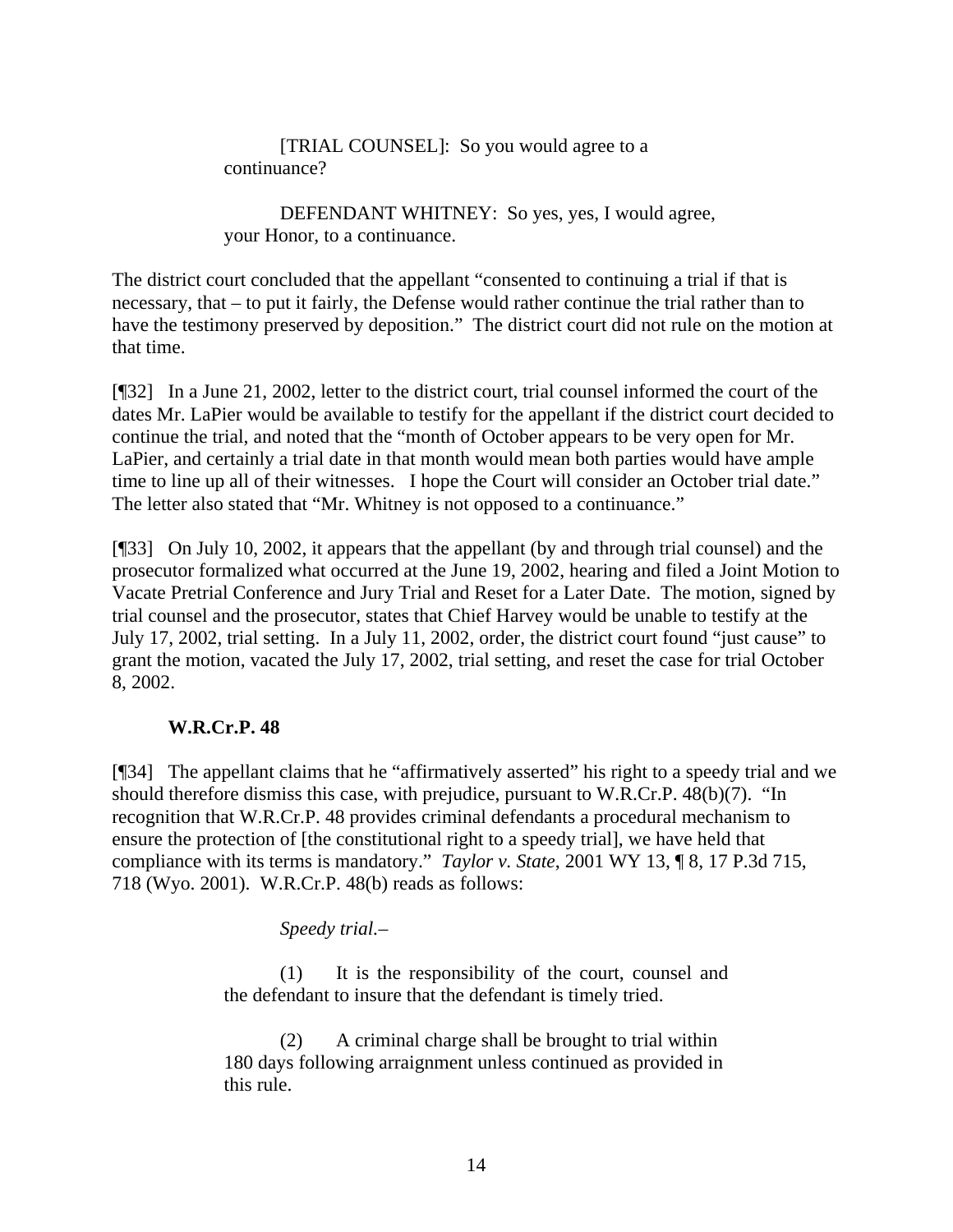(3) The following periods shall be excluded in computing the time for trial:

> (A) All proceedings related to the mental illness or deficiency of the defendant;

> > (B) Proceedings on another charge;

(C) The time between the dismissal and the refiling of the same charge; and

(D) Delay occasioned by defendant's change of counsel or application therefor.

(4) Continuances exceeding 180 days from the date of arraignment may be granted by the trial court as follows:

> (A) On motion of defendant supported by affidavit; or

(B) On motion of the attorney for the state or the court if:

(i) The defendant expressly consents;

(ii) The state's evidence is unavailable and the prosecution has exercised due diligence; or

(iii) Required in the due administration of justice and the defendant will not be substantially prejudiced; and

(C) If a continuance is proposed by the state or the court, the defendant shall be notified. If the defendant objects, the defendant must show in writing how the delay may prejudice the defense.

(5) Any criminal case not tried or continued as provided in this rule shall be dismissed 180 days after arraignment.

(6) If the defendant is unavailable for any proceeding at which the defendant's presence is required, the case may be continued for a reasonable time by the trial court but for no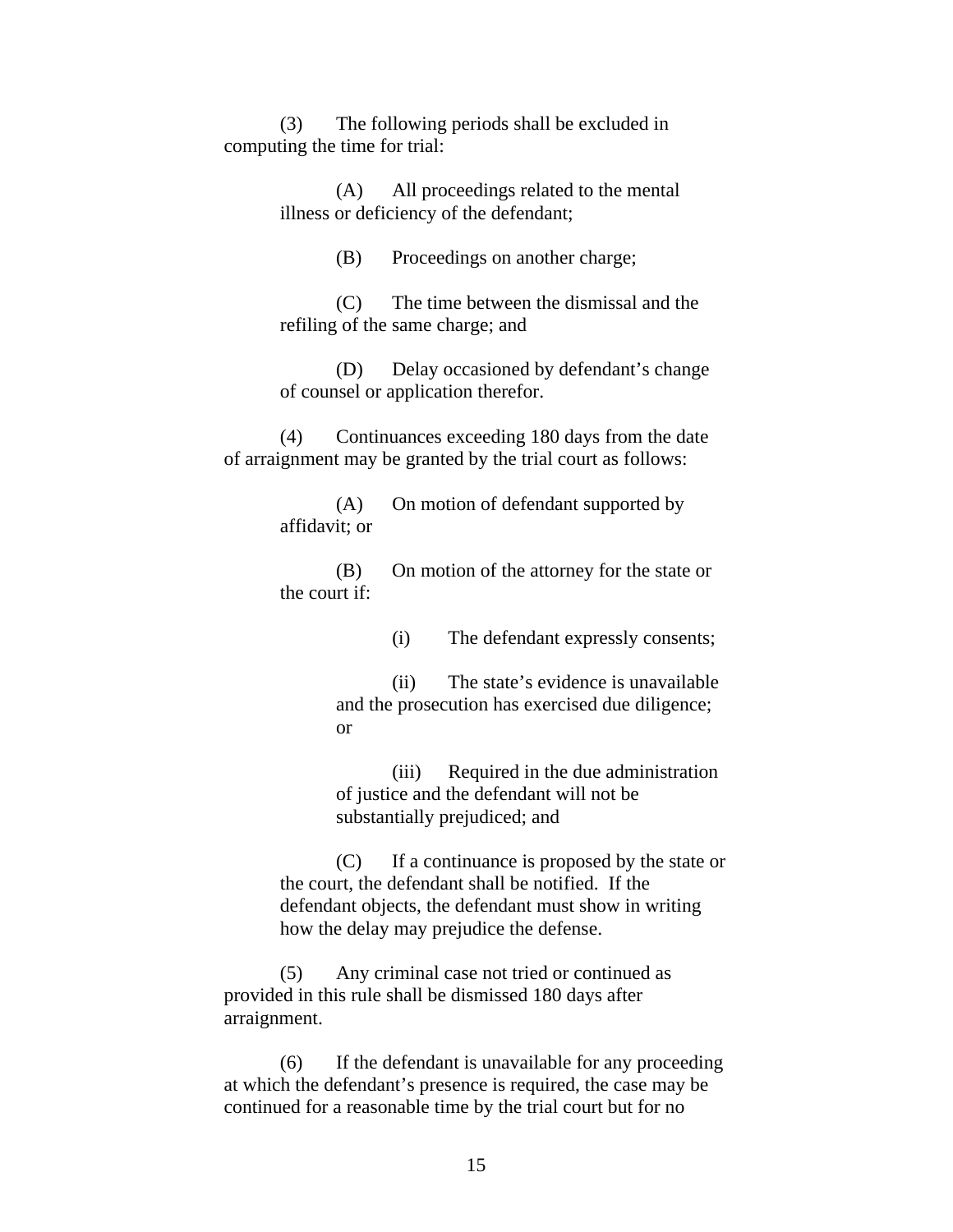more than 180 days after the defendant is available or the case further continued as provided in this rule.

(7) A dismissal for lack of a speedy trial under this rule shall not bar the state from again prosecuting the defendant for the same offense unless the defendant made a written demand for a speedy trial or can demonstrate prejudice from the delay.

The appellant does not argue that the written motions to continue the trial failed to comply with W.R.Cr.P. 48.

[¶35] We find that the district court continued the April 24, 2002, trial setting (the last trial setting within 180 days of the appellant's arraignment) in accordance with W.R.Cr.P. 48(b)(4)(A). Trial counsel requested a sixty-day (minimum) continuance during the April 23, 2002, motion hearing in order to further investigate the scrape marks depicted in the crime scene photographs of the minivan and retain an expert to examine the minivan "for any other indications that it had been bumped" during the pursuit. The district court clearly informed the appellant that he could exercise his right to a speedy trial and proceed to trial as scheduled on April 24, 2002, or a trial continuance beyond the 180-day period could be requested to examine the minivan. The appellant, who wanted a "fair trial" and his "evidence brought up to . . . trial" and "into court," stated on the record that he did not object to a trial continuance for this purpose. When the appellant simultaneously expressed a concern about his ability to meet the current bail conditions, the district court addressed bail, reduced the appellant's bail, and the appellant was released shortly thereafter. Based on what occurred at the hearing, trial counsel filed a formal motion to continue the trial, which motion was supported by an affidavit.

[¶36] The appellant argues that he did not waive his right to a speedy trial and "[a]ny waiver implied by [the appellant's] statements was so coerced by the trial court and by his own counsel as to be meaningless." According to the appellant, there "was not a shred of voluntariness in [the appellant's] coerced acquiescence to a continuance past the 180 day period." Conspicuously absent from these bald characterizations is an articulation of how the appellant's consent to continue the trial was "coerced." "We have consistently held that we will not consider claims unsupported by cogent argument . . .." *Barkell v. State*, 2002 WY 153, ¶ 32, 55 P.3d 1239, 1245 (Wyo. 2002).

[¶37] The appellant further argues that the district court misled the appellant when it stated that if it dismissed the case on April 23, 2002, the case could be refiled. According to the appellant, this statement was incorrect under W.R.Cr.P. 48(b)(7), and any waiver of his speedy trial right was therefore based on an "erroneous advisement." The district court made the statement at issue in discussing the appellant's motion to dismiss the case because the prosecution allegedly allowed the minivan to be "lost improperly concealed and/or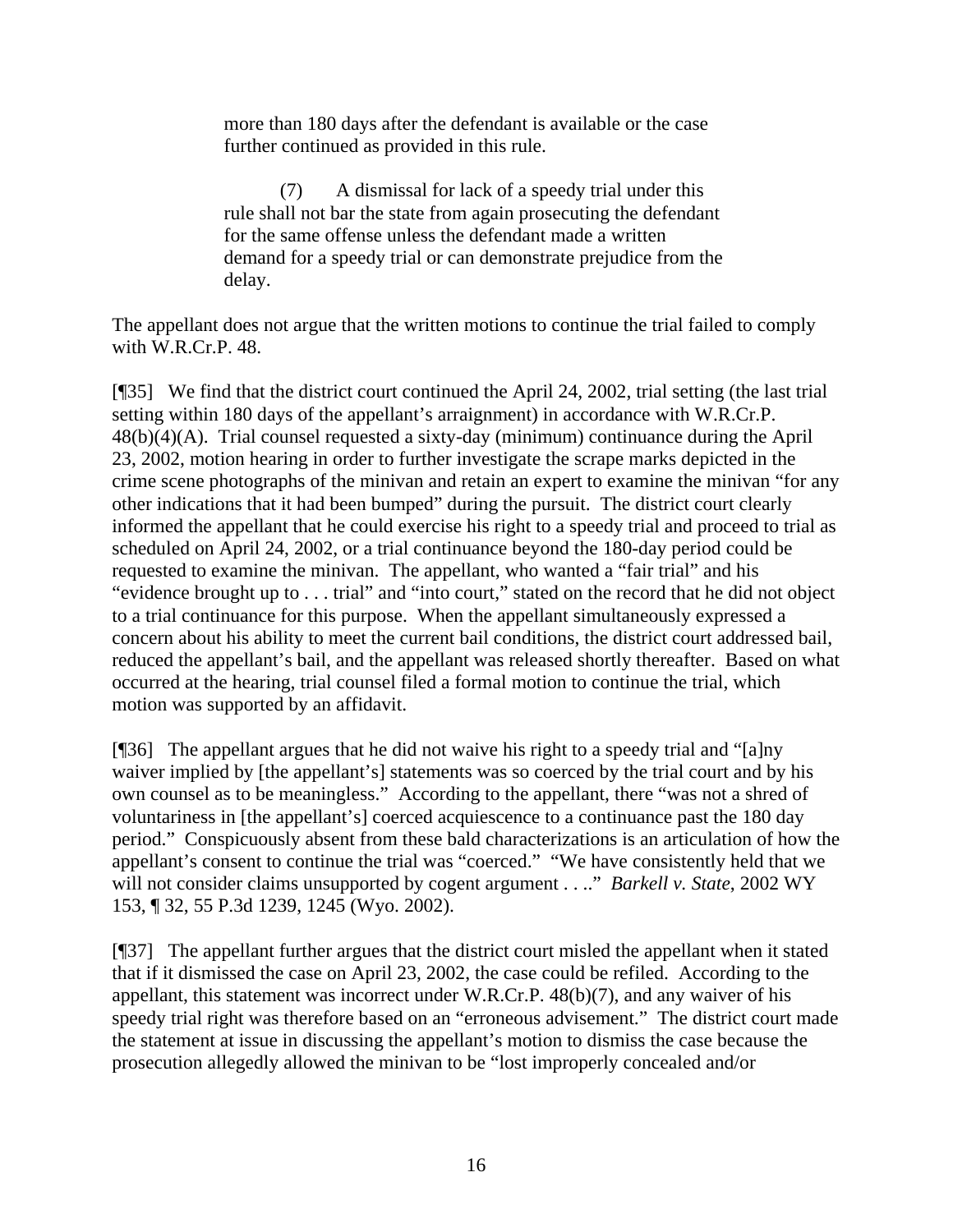destroyed" and the appellant could not "defend himself" without the minivan.<sup>10</sup> The effect of a dismissal based on that particular motion, even if we assume for purposes of this appeal that the district court's statement was erroneous, clearly was of little consequence. The district court denied the appellant's motion twice on the record prior to the point in the hearing that the appellant stated that he did not object to continuing the April 24, 2002, trial setting.

[¶38] We find that the district court also continued the July 17, 2002, trial date in accordance with W.R.Cr.P.  $48(b)(4)(A)$ . While the appellant states in passing that he was essentially "forced" to agree to this continuance because the April 24, 2002, trial setting was continued and Chief Harvey apparently was available to testify in person at that time, the appellant focuses his appellate argument on what occurred during the April 23, 2002, hearing and does not present cogent argument on the merits of continuing the July 17, 2002, trial date pursuant to W.R.Cr.P. 48.

### **United States and Wyoming Constitutional Provisions**

[¶39] This Court examines de novo the constitutional question of whether a defendant has been denied a speedy trial in violation of the Sixth Amendment. . . .

> The Sixth Amendment guarantees that the accused shall enjoy the right to a speedy and public trial. In deciding whether a defendant has been denied a speedy trial, courts must balance 1) the length of the delay; 2) the reason for the delay; 3) the defendant's assertion of his right; and 4) the prejudice to the defendant. *Warner* [*v. State*, 2001 WY 67,] ¶ 10, [28 P.3d 21, 26 (Wyo.2001)], *Campbell v. State*, 999 P.2d 649, 655 (Wyo.2000); *Barker v. Wingo*, 407 U.S. 514, 530, 533, 92 S.Ct. 2182, 2192, 33 L.Ed.2d 101 (1972). None of these factors alone is sufficient to establish a speedy trial violation, "[r]ather they are related factors and must be considered together with such other circumstances as may be relevant." *Barker*, 407 U.S. at 533, 92 S.Ct. at 2193. "The determinative dynamic in our inquiry is whether the delay in bringing the accused to trial was unreasonable, that is, whether it substantially impaired the right of the accused to a fair trial." *Warner*, ¶ 10, *Wehr v. State*, 841 P.2d 104, 112 (Wyo.1992). When a speedy trial violation is found to have occurred, the charges must be dismissed. *Warner*, ¶ 10; *Barker*, 407 U.S. at 522, 92 S.Ct. at 2188.

 $\overline{a}$ 10 By the April 23, 2002, hearing, of course, the prosecution had located the minivan in Nebraska and the minivan was available to the appellant for further examination.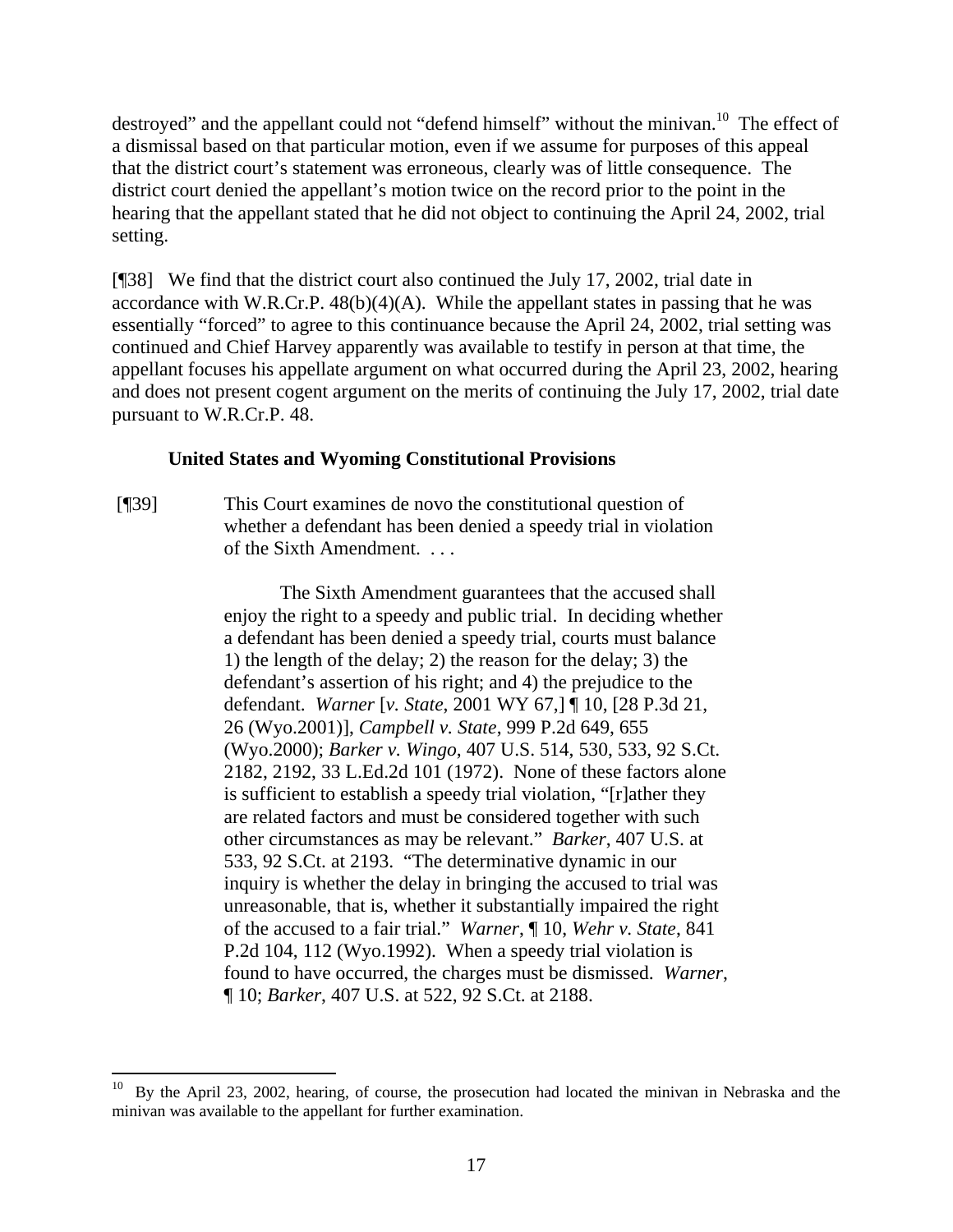*Walters*, 2004 WY 37, ¶¶ 9-10, 87 P.3d at 795. *See Wehr v. State*, 841 P.2d 104, 111-12 (Wyo. 1992) and *Caton v. State*, 709 P.2d 1260, 1264-65 (Wyo. 1985) (Wyoming Constitution). "The speedy trial clock starts to run upon arrest or when the complaint is filed." *Osborne v. State*, 806 P.2d 272, 277 (Wyo. 1991).

# **(A) Length Of The Delay**

[¶40] The appellant's jury trial began approximately 374 days following his arrest and 372 days following the filing of the charging information. The appellant argues that the length of the delay in the instant case is sufficient to trigger an analysis of the remaining speedy trial factors. The State essentially agrees with this proposition, as do we.

> No precise length of delay determines a speedy trial violation, though we have held delays over 500 days to be presumptively prejudicial. *Harvey v. State*, 774 P.2d 87, 94 (Wyo.1989), *cert. denied*, [506 U.S. 1022,] 113 S.Ct. 661, 121 L.Ed.2d 586; *Phillips v. State*, 774 P.2d 118, 125 (Wyo.1989). We have recognized delays similar in length to appellant's 355 and 319 days sufficient to warrant a speedy trial analysis. *Wehr*, 841 P.2d at 112 (320 and 238 days); *Osborne v. State*, 806 P.2d 272, 277 (Wyo.1991) (244 and 301 days).

*Springfield v. State*, 860 P.2d 435, 451 (Wyo. 1993). In *Almada v. State*, 994 P.2d 299, 304 (Wyo. 1999), a case involving a 370-day delay between Almada's arrest and the acceptance of his plea, we found that the delay raised "speedy trial concerns and [was] sufficient to warrant further analysis." *See also Vargas v. State*, 963 P.2d 984, 992 (Wyo. 1998), *cert. denied*, 124 S.Ct. 944 (2003); *Wehr*, 841 P.2d at 112; and *Estrada v. State*, 611 P.2d 850, 853 (Wyo. 1980).

## **(B) Reasons For The Delay**

[¶41] The appellant argues that none of the delays in the instant case were his "fault." In particular, the appellant contends that he "advised his lawyer of the information regarding" the minivan and "urged his lawyer to take action," the prosecution chose to send the minivan out of state without consulting trial counsel, and the prosecution chose not to share "its own investigation into the van and the police cars" with trial counsel.

[¶42] The weight given to a particular delay "varies with its cause." *United States v. Tranakos*, 911 F.2d 1422, 1428 (10<sup>th</sup> Cir. 1990).

> "A deliberate attempt to delay the trial in order to hamper the defense should be weighted heavily against the government. A more neutral reason such as negligence or overcrowded courts should be weighted less heavily but nevertheless should be considered since the ultimate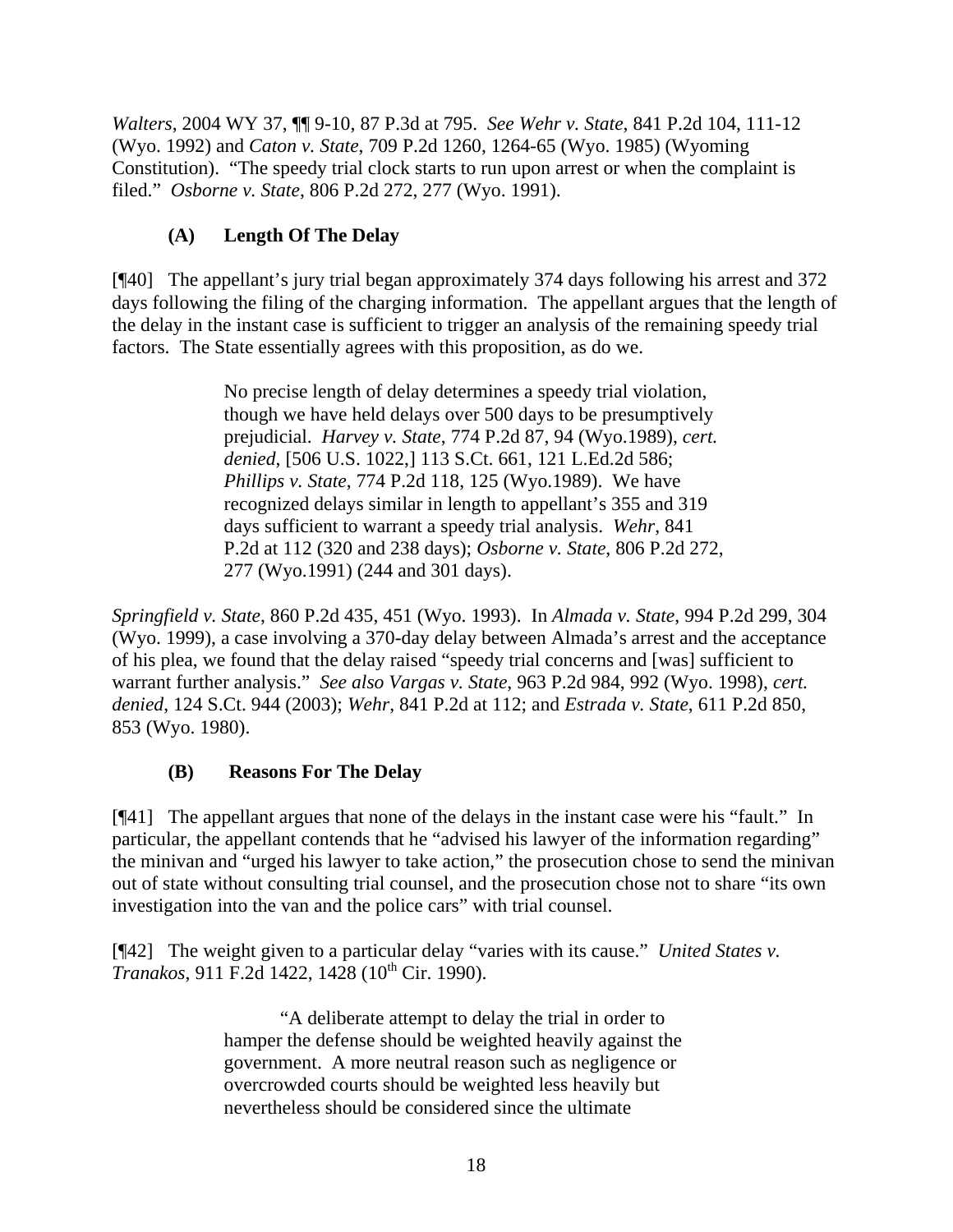responsibility for such circumstances must rest with the government rather than with the defendant. Finally, a valid reason, such as a missing witness, should serve to justify appropriate delay."

*Wehr*, 841 P.2d at 112-13 (*quoting Barker v. Wingo*, 407 U.S. 514, 531, 92 S.Ct. 2182, 33 L.Ed.2d 101 (1972)). Official bad faith in causing delay is weighed heavily against the government. *Barker*, 407 U.S. at 531. "Delays attributable to the defendant are deducted from the equation." *Jennings v. State*, 4 P.3d 915, 921 (Wyo. 2000). "[W]e weigh any delay properly attributable to the defendant against the delay chargeable to the State. We have frequently acknowledged a defendant may defeat his claim to a speedy trial by his own dilatory practices." *Wehr*, 841 P.2d at 113.

[¶43] We find that the continuance of the January 30, 2002, trial date was attributable to the appellant. It appears from trial counsel's own statements that the motion for a continuance was styled as a "joint" motion with the prosecutor only to the extent that the prosecutor did not object to the continuance. Nothing in the record indicates that the prosecutor needed or desired the continuance, and the continuance was requested to specifically benefit the appellant. The appellant's expert witness, Mr. LaPier, was unavailable to testify during the January  $30<sup>th</sup>$  trial setting and trial counsel seemingly anticipated the need for a continuance on this basis even prior to the discovery meeting in early January. It appears that the discovery meeting was held in early January, just weeks before trial, at trial counsel's request, and that the timing of that request contributed to any further delay for the unspecified discovery purposes.<sup>11</sup> While the motion states that the "parties" needed until March 15, 2002, to complete discovery, it would seem that whatever discovery remained following the discovery meeting was pursuant to additional, specific requests by trial counsel for the appellant's benefit. There is no indication that this additional discovery was necessary because the prosecution abused the discovery process in order to delay the trial or procure a tactical advantage. The appellant does not assert that the prosecution acted in bad faith, or even negligently, with respect to this discovery; indeed, the prosecution "maintained an open file policy" and trial counsel stated that the prosecution had complied with his discovery requests and he was satisfied with the discovery he had been provided.

[¶44] The continuance of the April 3, 2002, trial date was similarly attributable to the appellant. Again, while the motion for continuance was styled as a "joint" motion, the motion clearly was due to the unavailability of the appellant's expert witness to testify the first week of April. The motion stated that the appellant's expert witness was available to testify April 24-26, 2002, the motion specifically requested that the district court set the trial for those dates, and the district court reset the trial accordingly.

[¶45] The appellant stated in his pro se filings that trial counsel acted "on his own behalf" in requesting one or both of these continuances. However, the continuances were requested by

 $\overline{a}$ 

 $11$  Trial counsel had filed a formal motion for discovery on October 31, 2001.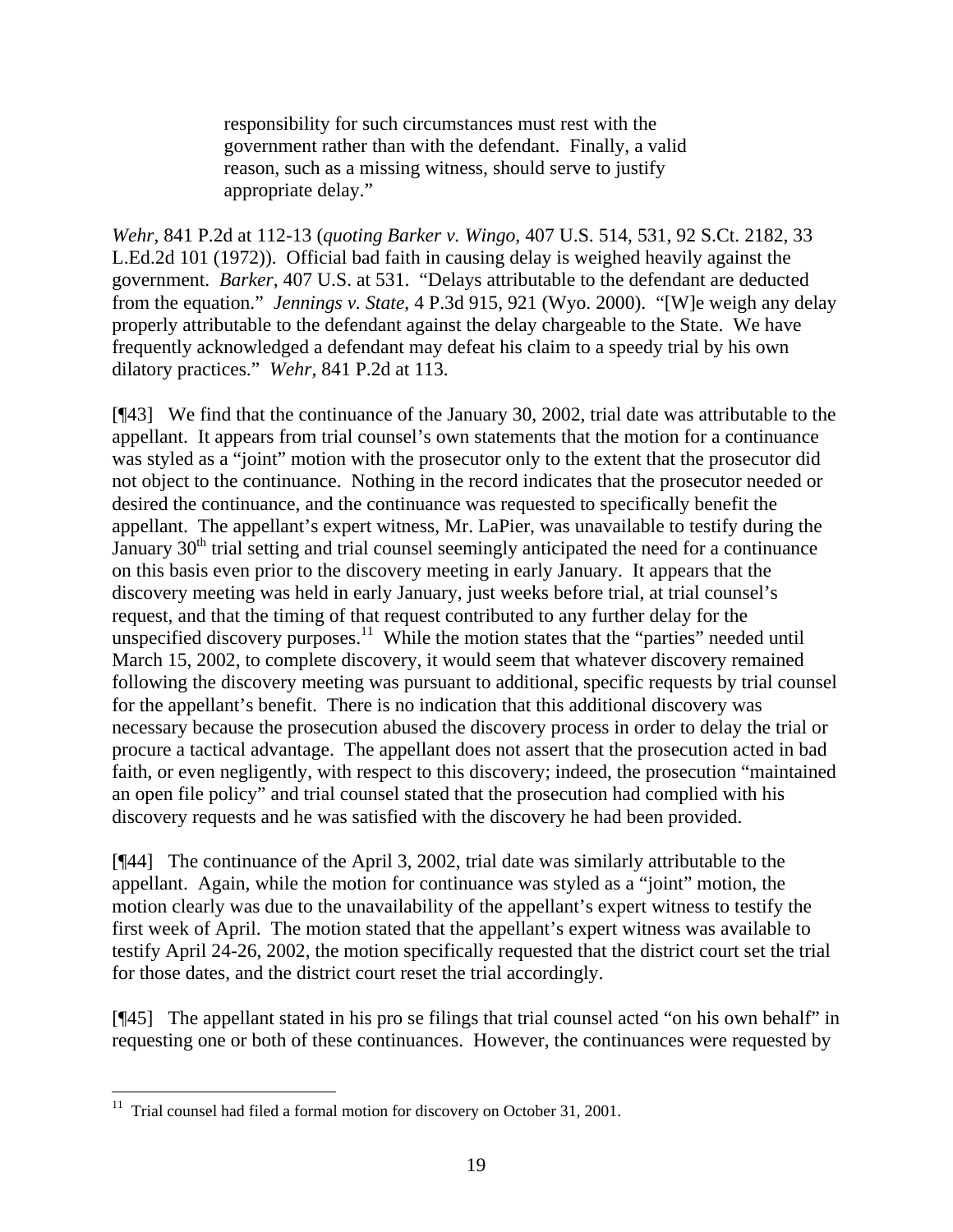trial counsel<sup>12</sup> to directly benefit the appellant due to the unavailability of the appellant's expert witness to testify regarding a defense theory the appellant himself had demanded, and apparently also to obtain additional discovery on the appellant's behalf. The expert witness did ultimately provide testimony favorable to the appellant at trial. While the circumstances may have been beyond the appellant's actual control to some degree, these delays should still weigh against the appellant in considering this speedy trial factor. *See, for example, United States v. Tanh Huu Lam, 251 F.3d 852, 855-60, amended by 262 F.3d 1033 (9<sup>th</sup> Cir.), <i>cert. denied*, 534 U.S. 1013 (2001) and *Berry v. State*, 2004 WY 81, ¶ 34, 93 P.3d 222, 228-33 (Wyo. 2004). The appellant does not meaningfully question the merits of these continuances on appeal, agrees that trial counsel was not ineffective in requesting the continuances, and in addressing this factor of the constitutional speedy trial analysis on appeal, the appellant does not argue with any particularity that these continuances should not be attributed to him.<sup>13</sup>

*Johnson* does not help the appellant at all in the instant case because counsel in *Johnson* sought trial continuances based on his scheduling conflicts with other cases and the issue concerned "the decision of the public defender and the court to resolve these conflicts by trying other cases in advance of that of defendant." *Johnson*, 606 P.2d at 743. In *Johnson*, counsel did not seek "additional time to prepare the defense or to secure attendance of witnesses," counsel was not "'pursuing his client's best interest in a competent manner,"" there was "no reason to believe delay would benefit defendant," and it was not a matter of "defense strategy." *Id.* at 744-45 (*quoting Townsend v. Superior Court*, 15 Cal.3d 774, 126 Cal.Rptr. 251, 543 P.2d 619, 626 (1975)). *Johnson* also involved the waiver of a state statutory right to a speedy trial, and Johnson did not contend that the delay violated his federal constitutional right to a speedy trial. *Id.* at 744 n.6.

Interestingly, three statements in *Anderson* also appear to contradict the appellant's assertion as it applies to the instant case: (1) "Though neither this court nor the United States Supreme Court has decided the precise issue, it would appear, in any event, that defendant's express personal on-the-record agreement to all but one of the continuances constituted absolute waivers, to that extent, of his speedy trial rights under the federal Constitution"; (2) While the appellant in the instant case quotes the following passage from *Anderson* in his appellate brief, "We have never decided whether or how the fundamental state constitutional right . . . can be waived, except to suggest in dictum that counsel cannot waive it over his client's objection for *counsel's own convenience*," the court in *Anderson* actually continued by stating that "[b]ut for reasons set forth in the preceding footnote, we readily conclude that the defendant's express personal agreement to trial continuances sought *for his benefit* constituted such a waiver"; and (3) the delays in *Anderson* were "for defendant's benefit, not the result of prosecutorial negligence or bad faith." *Anderson*, 22 P.3d at 388 and n.21 and 389 n.22 (emphasis added). Aside from these two cases, the appellant does not cite any additional legal authority.

In the instant case, the appellant's brief discussion of the issue occurs in the context of his W.R.Cr.P. 48(b) argument and the continuance of the April 24, 2002, trial setting. That continuance was not granted despite an objection by the appellant; the appellant clearly stated on the record that he did not object to the continuance and he has not presented cogent appellate argument that he was "coerced" during the April 23, 2002, hearing. The appellant does not renew the argument with any particularity in the context of his constitutional analysis and whether the January 30, and April 3, continuances should be attributable to him,

 $12$  In referring to these two continuances, trial counsel stated that "the continuances that have already been requested have been at the request of the Defense  $\dots$ ."<br><sup>13</sup> The appellant does briefly question in one paragraph of his appellate brief whether trial counsel could waive

the appellant's right to a speedy trial despite the appellant's objection. To support his contention that the right to a speedy trial is solely the client's to waive, the appellant cites to *People v. Johnson*, 26 Cal.3d 557, 162 Cal.Rptr. 431, 606 P.2d 738 (1980) and quotes from *People v. Anderson*, 25 Cal.4th 543, 106 Cal.Rptr.2d 575, 22 P.3d 347 (2001), *cert. denied*, 534 U.S. 1136 (2002).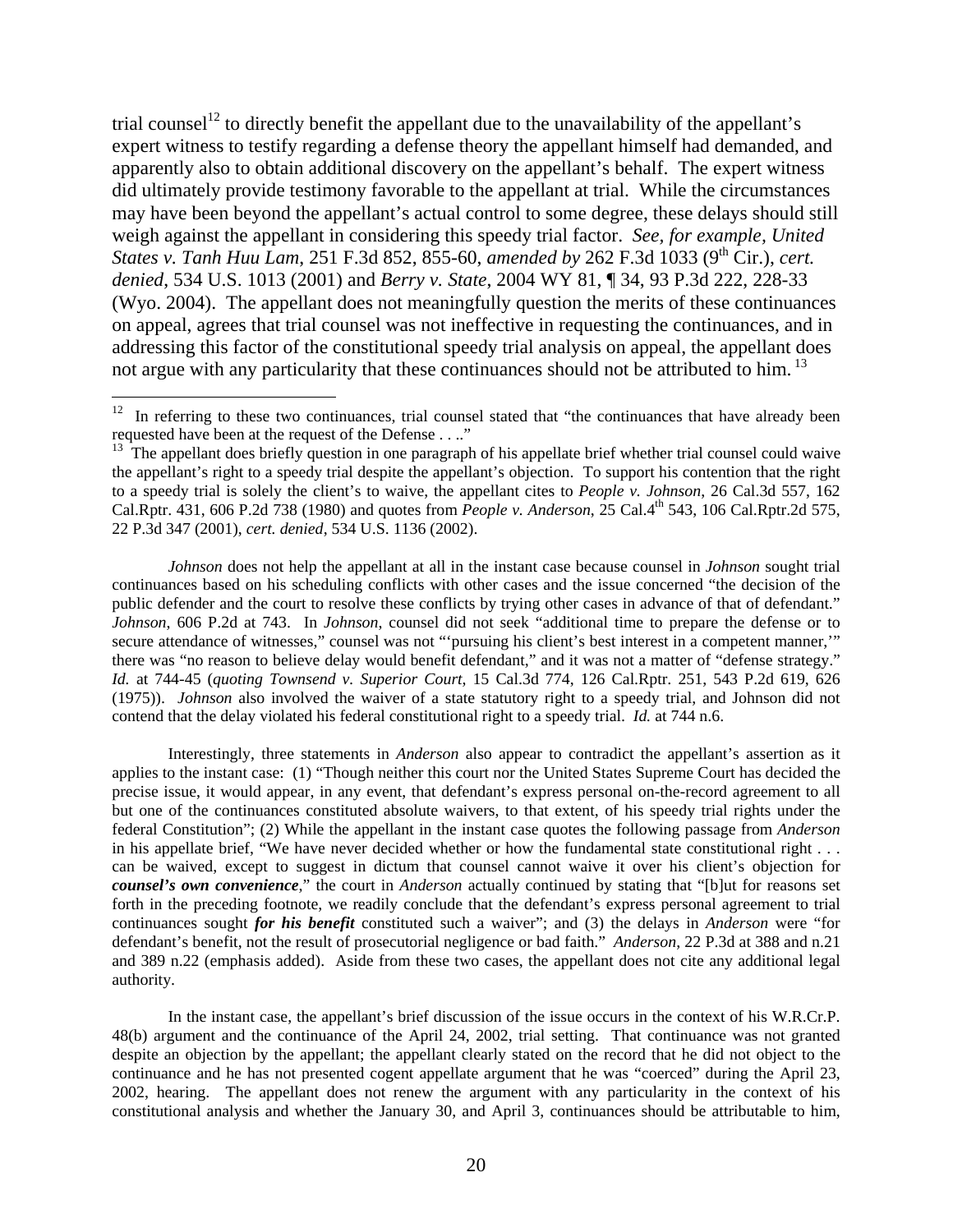[¶46] We find that the continuance of the April 24, 2002, trial date was mostly attributable to the appellant. As early as October 2001, trial counsel had investigated the possibility that a police vehicle bumped the minivan during the pursuit and concluded that there was no evidence to support this theory. Trial counsel inexplicably did not examine the minivan, or request that another examine the minivan on the appellant's behalf, but on appeal the appellant does not allege that trial counsel was ineffective for failing to do so.<sup>14</sup>

[¶47] The minivan's potential significance clearly surfaced within the two weeks or so prior to the April 24, 2002, trial setting. When the appellant pointed out the scrape marks at issue to trial counsel, trial counsel demanded that the prosecution produce the minivan. The prosecution quickly located the minivan in Nebraska and, according to trial counsel, made it "available" to the defense. The record does not indicate how much delay was necessitated by the appellant's need to retain an expert for this purpose versus the minivan's location in Nebraska (as opposed to Evanston), but trial counsel stated that he could "readily obtain" an expert in Nebraska to examine the minivan and in the alternative, expressed a willingness to also "load the van back on a flat bed, [and] bring it back to Wyoming." He believed that either way, this could be accomplished with a minimum delay of sixty days.

[¶48] The minivan had apparently been released from the prosecution's possession in the fall of 2001. While the appellant's trial counsel stated in an affidavit that this occurred without consulting him, Trooper Lewis testified that it was his understanding that trial counsel approved the minivan's release. We have not been directed to any findings by the district court on the issue, and the conflict is not clearly resolved by resorting to the record. On appeal, the parties simply advocate the version that favors their respective positions.

[¶49] We conclude that this delay is mostly attributable to the appellant for several reasons: (1) the timing of the appellant's request to produce the minivan in relation to the April 24, 2002, trial setting; (2) according to the motion for continuance, the delay was "essential to the defense of the case" so that an expert could examine the minivan on behalf of the appellant; (3) the delay was requested by trial counsel and the appellant stated on the record that he did not object to a delay for this purpose (a purpose the appellant himself espoused); (4) the appellant does not argue that the prosecution acted in bad faith in releasing the minivan from its possession; (5) the record is not necessarily clear in light of the disputed facts that the prosecution acted negligently in releasing the minivan from its possession; and (6) the appellant points to no evidence, despite his expert's examination of the minivan, that the minivan's condition (as opposed to its location) contributed to the delay.

and in fact, appellate counsel stated at oral argument that she believed trial counsel had "strategic authority" to properly request trial continuances within the 180-day period even if the appellant had objected. Finally, the continuances of the January 30, April 3, and April 24, trial dates were sought directly for the appellant's benefit. The authority cited by the appellant would therefore appear to compel a result contrary to the position he espouses on appeal. Under the circumstances, we need not comment further on this issue.

<sup>&</sup>lt;sup>14</sup> As trial counsel noted, the scrape marks depicted in the crime scene photographs of the minivan were "not consistent with what I, as a lay person, believe would be consistent with a vehicle being bumped in the right, quarter panel."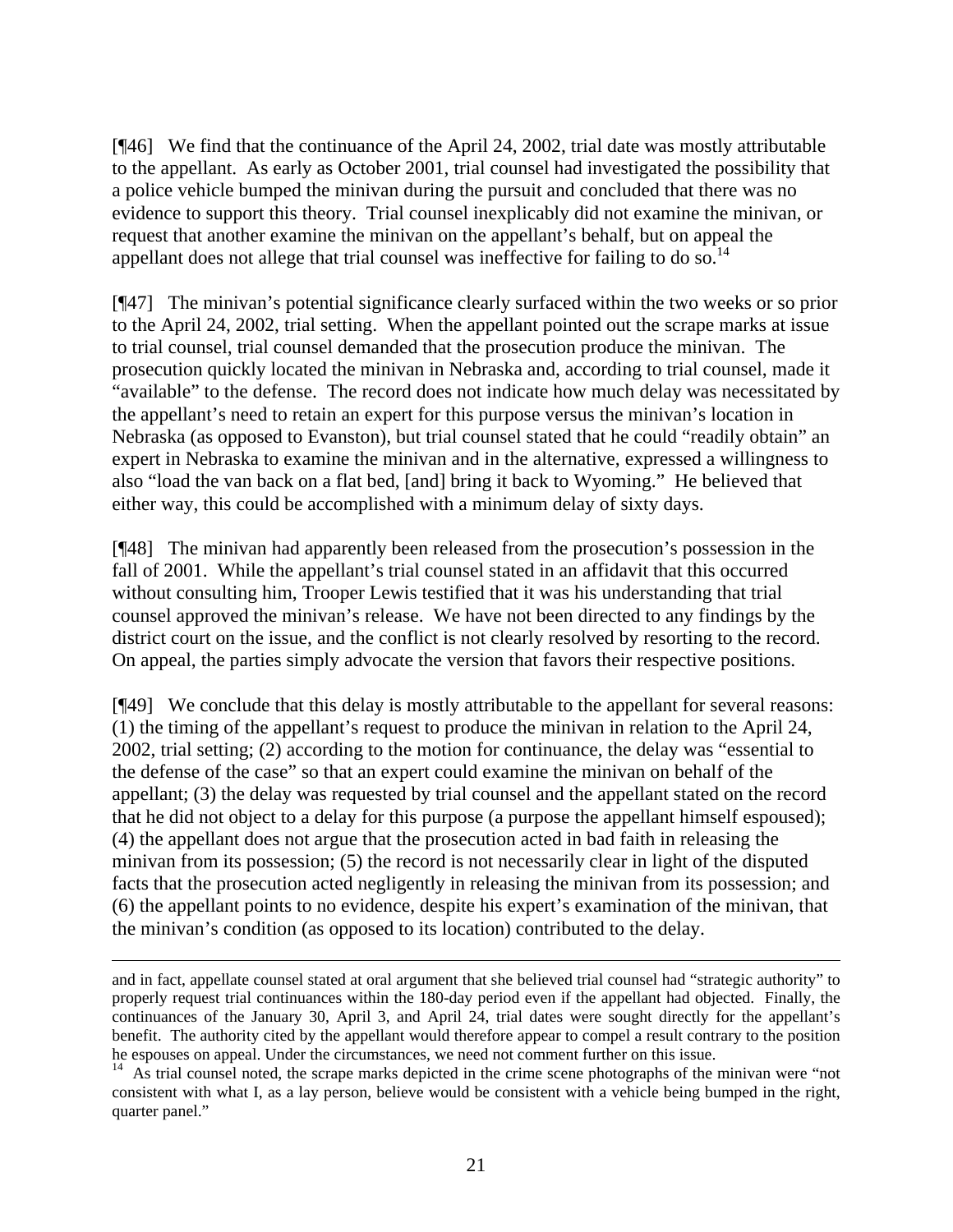[¶50] The record does not support the appellant's contention that an alleged failure by the Evanston police department to disclose its investigation of a rumor that a police vehicle bumped the appellant off the road during the pursuit contributed to the need for this delay. Trial counsel spoke with Chief Harvey and Lieutenant Allmaras about this investigation, their observations as to the lack of physical damage to the police vehicles present during the pursuit, and the photographs of the police vehicles, prior to the April 23, 2002, hearing. The appellant has not established how the timing of this disclosure impacted his ability to prepare for an April 24, 2002, trial or otherwise necessitated a delay in that trial setting.

[¶51] The continuance of the July 17, 2002, trial setting was clearly attributable to the appellant. Trial counsel, with the appellant's "total agreement," requested the delay because a "vital" defense witness was unavailable to testify that week. Rather than take the witness' trial deposition, the defense insisted on the witness testifying in person as part of its trial strategy. Trial counsel specifically requested an October 2002 trial date to accommodate its expert witness' (Mr. LaPier) schedule. Although again, the formal motion for continuance was styled as a "joint" motion, which appears to have been true only to the extent that the prosecution did not object to the continuance and the continuance was sought for the appellant's benefit. In discussing this issue on appeal, the appellant does not argue with any particularity that this delay should not be attributed to him.

## **(C) Assertion of Right**

[¶52] The appellant claims that he "unequivocally demanded a speedy trial, and his later, coerced oral statements cannot be held as a voluntary, knowing waiver of that right." The appellant does not cogently argue the voluntariness issue in discussing this factor.

> We have held it is not necessary for a defendant to assert his right to a speedy trial in order to identify a speedy trial violation. *Osborne.* However, we can, and do, consider whether the right was asserted, and how vigorously, in determining the reasonableness of any delay. *Osborne.* The action or inaction of the defendant in this regard is a reflection of the actual amount of prejudice being experienced. *Barker.* We recognize pretrial delay may be either prejudicial or beneficial to a defendant. *See Barker.*

*Wehr*, 841 P.2d at 113. The appellant did state in his four February, March, and April 2001, pro se filings that he had not waived his right to a speedy trial, "I want my right to a speedy trial," "do not consent freely to this waiver," and "request my right to a speedy trial." However, we note that the appellant also later stated on the record that he did not object to continuing the April 24, 2002, trial setting and agreed on the record to continue the July 17, 2002, trial setting.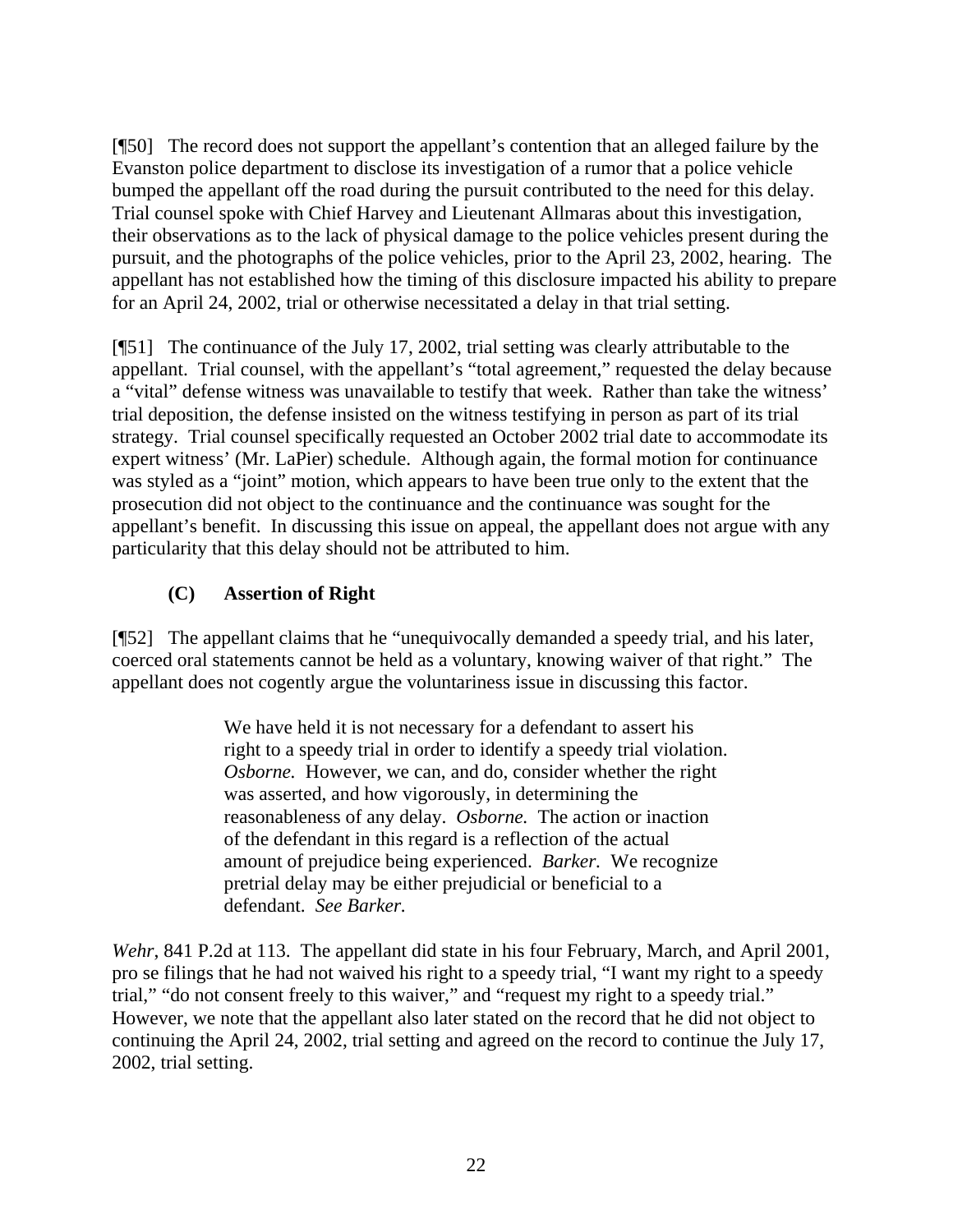## **(D) Prejudice**

[¶53] In addressing this factor, the appellant mostly relies on the prejudice he claims is inherent in the length of the delay, simply stating that "while there was definitely prejudice, the extent of the prejudice is unknown." In an attempt to identify specific prejudice, the appellant asserts that the minivan was "in the custody of some salvage yard, subject to unknown intrusions and alterations throughout the time period of the delay" and merely declares that he suffered unspecified "excessive pretrial anxiety throughout the period of the delay."

[¶54] Prejudice is a key element to be considered in balancing these factors, but is not absolutely required to demonstrate a speedy trial violation. *Springfield*, 860 P.2d at 451; *Wehr*, 841 P.2d at 114; *Osborne*, 806 P.2d at 278. Prejudice may consist of: (1) lengthy pretrial incarceration; (2) pretrial anxiety; or (3) impairment of the defense. *Osborne*, 806 P.2d at 278. Of these factors, the possibility that a defendant's defense will be impaired is the "most serious" factor "because the inability of a defendant adequately to prepare his case skews the fairness of the entire system." *Barker*, 407 U.S. at 532. Pretrial anxiety "is the least significant" factor and because a "certain amount of pretrial anxiety naturally exists," the appellant must demonstrate that he suffered "extraordinary or unusual" pretrial anxiety. *Campbell v. State*, 999 P.2d 649, 656 (Wyo. 2000); *Wehr*, 841 P.2d at 114.

[¶55] We do not find that the length of the delay in the instant case exceeded a point where there was a probability of substantial prejudice, particularly where the delay was mostly attributable to the appellant and sought exclusively for the appellant's benefit. *See Tanh Huu Lam*, 251 F.3d at 859-60 (where defendant responsible for the delay, "he bears the burden of demonstrating actual prejudice").

> We held in *Caton* that "until delay exceeds a point where there is a 'probability of substantial prejudice,' the burden of proving prejudice should remain with the accused." *Caton*, 709 P.2d at 1266. In *Harvey [v. State*, 774 P.2d 87 (Wyo. 1989)] and *Phillips [v. State*, 774 P.2d 118 (Wyo. 1989)], we concluded an eighteen-month delay was excessive and gave rise to a probability of substantial prejudice warranting a presumption of prejudice. *Harvey*; *Phillips*. We have not, however, ruled a delay like that occasioned in this case—ten and one-half months—gives vitality to a presumption of prejudice. *Osborne*, 806 P.2d 272; *Binger v. State*, 712 P.2d 349 (Wyo.1986); *Estrada*, 611 P.2d 850.

*Wehr*, 841 P.2d at 114; *see also Osborne*, 806 P.2d at 278 and *Doggett v. United States*, 505 U.S. 647, 112 S.Ct. 2686, 120 L.Ed.2d 520 (1992).

[¶56] The appellant has not demonstrated actual prejudice in the instant case. The appellant does not even refer to pretrial incarceration in addressing this factor in his appellate brief,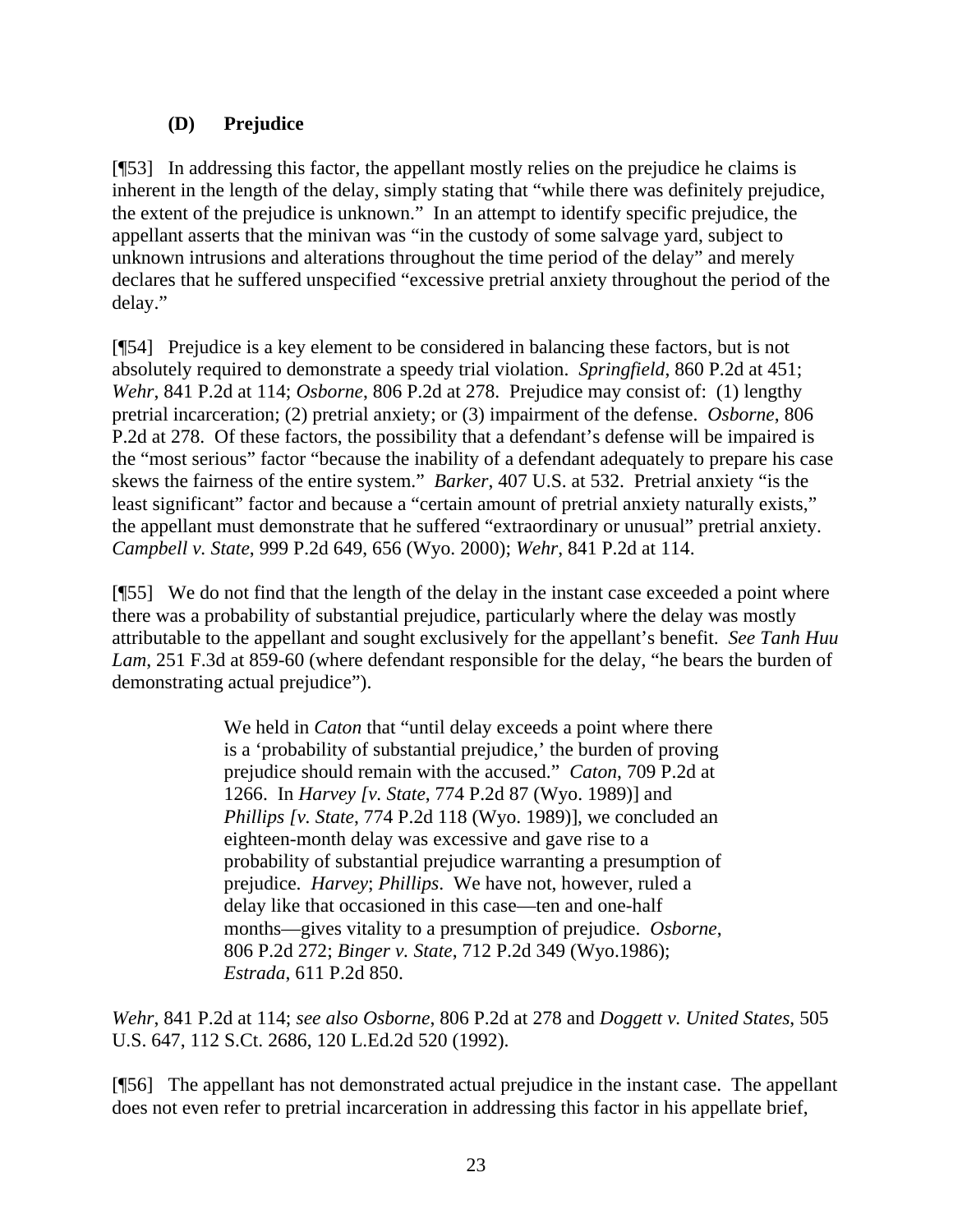and does not refer to any specific facts to support the assertion that he suffered unspecified excessive pretrial anxiety. *See Sides v. State*, 963 P.2d 227, 230 (Wyo. 1998) (appellant did not define or address with any particularity the "pretrial anxiety" he allegedly suffered). Nor can the appellant establish any actual impairment to the defense of his case. Three of the trial continuances were sought either exclusively, or primarily, due to the unavailability of the appellant's trial witnesses, and one continuance was sought in order to allow an expert witness to examine potentially exculpatory evidence (which did in fact occur prior to trial). The appellant has not directed us to any evidence indicating that the minivan's condition was actually altered or somehow prevented him, or his expert, from examining or testing the minivan in anticipation of trial. *See generally also Jennings*, 4 P.3d at 922; *Campbell*, 999 P.2d at 656; *Almada*, 994 P.2d at 305 (370-day delay and "burden is on the petitioner to show prejudice"); *Sides*, 963 P.2d at 230; *Roderick v. State*, 858 P.2d 538, 542-43 (Wyo. 1993); and *Cosco v. State*, 503 P.2d 1403, 1406 (Wyo. 1972), *cert. denied*, 411 U.S. 971 (1973) (nineteen-month delay mostly for the benefit of or caused by the defendant and defendant not prejudiced).

[¶57] In balancing all of these factors, we conclude that the reasons for the delay and the lack of actual prejudice to the appellant weigh heavily against the appellant, and are clearly not outweighed by the remaining factors. Accordingly, the appellant was not denied his constitutional right to a speedy trial in the instant case.

### *BRADY VIOLATION*

 $\overline{a}$ 

[¶58] The appellant claims that the prosecution violated *Brady v. Maryland*, 373 U.S. 83, 83 S.Ct. 1194, 10 L.Ed.2d 215 (1963) because: (1) an Evanston police department investigation of rumors that a police department vehicle struck the minivan during the pursuit "was not discussed with defense counsel or even the investigating authority, the state highway patrol"; and (2) the minivan was released from the prosecution's custody without the appellant's knowledge or permission. In discussing this issue, we will necessarily reiterate some of the facts previously set forth in this opinion.

> In *Brady v. Maryland*, 373 U.S. 83, 83 S.Ct. 1194, 10 L.Ed.2d 215 (1963), the Supreme Court set forth the basic principle that the prosecution violates due process by suppressing favorable evidence that is material either to the guilt or to the punishment of the accused, "irrespective of the good faith or bad faith of the prosecution." *Id.* at 87, 83 S.Ct. at 1196-97. . . . The duty to disclose . . . exculpatory evidence applies even though there has been no request by the accused.<sup>[15]</sup> . . . "Moreover, the rule encompasses evidence 'known only to police investigators and not to the prosecutor.' In order to

<sup>&</sup>lt;sup>15</sup> On October 31, 2001, the appellant did file a motion seeking an order "permitting Defendant's counsel to inspect and copy any exculpatory material or statements required to be furnished pursuant to the findings in *Brady v. Maryland*, 373 U.S. 83 (1963)."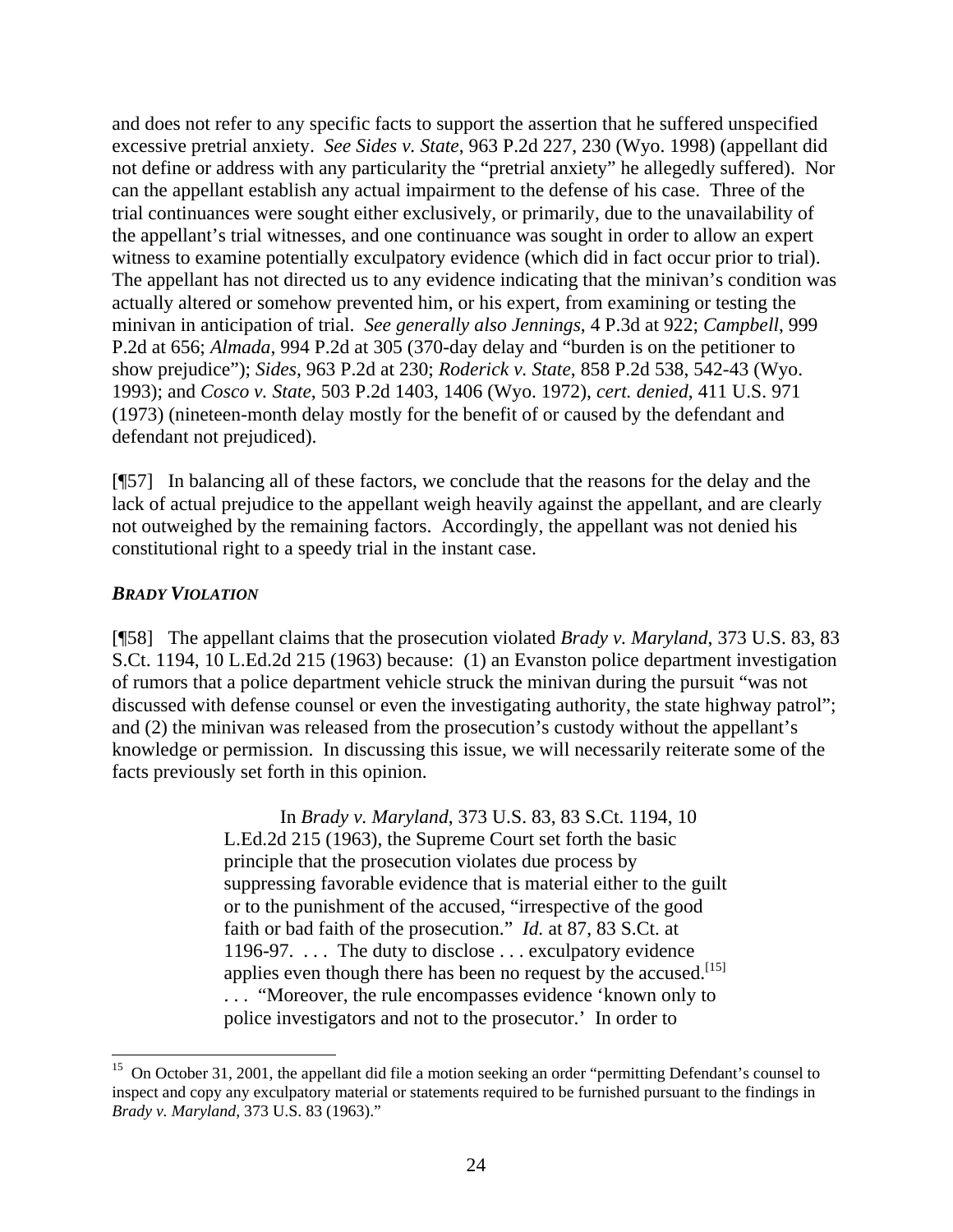comply with *Brady*, therefore, 'the individual prosecutor has a duty to learn of any favorable evidence known to the others acting on the government's behalf in this case, including the police.'" *Strickler* [*v. Greene*, 527 U.S. 263, 280-81, 119 S.Ct. 1936, 1948, 144 L.Ed.2d 286 (1999)] . . ..

. . .

We must determine, therefore, whether the government's failure to disclose evidence favorable to the defendant deprived the defendant of a fair trial under *Brady* by considering whether the "favorable evidence could reasonably be taken to put the whole case in such a different light as to undermine confidence in the verdict." . . . In order to establish a *Brady* violation, a defendant must demonstrate that the prosecution suppressed evidence, the evidence was favorable to the defendant, and the evidence was material. *Helm v. State*, 1 P.3d 635, 639 (Wyo.2000). We have previously decided that the materiality of withheld evidence and its possible effect on the outcome of the trial are mixed questions of fact and law. *Id.* . . . [A] claim of failure to disclose evidence in violation of *Brady* is properly reviewed de novo.

*Davis v. State*, 2002 WY 88, ¶¶ 14-16, 47 P.3d 981, 985-86 (Wyo. 2002). Favorable evidence is material if "'its suppression undermines confidence in the outcome of the trial.'" *Id.*, 2002 WY 88, ¶ 19, 47 P.3d at 987 (*quoting United States v. Bagley*, 473 U.S. 667, 680- 81, 105 S.Ct. 3375, 3382-83, 87 L.Ed.2d 481 (1985)). The delayed disclosure of *Brady* materials, "'alone[,] is not always grounds for reversal. As long as ultimate disclosure is made before it is too late for the defendant [] to make use of any benefits of the evidence, Due Process is satisfied.'" *United States v. Scarborough*, 128 F.3d 1373, 1376 (10<sup>th</sup> Cir. 1997) (*quoting United States v. Warhop*, 732 F.2d 775, 777 (10th Cir. 1984)). *See also Young v. State*, 849 P.2d 754, 765 (Wyo. 1993). Similarly, *Brady* "'is not violated when the Brady material is available to [a defendant] during trial.'" *United States v. Vap*, 852 F.2d 1249, 1256 (10<sup>th</sup> Cir. 1988) (*quoting United States v. Behrens*, 689 F.2d 154, 158 (10<sup>th</sup> Cir.), *cert. denied*, 459 U.S. 1088 (1982)).

[¶59] It appears that

"[t]he Supreme Court's jurisprudence divides cases involving nondisclosure of evidence into two distinct universes. *Brady* and its progeny address exculpatory evidence still in the government's possession. [*Arizona v. Youngblood*, 488 U.S. 51, 58, 109 S.Ct. 333, 102 L.Ed.2d 281 (1988)] and [*California v. Trombetta*, 467 U.S. 479, 104 S.Ct. 2528, 81 L.Ed.2d 413 (1984)] govern cases in which the government no longer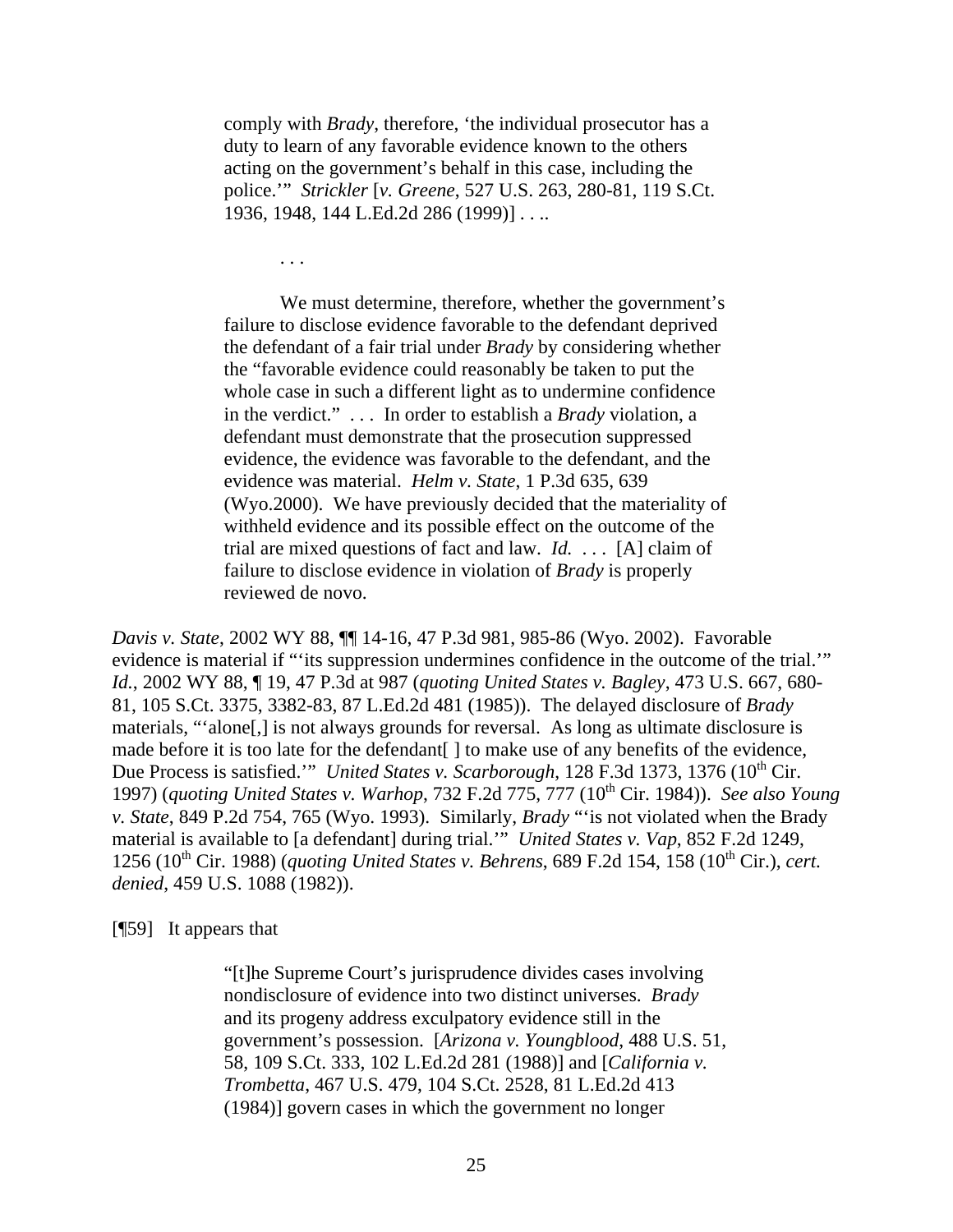possesses the disputed evidence." *Fero v. Kerby*, 39 F.3d 1462, 1472 (10th Cir.1994) (quoting *United States v. Femia*, 9 F.3d 990, 993 (1<sup>st</sup> Cir.1993)).

*United States v. Gomez*, 191 F.3d 1214, 1218 (10<sup>th</sup> Cir. 1999). Further, the

principles articulated in *California v. Trombetta*, 467 U.S. 479, 104 S.Ct. 2528, 81 L.Ed.2d 413 (1984), and *Arizona v. Youngblood*, 488 U.S. 51, 109 S.Ct. 333, 102 L.Ed.2d 281 (1988), regarding the Due Process Clause and the government's destruction or loss of evidence prior to a criminal trial guide our analysis. Under the two-prong *Trombetta* test, the government violates a defendant's right to due process when: (1) it destroys evidence whose exculpatory significance is "apparent before" destruction; and (2) the defendant remains unable to "obtain comparable evidence by other reasonably available means." *Trombetta*, 467 U.S. at 489, 104 S.Ct. at 2534. The Court in *Youngblood* extended *Trombetta* to provide that, if the exculpatory value of the evidence is indeterminate and all that can be confirmed is that the evidence was "potentially useful" for the defense, then a defendant must show that the government acted in bad faith in destroying the evidence. *Youngblood,* 488 U.S. at 58, 109 S.Ct. at 337-38.

. . . The . . . "mere fact that the government controlled the evidence and failed to preserve it is by itself insufficient to establish bad faith." [*United States v.*] *Richard*, 969 F.2d [849] at 853-54  $[(10^{th}$  Cir. 1992)]. ...

. . . To invoke *Trombetta*, a defendant must demonstrate that the government destroyed evidence possessing an "apparent" exculpatory value. *Trombetta*, 467 U.S. at 489, 104 S.Ct. at 2534. However, to trigger the *Youngblood* test, all that need be shown is that the government destroyed "potentially useful evidence." *Younglood*, 488 U.S. at 58, 109 S.Ct. at 337. The Court in *Youngblood* defined "potentially useful evidence" as evidence of which "no more can be said than that it could have been subjected to tests, the results of which *might* have exonerated the defendant." *Id.* at 57, 109 S.Ct. at 337 (emphasis added).  $\ldots$ 

. . .

. . . Our inquiry into bad faith "must necessarily turn on the [government's] knowledge of the exculpatory value of the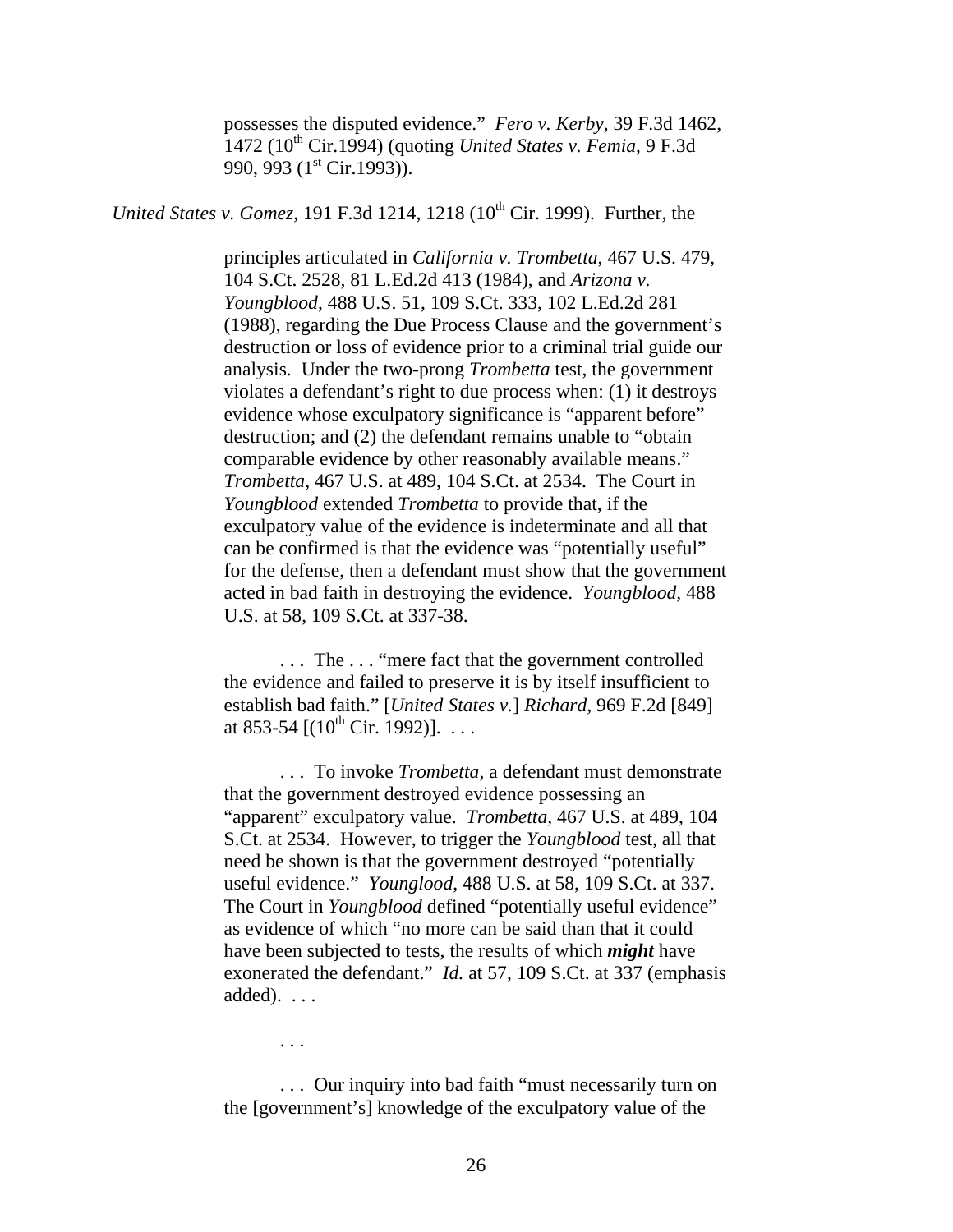evidence at the time it was lost or destroyed." *Youngblood*, 488 U.S. at 57 n. \*, 109 S.Ct. at 336 n. \*.

. . . Of course, mere negligence on the government's part in failing to preserve such evidence is inadequate for a showing of bad faith. *Youngblood*, 488 U.S. at 58, 109 S.Ct. at 337-38[.]

*United States v. Bohl, 25 F.3d 904, 909-12 (10<sup>th</sup> Cir. 1994) (footnote omitted). <i>See also Young*, 849 P.2d at 763-65; *Gale v. State*, 792 P.2d 570, 587-88 (Wyo. 1990); *Wilde v. State*, 706 P.2d 251, 255 (Wyo. 1985); and *Wheeler v. State*, 691 P.2d 599, 602-03 (Wyo. 1984).

## **Evanston Police Department Investigation**

. . .

[¶60] About a week after the incident, Chief Harvey testified that he received an email from the mayor regarding a rumor that the officers who pursued the appellant on September 29, 2001, "forced him off the road." Chief Harvey did not know the particular source of the rumor; it appears that a rumor to that effect was widespread in the community, but not attributable to a particular source or an identifiable evidentiary basis.<sup>16</sup>

[¶61] Upon learning of the rumor, Chief Harvey and Lieutenant Allmaras examined the "front, the rear, the back, the sides, [and] the exterior" of Officer Vranish's patrol vehicle, and did not observe any physical damage to the vehicle. Lieutenant Allmaras then had another Evanston police officer photograph all of the patrol vehicles that were present during the pursuit, and according to Lieutenant Allmaras, no physical damage to the patrol vehicles was evident in the photographs. Neither Chief Harvey, nor Lieutenant Allmaras, made a written report of this investigation or informed the Wyoming Highway Patrol of their observations at the time. According to Lieutenant Allmaras, the officer who photographed the patrol vehicles did produce a written report "about taking the photos of the vehicles . . .."

[¶62] During an April 2002 court hearing, trial counsel stated that even before he was "assigned the case" (and certainly before the October 11, 2001, preliminary hearing), he "heard rumors in the general community and one of the rumors was that the police officers had actually bumped . . . the [appellant's] vehicle and had bumped the vehicle off the road, causing it to run into the pedestrian." Recognizing "the seriousness of the allegations" and "the seriousness of the rumor," trial counsel developed a preliminary defense theory that the police "bumped" the appellant's vehicle during the pursuit, and contacted an investigator.

<sup>&</sup>lt;sup>16</sup> Trooper Lewis had heard the rumor within days after the incident, and the appellant's trial counsel was aware of the rumor possibly even before he "was assigned the case." According to Chief Harvey, the police department was "often" rumored to have done "things."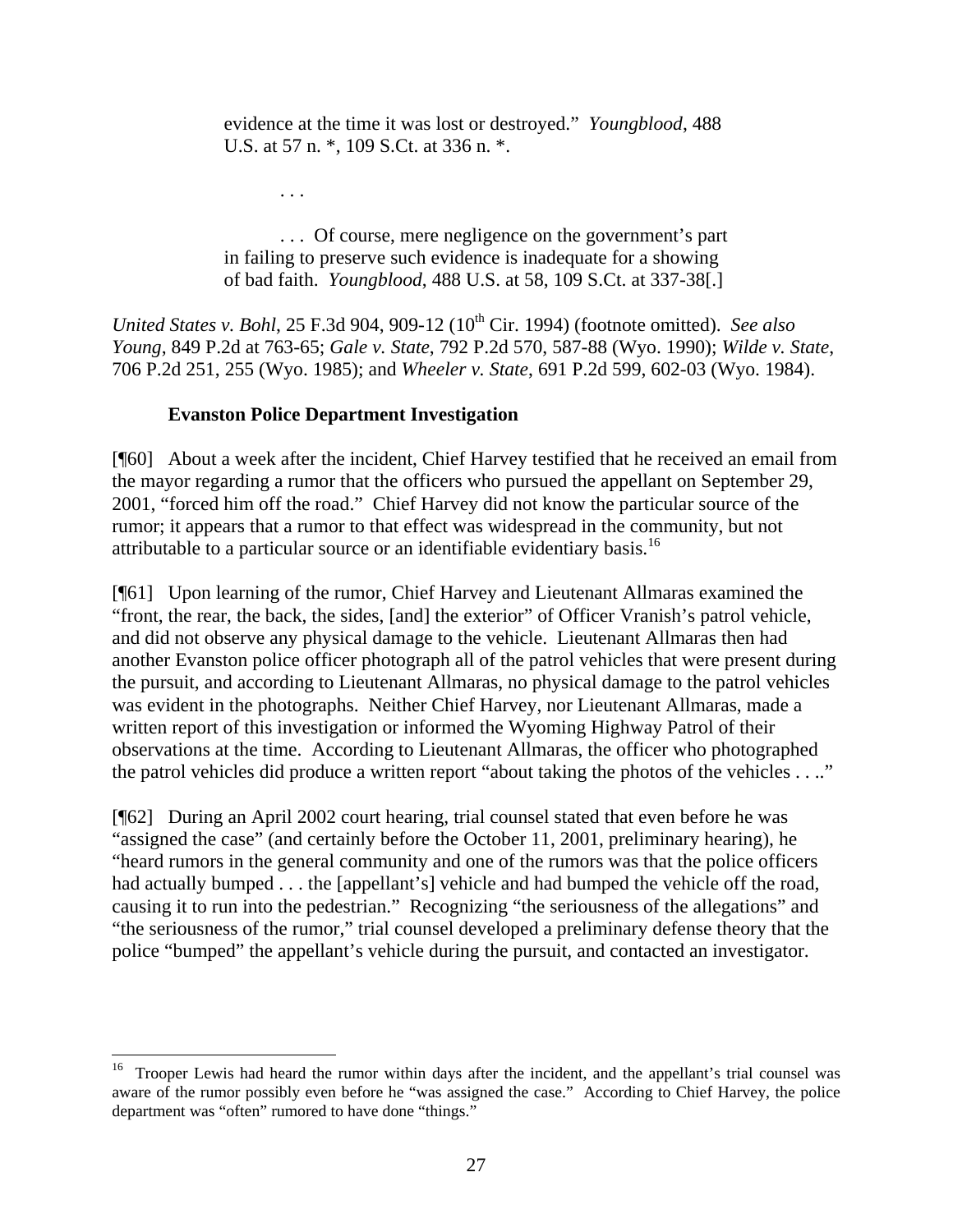[¶63] The investigator went to the crime scene, obtained and examined the police reports, interviewed people who worked in the area, and according to trial counsel, even talked to "the police," who told the investigator

> that they were inspecting their vehicles and they were taking photos and those photos could be made available to him. Honestly, I don't know if [the investigator] told me that or not, that there were – I believe he told me that he had talked with the police and there was no damage to the vehicles. I don't know if he transmitted to me the idea that there were actual photos of the police vehicles."

At that time, the investigator determined that there was "simply no evidence of any kind of contact between the police vehicle and the [appellant's] vehicle" and trial counsel concluded that there was not "a scintilla of evidence to suggest that the police officer's vehicle had come into contact" with the minivan and "dropped that defense strategy" in October or November of 2001.

[¶64] By April 2002, trial counsel personally contacted the police department and it appears that he talked to both Lieutenant Allmaras and Chief Harvey. They told trial counsel that the patrol vehicles had been examined and photographed, "'there was no sign of damage, no sign of collision,'" a written report had not been prepared, the photographs apparently remained "unprocessed," and they assured trial counsel that "they would get them processed and they would provide me photos of the police vehicles." Lieutenant Allmaras did prepare a written report regarding these matters in April 2002, to which report trial counsel referred during a later court hearing. Trial counsel even stated in April 2002 that he didn't "see this giant conspiracy to hide evidence from" the appellant.

[¶65] By June 2002, trial counsel stated that at trial he intended to use evidence of the police department's awareness of the rumor and the department's investigation of its own patrol vehicles (rather than referring the matter to the highway patrol) in "establishing in the minds of the jury the issue that there could have been a bump and there could have been a police cover up . . .." Trial counsel emphasized it was essential that Chief Harvey and Lieutenant Allmaras testify in person at trial so that he could question them regarding why "they are investigating themselves" and create an impression that they "'were covering up something" or were "'too dumb to bring in the Highway Patrol' or whatever the jury might conclude from that act." At trial, the appellant ultimately called Chief Harvey and Lieutenant Allmaras as witnesses during the appellant's case and questioned them about these matters. Trial counsel also cross-examined Trooper Lewis and Trooper Lankford in this regard and referred to the rumors during closing argument in attacking Trooper Lewis' investigation of the incident.

[¶66] The appellant seems to suggest, albeit with virtually no analysis, that the alleged failure to discuss or disclose the rumor and resulting Evanston police department investigation to defense counsel or Trooper Lewis constituted a *Brady* violation. The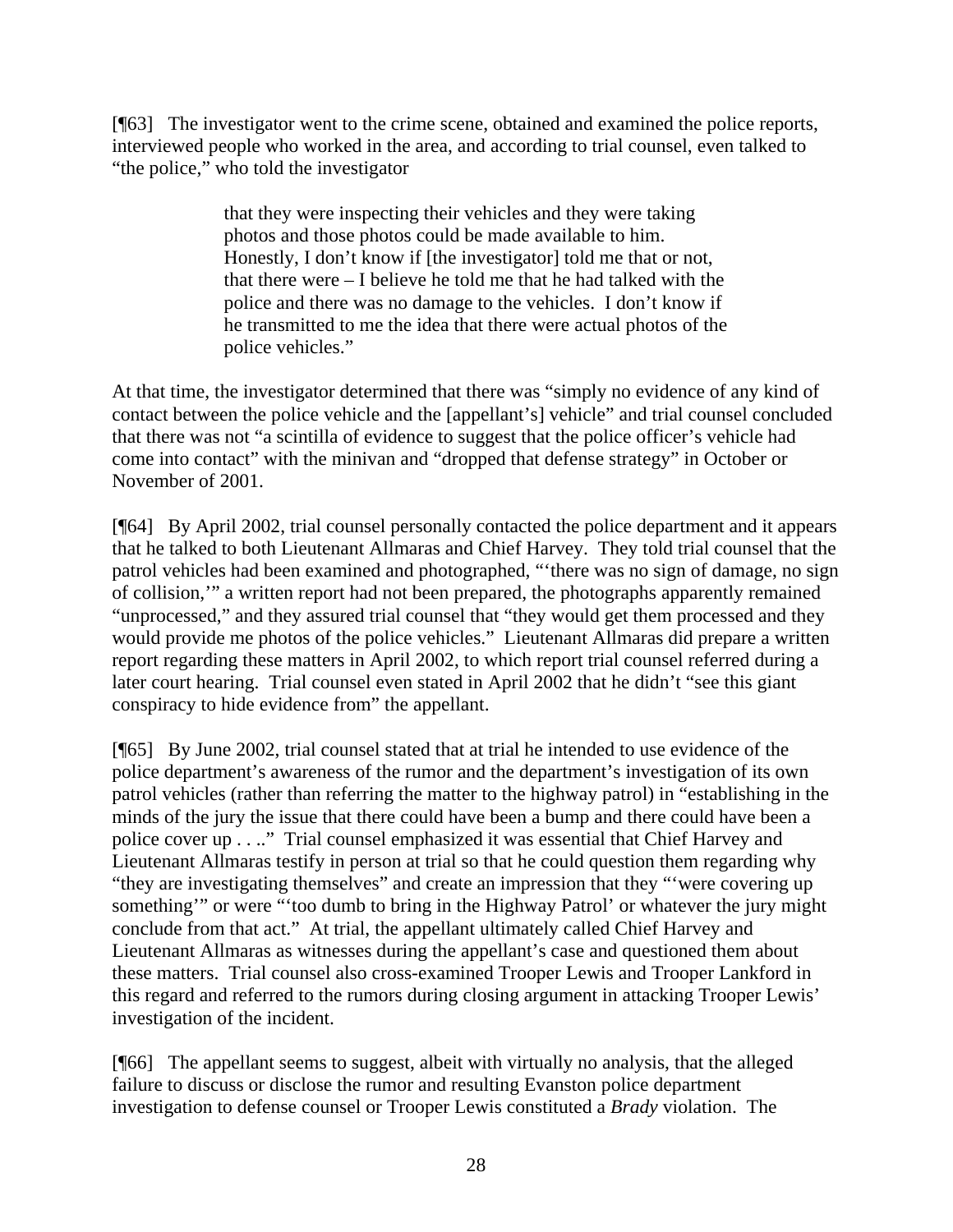appellant does not cite specifically to any portion of the record to support his contention that this information was not discussed with, or disclosed to, trial counsel. In fact, the record reveals that trial counsel had actual knowledge of rumors to this effect shortly after September 29, 2001, and had the rumors investigated at that time. Trial counsel later personally talked to Lieutenant Allmaras and Chief Harvey about the particular rumor the mayor conveyed to Chief Harvey, and the existence and results of the police department's subsequent investigation. Accordingly, the appellant has not established that the prosecution suppressed or failed to disclose any of this information. The appellant had actual knowledge of all of the information well in advance of trial<sup>17</sup> and clearly made use of the benefits of the information at trial. We further note that the results of the police department's investigation were not exculpatory because the officers' observations, and the photographs, of the patrol vehicles within days of the pursuit did not reveal any physical damage to the patrol vehicles.

#### **The Minivan**

 $\overline{a}$ 

[¶67] The appellant also contends that the prosecution "failed to preserve" the minivan because the prosecution released the minivan from its possession without "the permission or knowledge of [the appellant] or his counsel  $\dots$ <sup>18</sup> According to the appellant, the minivan "had obviously been through the hands of many people" by the time it was located at a Nebraska salvage yard in April 2002, and was "subjected to unknown alterations or conditions" in the interim. Because the existing crime scene photographs of the minivan could not "give information such as depth, length, type or cause of the scrapes" visible in the photographs, the minivan, "in an unaltered state, was absolutely critical evidence." The appellant concludes that the minivan was therefore "potentially exculpatory" material evidence because "if there was any indication whatsoever that the scraping marks came from a police vehicle, then the evidence was material" to the appellant's "guilt."

[¶68] According to Trooper Lewis, the minivan was impounded, taken to a towing company "and secured inside the vehicle storage there," and later moved to the state department of transportation "shop and put into storage there." Trooper Lankford testified that he and Trooper Lewis examined, measured, and photographed the minivan while it was at the department of transportation shop. It was trial counsel's understanding that the minivan, which minivan apparently belonged to Bobbie Decker, was subsequently released to an insurance company and in February 2002, "an outfit out of Casper" auctioned the minivan to a Nebraska salvage yard.

<sup>17</sup> *See United States v. Zagari*, 111 F.3d 307, 320 (2nd Cir.), *cert. denied*, 522 U.S. 988 (1997), *cert. denied*, 526 U.S. 1103 (1999) ("*Brady* cannot be violated if the defendant[] had actual knowledge of the relevant information") and *Relish v. State*, 860 P.2d 455, 459 (Wyo. 1993).

<sup>&</sup>lt;sup>18</sup> The appellant's argument on appeal is based on the prosecution releasing the minivan from its possession and not the alleged suppression or nondisclosure of the minivan. In fact, when the appellant demanded that the prosecution produce the minivan in April 2002, the prosecution located the minivan and made it "available" to the appellant prior to trial. As appellate counsel acknowledged at oral argument, this issue is "more a question of preservation of evidence which was potentially exculpatory."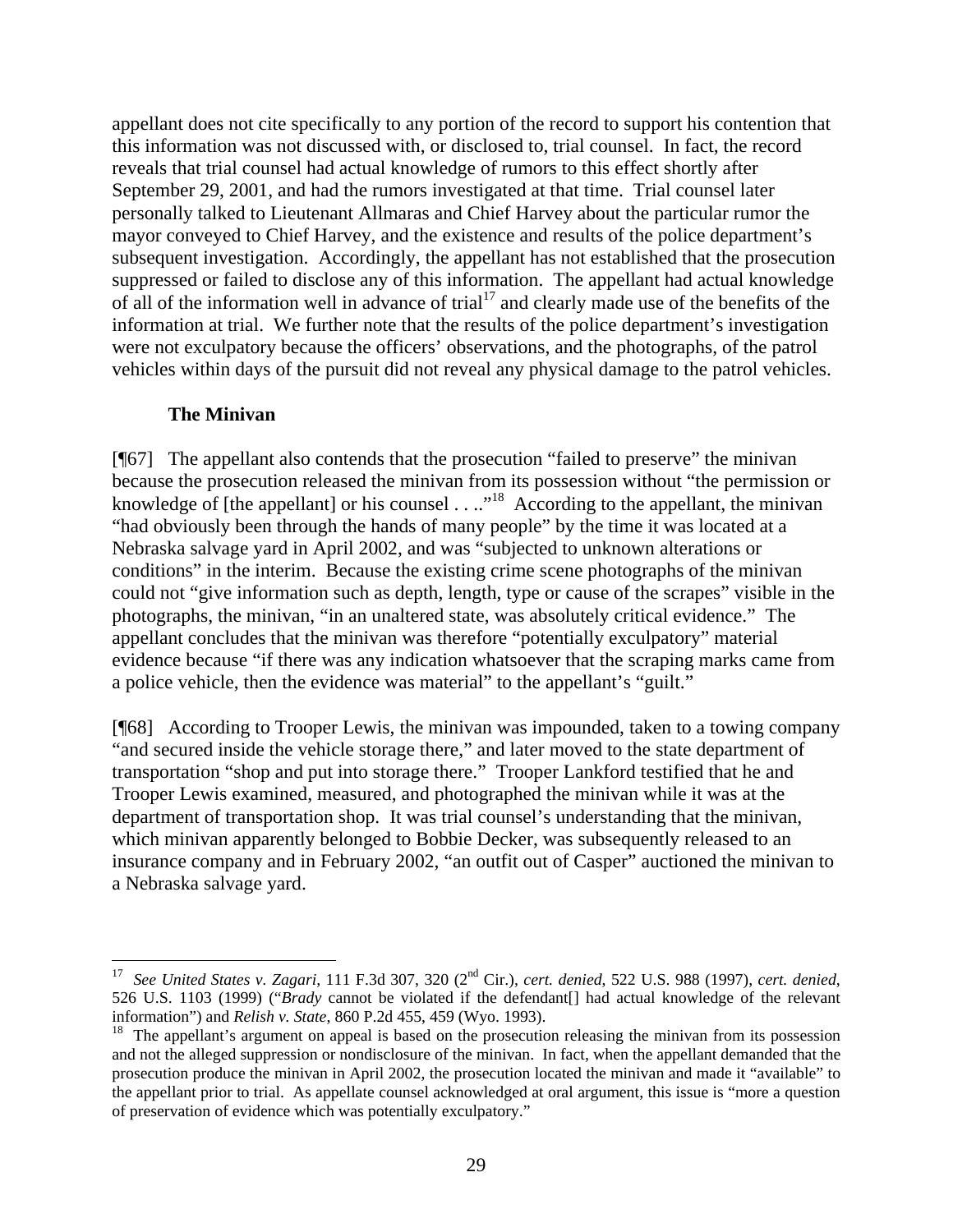[¶69] There is a conflict in the record regarding the circumstances of the minivan's release from the prosecution's possession. Trial counsel stated in an affidavit attached to an April 2002 motion to continue the trial that the prosecution released the minivan "without consulting defense counsel." Trooper Lewis testified at trial that a prior prosecutor in the case<sup>19</sup> "apparently, got with [the appellant's trial counsel] and we got the information from him that it was okay for us to release the vehicle." In late October or November 2001, according to Trooper Lewis, the prosecutor talked with trial counsel, who said that "there was nothing he wanted to do with the van. He didn't want to have anybody look over it or anything and it was okay to release the van." Trial counsel did not object or challenge this testimony at trial, although his co-counsel elicited the testimony while cross-examining Trooper Lewis.

[¶70] As we previously stated, the appellant's trial counsel became aware in early October 2001 of the rumor that law enforcement had forced the appellant off the road or "bumped" the minivan during the pursuit, and had the rumor investigated. The investigator did not inspect the minivan himself at that time, nor did trial counsel. Nevertheless, the investigator determined that there was "simply no evidence of any kind of contact between the police vehicle and the [appellant's] vehicle" and trial counsel concluded that there was not "a scintilla of evidence to suggest that the police officer's vehicle had come into contact" with the minivan and "dropped that defense strategy" in October or November of 2001.

[¶71] Although trial counsel had previously received the prosecution's crime scene photographs of the minivan, he did not notice the "scrape marks" depicted on the minivan's right rear quarter panel until the appellant pointed them out a "couple weeks" prior to the April 23, 2002, court hearing. After the appellant pointed out these "scrape marks" in the photographs of the minivan, trial counsel demanded in writing that the prosecution produce the minivan. The prosecutor's office "did the foot work" and located the minivan at the salvage yard in Nebraska. Trial counsel stated to the district court at that time that the minivan "has been produced" and it "is available for us." He further characterized the circumstances in April 2002 as follows:

> We're ready, willing and able to go to Ainsworth, Nebraska, if we have to, load the van back on a flat bed, bring it back to Wyoming. I presume Cheyenne – and maybe I'm speaking out of turn here for the Public Defender's Office. Of course, this would all be at the expense of the Public Defender's Office. But, in essence, have someone look at not only those scrapes but look at the van for any other indications that it had been bumped[.] Quite frankly, I haven't done it before because there hadn't been a scintilla of evidence to suggest that, your Honor.

 $\overline{a}$ 

<sup>&</sup>lt;sup>19</sup> The prosecutor who originally filed the charges apparently left between the April 23, 2002, court hearing and a June 19, 2002, court hearing. A different prosecutor appeared at the June 19 court hearing, and yet a different prosecutor appeared at the August 28, 2002, pretrial conference. The prosecutor who appeared at the pretrial conference, and his co-counsel, tried the case to the jury.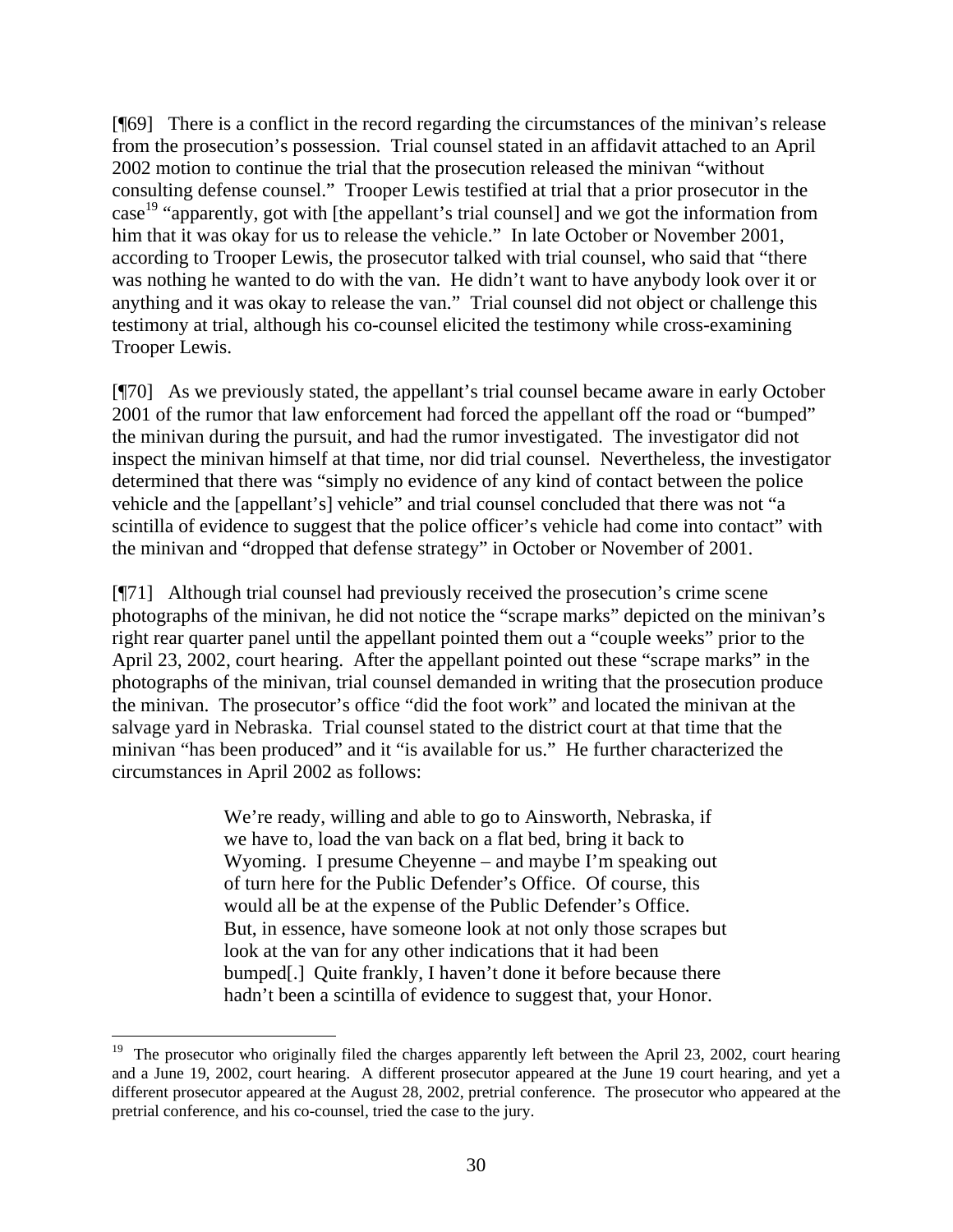*Trial counsel stated that he would call the salvage yard that day "and put a hold on the thing." Co-counsel for the appellant indicated at an August 2002 pretrial conference that the defense "did locate the vehicle. It was in a junk yard. It had been moved to Nebraska. And I'm not exactly sure if there was some alteration, but an expert did look at it."* 

*[¶72] Notwithstanding the conflicting information regarding the minivan's release from the prosecution's possession, the appellant has presented no evidence that the prosecution failed to preserve the minivan.20 The appellant does not contend on appeal that the minivan was lost, destroyed, or contaminated by the prosecution, and his statement that the minivan was "subjected to unknown alterations or conditions" following its release from the prosecution's possession is purely speculative. Indeed, when the minivan was located in Nebraska in April 2002, the salvage yard sent a "current, digital photograph" of the minivan to the prosecutor, who shared the photograph with trial counsel. The digital photograph depicted the minivan's "right, rear, quarter panel, . . . clearly showing the strafe marks." Trial counsel noted "[i]t's the very same vehicle," "it's still usable for parts," and the "vehicle was sitting there to be parted out, not to be smashed." The appellant presents no evidence that the minivan's condition in April 2002 prevented him, or his expert, from examining, photographing, or testing the "scrape marks" at issue.* **See Wheeler***, 691 P.2d at 602-03 and* **United States v. Wolf***, 839 F.2d 1387, 1391-92 (10th Cir.),* **cert. denied***, 488 U.S. 923 (1988) ("[i]f the means of obtaining the exculpatory evidence has been provided to the defense, however, a* **Brady** *claim fails, even if the prosecution does not physically deliver the evidence requested").* 

*[¶73] The appellant has also failed to establish that the minivan's exculpatory value was sufficiently apparent at the time the prosecution released the minivan from its possession.21 On appeal, the appellant characterizes the minivan as "potentially exculpatory" evidence and states that "if" the scrape marks at issue indicated that they were caused by a police vehicle, the minivan would have been material evidence. The appellant also contends that the prosecution knew that the minivan was "potentially" exculpatory because the police department investigated the rumor that a police vehicle forced the appellant off the road. However, when evidence is "potentially" useful or exculpatory,22 as even the appellant has* 

 $20\,$ It does not appear that the prosecution ever intended to offer the minivan as a trial exhibit, so chain of custody was not a concern.

<sup>&</sup>lt;sup>21</sup> We note that the appellant's own trial counsel even characterized the scrape marks he observed in the crime scene photographs as "[in]consistent with what I, as a lay person, believe would be consistent with a vehicle being bumped in the right, quarter panel." At trial, Trooper Lewis described the marks on left rear as "pretty insignificant" "minor scratching" down the side and the right rear as "some scratch marks along the side that extends from nearly the bottom of the bumper all the way up, along the side, along the plastic molding, up to nearly the top of the tire." He discovered "some sand and some small rocks consistent with a concrete type thing imbedded in the plastic" of the right rear scrape marks, and did not observe any paint transfers in that area of the minivan. Trooper Lewis testified that he was not able to "find anything at the crash scene . . . that had impacted the van in this manner," and the minivan looked as if "the vehicle had run alongside, maybe, a concrete Jersey barrier or something of that nature."

<sup>&</sup>lt;sup>22</sup> The United States Supreme Court has characterized "potentially" exculpatory or useful evidence as "evidentiary material of which no more can be said than that it could have been subjected to tests, the results of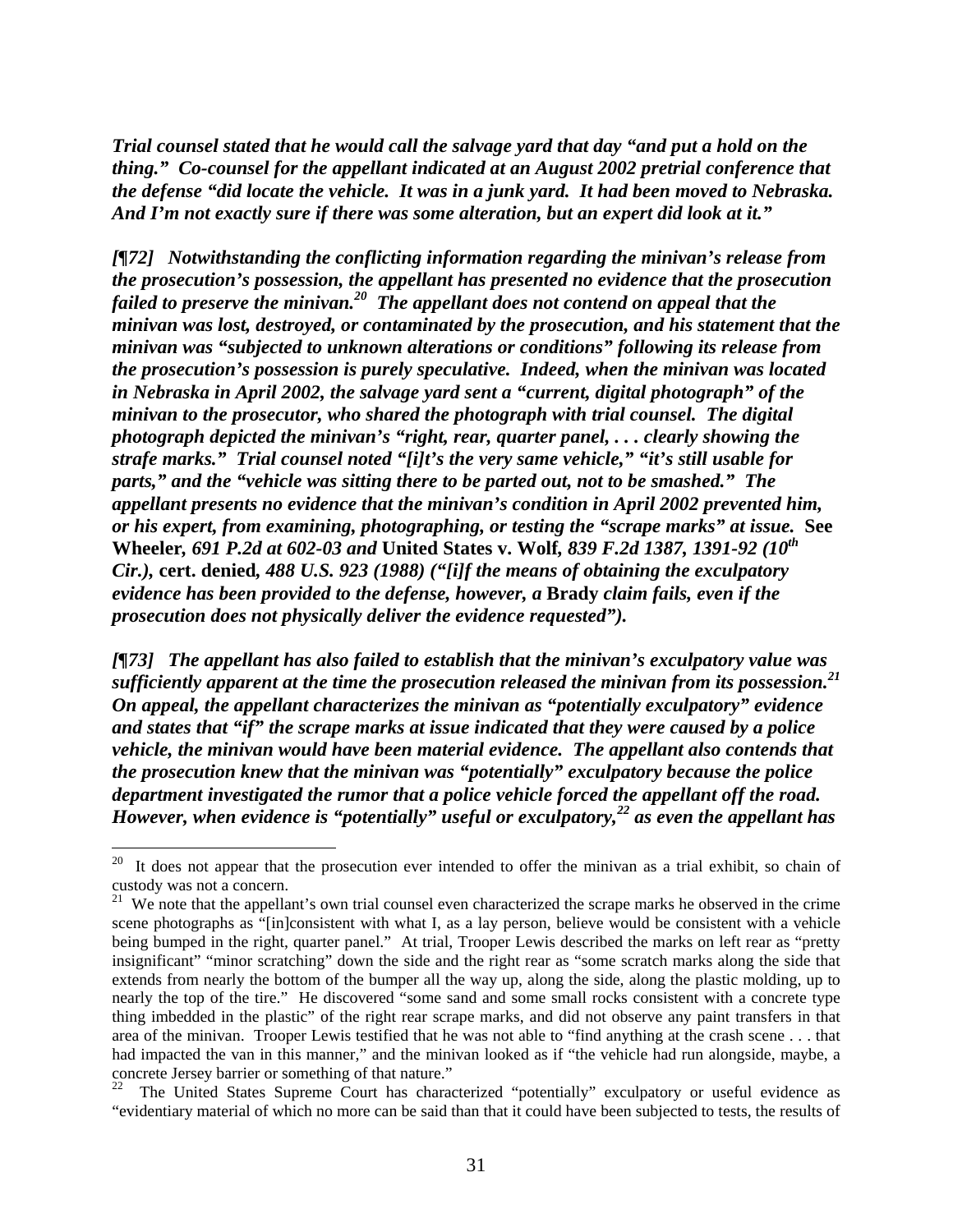*characterized the minivan, the appellant must also demonstrate that the prosecution acted in bad faith in allegedly failing to preserve the evidence. The appellant does not argue that the prosecution acted in bad faith in releasing the minivan from its possession.* 

*[¶74] The appellant has similarly failed to establish that the minivan's condition impaired his ability to advance his theories at trial. The appellant clearly had access to the minivan itself well in advance of trial (the district court having granted the appellant a trial continuance in April 2002 to examine the minivan), an expert had examined the minivan in Nebraska on the appellant's behalf, and the appellant had crime scene photographs of the minivan depicting the scrape marks at issue.23 At trial, the appellant's counsel chose to use the crime scene photographs of the minivan's right and left rear quarter panels extensively to cross-examine Trooper Lewis and Trooper Lankford regarding the scrape marks, and also referred to the scrape marks during closing argument in attacking Trooper Lewis' investigation and arguing that Officer Vranish forced the minivan off the road. The record does not reveal why the appellant's trial counsel chose to rely on the crime scene photographs at trial rather than the minivan itself, or the expert that examined the minivan, but the reason was not, based on the record before us, due to a lack of information or opportunity to examine, photograph, or test the minivan.* **See Vap***, 852 F.2d at 1256;* **Young***, 849 P.2d at 765;* **Gale***, 792 P.2d at 588; and* **Warhop***, 732 F.2d at 776-77.* 

## *PHOTOGRAPH OF VICTIM AT SCENE*

 $\overline{a}$ 

[¶75] The appellant argues that the district court erred in admitting into evidence State's Exhibit 5 (the photograph), a photograph of the deceased victim at the crime scene. The appellant did not object to the photograph's admission into evidence at trial. On appeal, it is therefore incumbent upon the appellant to demonstrate plain error in that "the record clearly shows an error that transgressed a clear and unequivocal rule of law which adversely affected a substantial right." *Compton v. State*, 931 P.2d 936, 939 (Wyo. 1997).

[¶76] The record clearly reflects what occurred at trial regarding the photograph's admission into evidence. Officer Brackin testified that he arrived at the crime scene almost immediately after the minivan came to rest, and as the appellant was fleeing the scene. Officer Brackin then described the minivan's location, and its extensive physical damage. State's Exhibit 4, a photograph of the minivan's front end, was admitted into evidence without objection. The vehicle's condition, including the physical damage described by Officer Brackin, is evident in Exhibit 4. The following colloquy then ensued:

> [PROSECUTOR]: Officer Brackin, did you notice any passengers in that minivan at the time you first walked up?

which might have exonerated the defendant." *Arizona v. Youngblood*, 488 U.S. 51, 57, 109 S.Ct. 333, 102 L.Ed.2d 281 (1988).

<sup>&</sup>lt;sup>23</sup> Trial counsel noted that he had been provided approximately two hundred "photographs taken by various agents of the State of Wyoming . . .."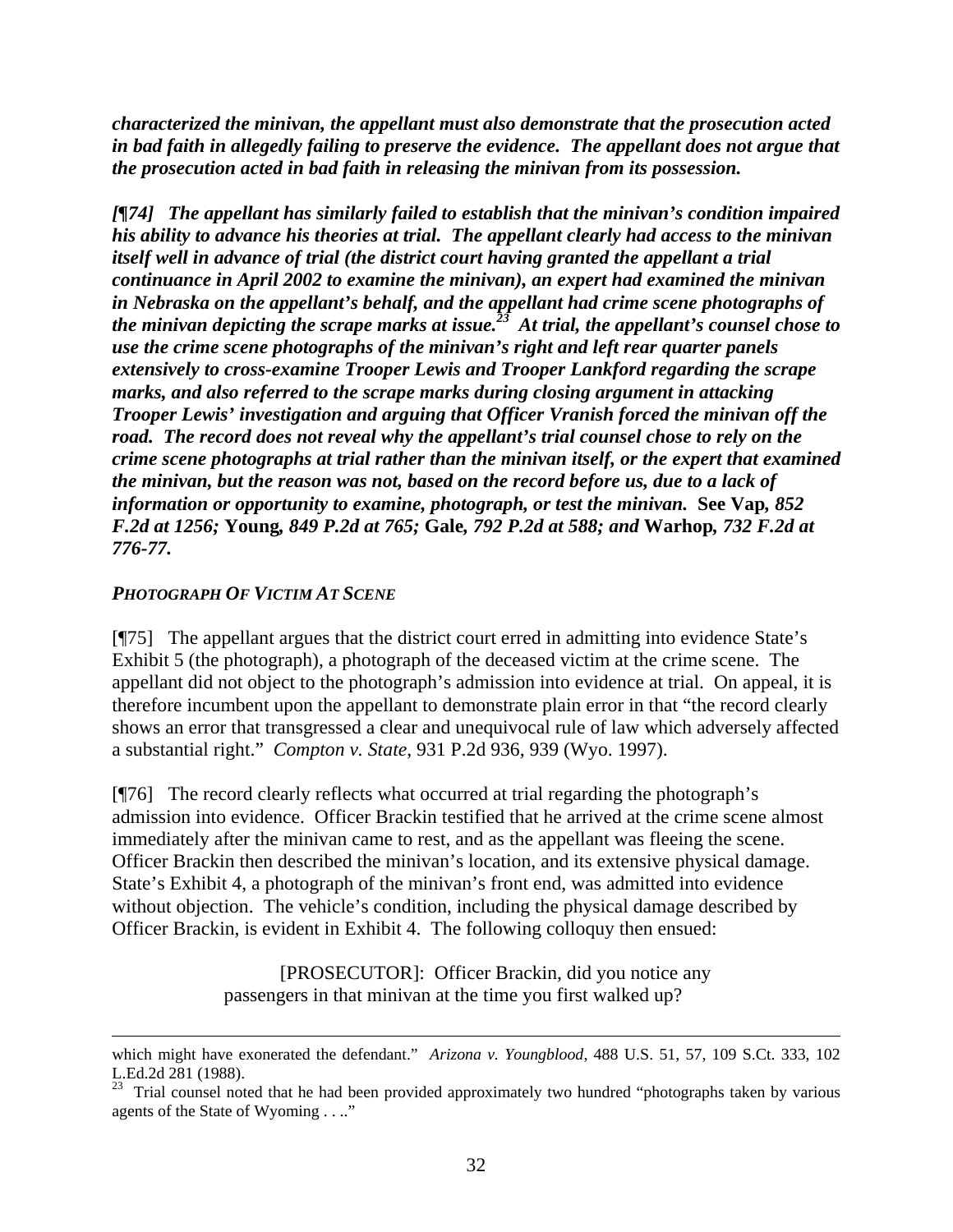A. Yes, sir, I did.<sup>[24]</sup>

Q. What position was that passenger in?

A. As I walked to the front of the vehicle, I looked through the – the hole in the front windshield and I saw that there was a male that was in the van in a position where his face – the right side of his face and head was laying in the passenger seat. His body was – essentially looked to be suspended in the air, with his pant leg or legs, ankle, caught on the broken glass.

Q. Did you observe any obvious injuries to the passenger in the van?

A. I did. When I looked at him, of course, his – his body was somewhat in an unnatural state. His head and neck were bent further than what is normally allowed. I also noticed that he was missing, about mid calf, his foot. There was an obvious, of course, fracture of the lower leg. And there was muscle tissue hanging from the bottom of the pant leg.

Q. Did you check to see if this person was alive?

A. I saw that from the obvious injury of the lower portion of the leg, there was actually no blood flow, either venous or arterial blood flow. There was some blood in the seat where his face was on the seat, but not too – not a large amount. I checked. There was no pulse.

Q. Officer Brackin, I'm handing you what I have marked as State's Exhibit 5 for identification. Can you tell me what that is?

. . .

A. That is the person that I saw when I looked in the van, in the position in which I found him. I later identified him as – as Mr. Donald Walker.

Q. How are you able to identify that person?

 $24$  Of course, the officer later determined that the victim was a pedestrian, not a passenger in the vehicle.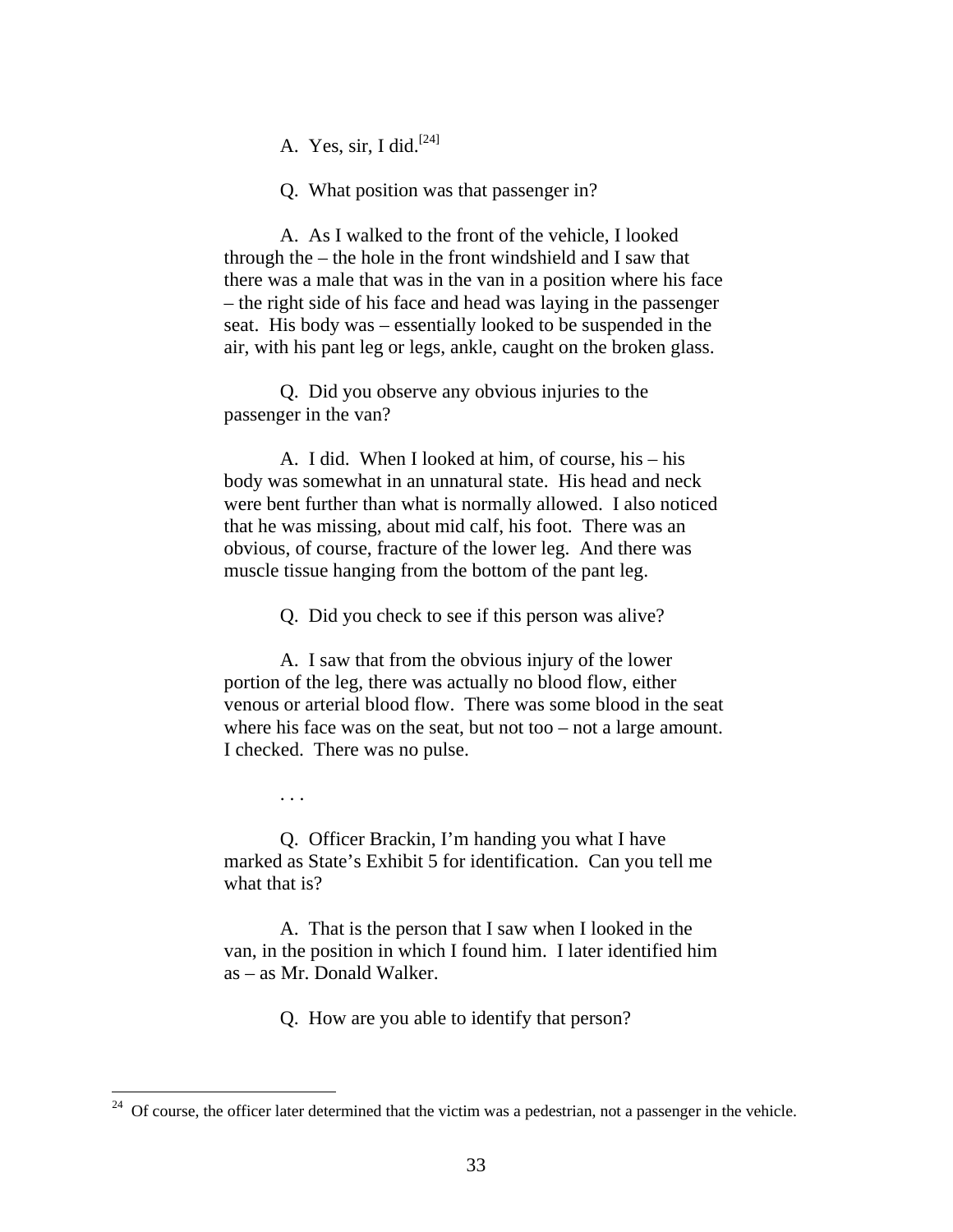A. He – I saw that he had a wallet in his back pocket. I removed the wallet. Went through the wallet. Found a driver's license with his name.

. . .

[PROSECUTOR]: Your Honor, I would offer State's Exhibit 5 for –

[APPELLANT'S COUNSEL]: No objection, your Honor.

[¶77] Trial court rulings on the admissibility of evidence are subject to our well-known review standard:

> Such decisions are within the sound discretion of the trial court and will not be disturbed absent a clear abuse of discretion. *Story v. State*, 2001 WY 3, ¶ 9, 15 P.3d 1066, 1068 (Wyo.2001); *Blumhagen v. State*, 11 P.3d 889, 892 (Wyo.2000). Determining whether the trial court abused its discretion involves the consideration of whether the court could reasonably conclude as it did, and whether it acted in an arbitrary or capricious manner. *Trujillo v. State*, 2 P.3d 567, 571 (Wyo.2000) (*quoting Solis v. State*, 981 P.2d 34, 36 (Wyo.1999)).

A trial court's evidentiary rulings "'are entitled to considerable deference,'" and will not be reversed on appeal so long as "'there exists a legitimate basis for the trial court's ruling . . ..'" *Robinson v. State*, 11 P.3d 361, 367 (Wyo.2000), *cert. denied*, 532 U.S. 980, 121 S.Ct. 1620, 149 L.Ed.2d 483 (2001) (*quoting Simmers v. State*, 943 P.2d 1189, 1197 (Wyo.1997)). The appellant bears the burden of proving an abuse of discretion.

*Lancaster v. State*, 2002 WY 45, ¶¶ 11-12, 43 P.3d 80, 87 (Wyo. 2002).

[¶78] Generally, photographs are

admissible if they correctly portray the subject matter, do not convey a false impression, and if their probative value is such as to outweigh the possibility of undue prejudice from such circumstances as their gruesome character. *Reeder v. State*, 515 P.2d 969, 973 (Wyo.1973). Reversal is required for the admission of a photograph only if the photograph has little or no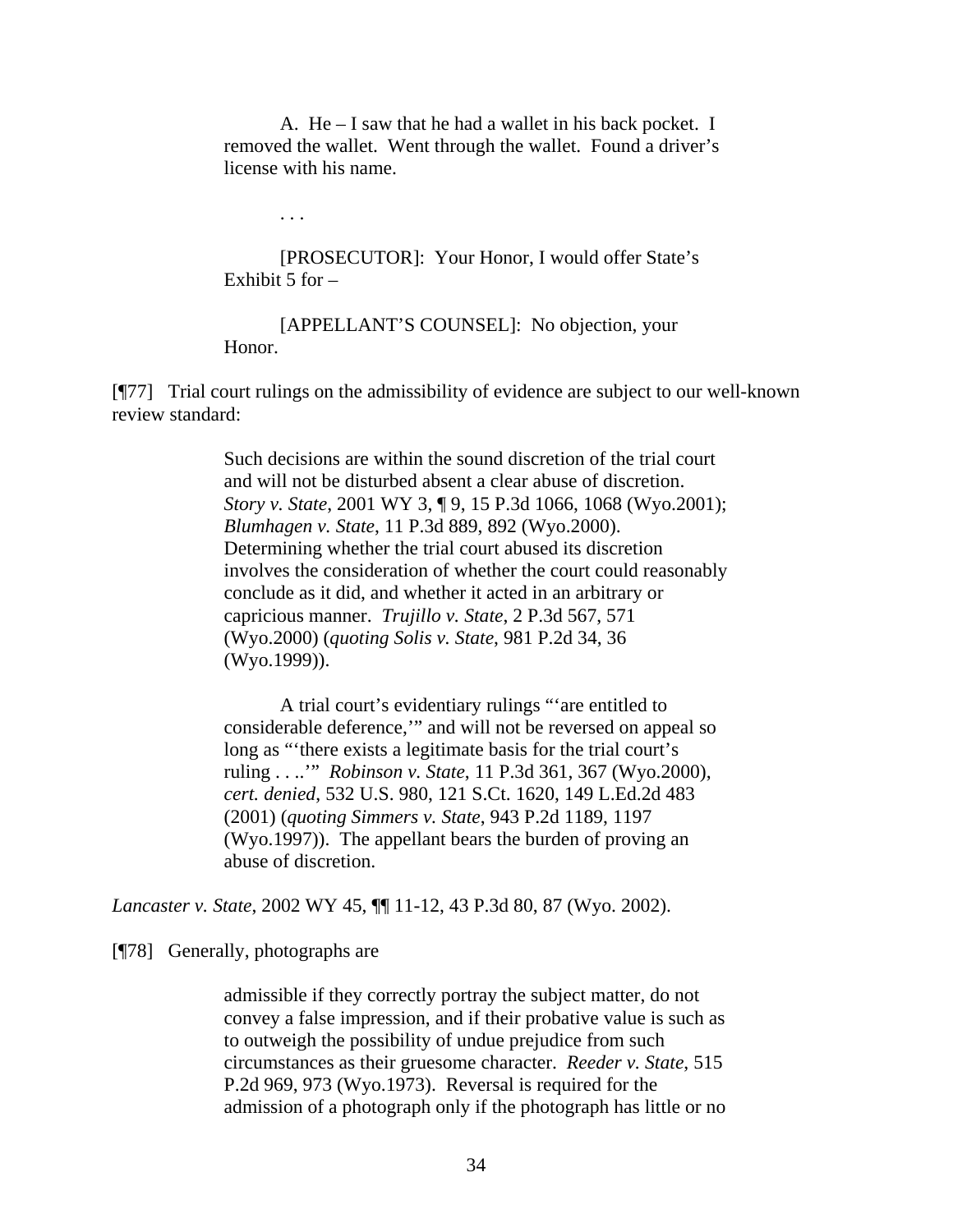probative value and is extremely inflammatory or introduced merely to inflame the jury. *Shaffer v. State*, 640 P.2d 88, 97, 31 A.L.R. $4^{\text{th}}$  166 (Wyo.1982).

*Phillips v. State*, 835 P.2d 1062, 1071 (Wyo. 1992).<sup>25</sup> Relevant evidence is defined as "evidence having any tendency to make the existence of any fact that is of consequence to the determination of the action more probable or less probable than it would be without the evidence." W.R.E. 401. "Evidence which is not relevant is not admissible." W.R.E. 402. "Although relevant, evidence may be excluded if its probative value is substantially outweighed by the danger of unfair prejudice, confusion of the issues, or misleading the jury, or by considerations of undue delay, waste of time, or needless presentation of cumulative evidence." W.R.E. 403.

[¶79] The appellant first contends that the photograph was "not probative of any fact in dispute." We find that the photograph was probative of the victim's identity, the fact of the victim's death (including the condition in which Officer Brackin found the victim upon arriving at the scene), and the jury's understanding of the cause of the victim's death (to the extent it coincided with several witnesses' specific testimony regarding the crime scene and what occurred between the point the minivan left the road and ultimately came to rest). In this respect, we note the following: (1) In "every homicide case the state must establish the identity of the person killed" and Officer Brackin used the photograph at trial in identifying the deceased victim. *Wilks v. State*, 2002 WY 100, ¶ 13, 49 P.3d 975, 983 (Wyo. 2002); (2) The State was also required to prove that the appellant operated a vehicle "in violation of [Wyo. Stat. Ann. § 31-5-233 (driving while under the influence)]," caused the "death of another person," and that "the violation [of Wyo. Stat. Ann § 31-5-233 was] the proximate cause of the [victim's] death." Wyo. Stat. Ann. § 6-2-106(b); (3) Generally, photographs "'are properly received into evidence to enable the jury as the trier of facts to better understand that which the photo represents.'" *Mayer v. State*, 618 P.2d 127, 130 (Wyo. 1980) (*quoting Reeder v. State*, 515 P.2d 969, 972 (Wyo. 1973)); *see also Barnes v. State*, 858 P.2d 522, 528 (Wyo. 1993); and (4) Generally, it "'is well-established that photographs may be used to graphically portray, among other things, the scene of a crime, the identification of a victim, the appearance and condition of the deceased, and the location, nature and extent of the wounds or injuries, all of which matters are relevant.'" *People v. Dunlap*, 975 P.2d 723, 746-47 (Colo.), *cert. denied*, 528 U.S. 893 (1999) (*quoting Young v. People*, 175 Colo. 461, 488 P.2d 567, 574 (1971)).

[¶80] According to the appellant, the victim's identity and the victim's physical condition at the scene were not disputed issues at trial and Officer Brackin was capable of testifying to these matters in the absence of the disputed photograph. The appellant's contention is essentially that the photograph was irrelevant or unnecessary in light of the "disputed" issues at trial and Officer Brackin's testimony regarding what he observed at the crime scene. We have previously rejected similar arguments, even when the defense has conceded or

<sup>25</sup> 25 The appellant does not argue that the photograph incorrectly portrayed the subject matter or conveyed a false impression.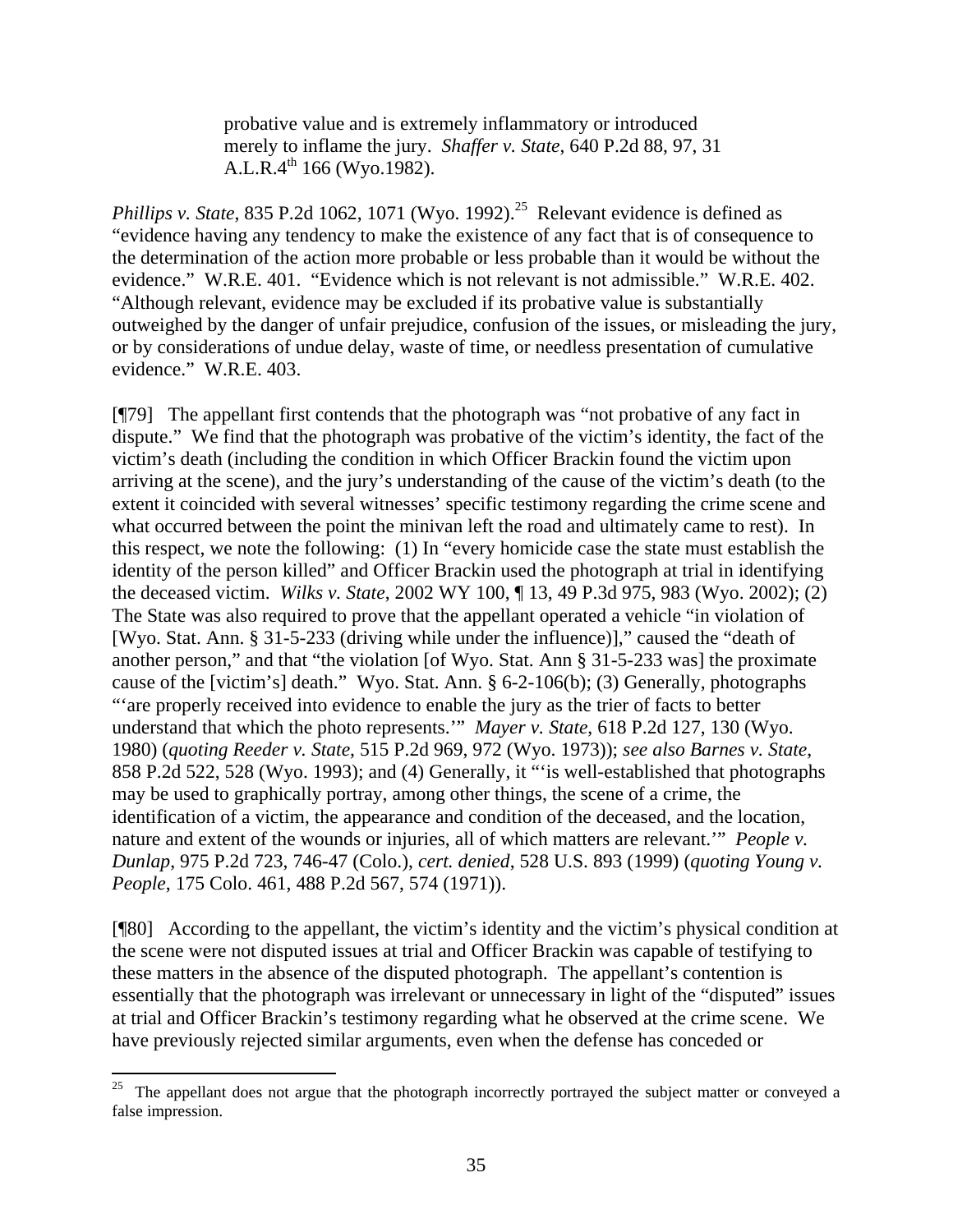stipulated to elements of a crime. In *Wilks*, 2002 WY 100, ¶ 13, 49 P.3d at 983, we stated that "[s]ince the prosecution has the burden of proving all the elements of a crime, relevant photographs do not become inadmissible because the defendant concedes the fact and cause of the victim's death." *See also Seyle v. State*, 584 P.2d 1081, 1084 (Wyo. 1978). Similarly, in *Barnes*, 858 P.2d at 526-28, after stating that relevant photographs do not become inadmissible because the defendant concedes the fact and cause of the victim's death, we said:

> Following defendant's stipulation, it was argued that the photographs were cumulative and unnecessary. Such claim does not deal with relevancy but concerns the quantum and sufficiency of evidence. Evidence has never been held irrelevant because there was other evidence that may prove the same facts. Rather, the test of relevancy, found in W.R.E. 401, is one of reasonableness and common sense and is to be liberally applied to favor admissibility rather than exclusion of evidence. . . .

> > . . .

Appellant's position is that, conceding the nature, extent and severity of the injuries as necessary and relevant, the pathologist could orally testify to facts that would describe the injuries sufficiently for the jury to comprehend their magnitude. We trust juries to decide cases involving gory, gruesome killings and decide questions of life and death. It is inconsistent that we must sanitize the case by withholding fair evidence of the crime and its results.

[¶81] The appellant also argues that the photograph was "unduly prejudicial." According to the appellant, the photograph was "gruesome" because blood is visible around the victim's face, the victim's "empty pant leg is dangling," and it "graphically portrayed the victim, lodged in the vehicle, with the amputation of the foot obvious from the dangling pant leg." The appellant further argues that the photograph was introduced solely to inflame the jury because it "appears that the photograph may have been used pointedly during closing argument."

[¶82] The photograph depicts the position of the victim's body (fully clothed) in the minivan, with the victim's head near the crease of the passenger's seat and his legs on the dashboard near the minivan's shattered windshield. The victim's body is facing away from the camera, a small amount of blood is visible on the passenger seat near the victim's face, and a portion of the victim's apparently empty pant leg is also visible.<sup>26</sup> However,

 $26\,$ 26 An object near the bottom of the victim's pant leg is not readily identifiable from the photograph. The appellant does not argue that this object was the muscle tissue Officer Brackin described.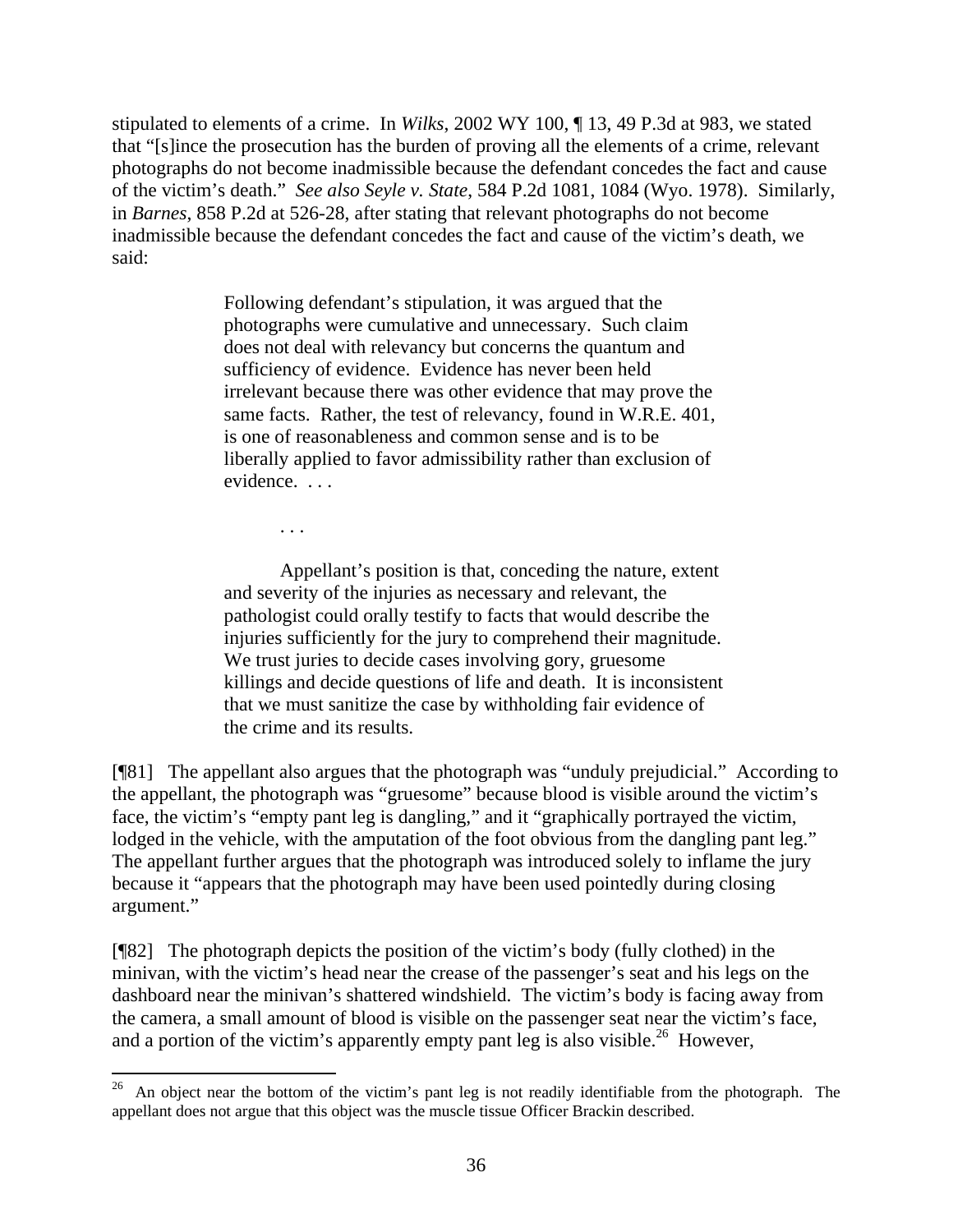considering the nature of the severe impact between the minivan and the victim, and the victim's resulting injuries as described in the coroner's report<sup>27</sup> and by Officer Brackin, the photograph was likely less gruesome than would be expected under the circumstances and certainly was not extremely inflammatory on its face.

[¶83] Contrary to the appellant's argument, the record does not clearly show that the prosecutor referred to the photograph during his closing argument. The relevant portion of the prosecutor's closing argument follows:

> As the minivan approaches the intersection of Wasatch and Harrison Drive, the driver fails to make the turn. He fails to make this turn. He basically  $-$  in a timely manner. He does try to turn, but he doesn't start his turn until he gets up on the sidewalk. His reactions are slow because of – because of his intoxication.

> At Point A, at this point, on the sidewalk where he comes up over the curb, a minimum speed of 70 mile an hour. So he's going at least 70. He follows along at Point C, where the officers were able to determine was the area of impact. This is not exactly where Donald Walker was. Nobody knows exactly where he was. But he was in this area. Because of the damage to the vehicle and the mark on the sidewalk were consistent, that is the area that he was at. At that point, the vehicle – this point where there's a little scuff mark, there is an estimated speed, a minimum speed, of 63 mile an hour when he hit Donald Walker. When he hit Mr. Walker and he did this to him. (Indicating all the while.).

His right and left carotid arteries were completely torn, as were his trachea and esophagus due to high speed impact injury.

<sup>&</sup>lt;sup>27</sup> The parties stipulated to introducing a copy of the coroner's report into evidence. The coroner's report describes the victim's injuries as follows:

His neck was broken, as were his ribs and sternum. He had fractures of the right and left humerus, left ulna and radius, a fracture or dislocation of the right shoulder, fracture of the left femur, compound fracture of the right femur, fracture of the right tibia and fibula, amputation of the left lower leg approximately six inches above the ankle joint which was due to a complete fracture of the left tibia and fibula from the impact of the front of the vehicle.

There were also abrasions on the victim's face and hands, as well as on[e] deep laceration on the chin.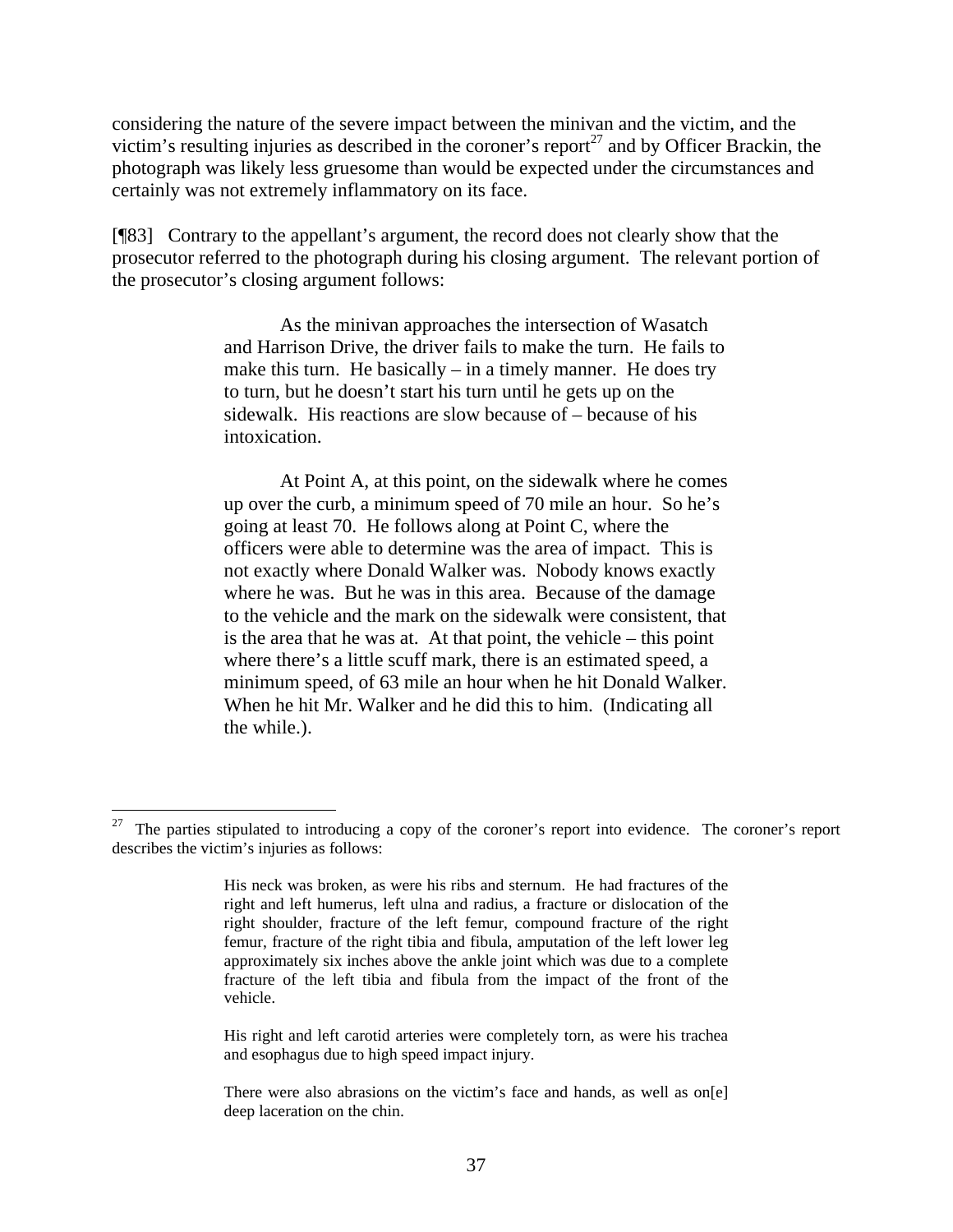The only place that they got a definite speed for the green minivan that Mr. Whitney was driving was here at Point F.

The "points" to which the prosecutor referred (Point A, Point C, and Point F) coincide with locations depicted in State's Exhibits 17 and 17A. Exhibit 17 is a scale diagram of the crime scene, and Exhibit 17A is a legend for the various "points" depicted in Exhibit 17. $^{28}$ According to the record, the prosecutor was "[i]ndicating all the while" during this portion of his closing argument; however, given the context of the prosecutor's argument, Exhibit 17 is the only ascertainable exhibit to which the prosecutor might have been "indicating."

[¶84] Accordingly, the appellant has failed to establish a clear abuse of discretion (and thereby an error that transgressed a clear and unequivocal rule of law) by the district court in admitting this single photograph into evidence. *See generally also People v. Viduya*, 703 P.2d 1281, 1291 (Colo. 1985); *Munden v. State*, 698 P.2d 621, 626 (Wyo. 1985); *Collins v. State*, 589 P.2d 1283, 1291 (Wyo. 1979); and *Seyle*, 584 P.2d at 1084.

### *PROSECUTOR'S REMARKS DURING OPENING STATEMENT AND CLOSING ARGUMENT*

[¶85] The appellant contends that the prosecutor made several remarks during his opening statement and principal closing argument that amounted to improper victim impact statements and improperly implied that a guilty verdict was the only way to give the victim and his family "closure" and "justice." We review allegations of prosecutorial misconduct "'by reference to the entire record.'" *Mazurek v. State*, 10 P.3d 531, 542 (Wyo. 2000) (*quoting English v. State*, 982 P.2d 139, 143 (Wyo. 1999)). Such allegations "'hinge on whether a defendant's case has been so prejudiced as to constitute denial of a fair trial." *Mazurek*, 10 P.3d at 542 (*quoting* English, 982 P.2d at 143)*.*

> Prosecutorial misconduct "has always been condemned in this state." *Valerio v. State*, 527 P.2d 154, 156 (Wyo.1974). Whether such misconduct has been reviewed on the basis of harmless error, W.R.Cr.P. 52(a) and W.R.A.P. 9.04, or on the basis of plain error, W.R.Cr.P. 52(b) and W.R.A.P. 9.05, this Court has focused on whether such error . . . affected the accused's "substantial rights." The accused's right to a fair trial is a substantial right. Wyo. Const. art. 1, §§ 6, 9, and 10; *and see, e.g., Jones v. State*, 580 P.2d 1150, 1154 (Wyo.1978). Before we hold that an error has affected an accused's substantial right, thus requiring reversal of a conviction, we must conclude that, based on the entire record, a reasonable

 $\overline{a}$ 

<sup>28</sup> According to Exhibit 17A, Point A is where the right front tire of the minivan "jumps the curb," Point C is the "area of impact, pedestrian," and Point F is where the pedestrian's hat was located.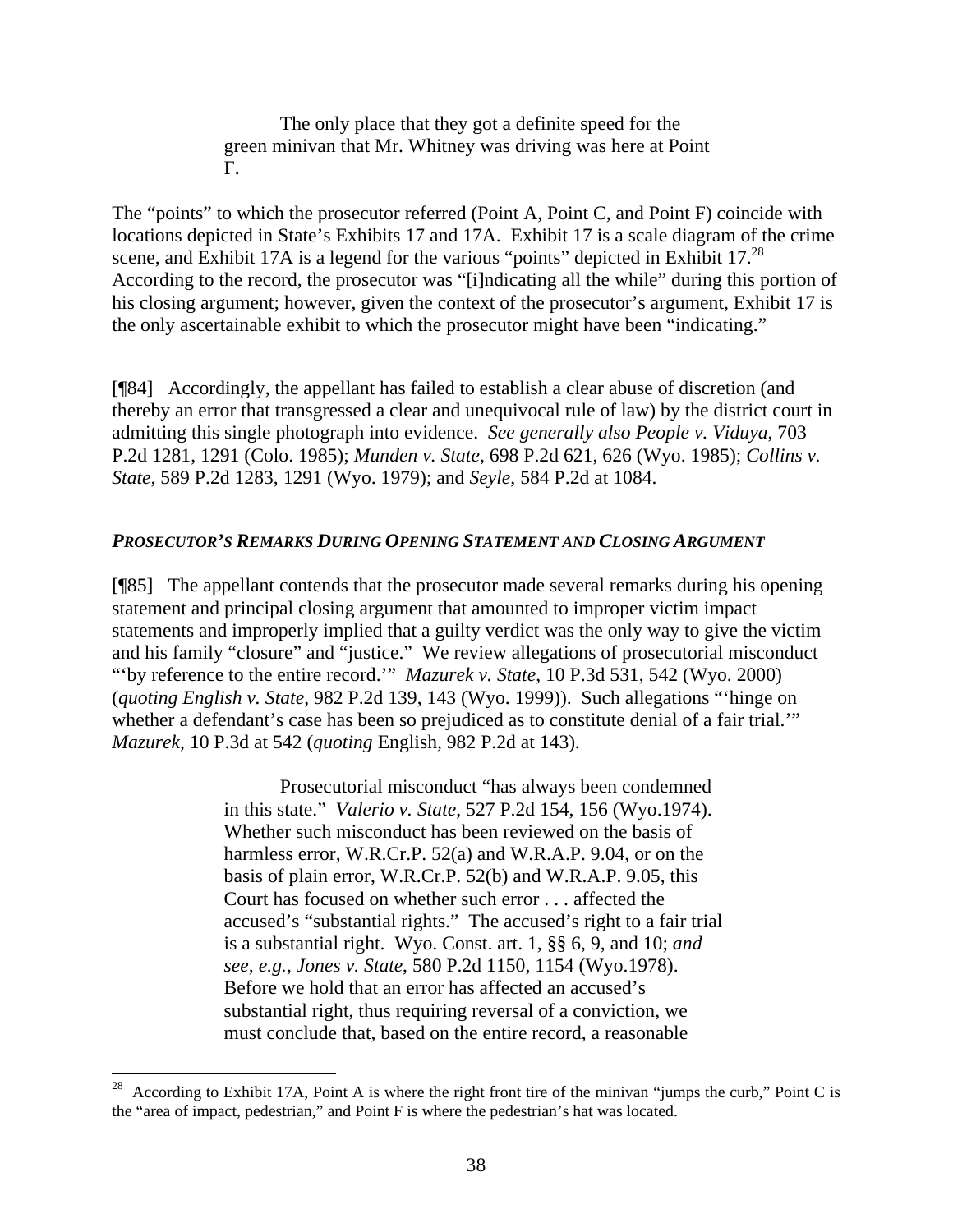possibility exists that, in the absence of the error, the verdict might have been more favorable to the accused. *Jones v. State*, 735 P.2d 699, 703 (Wyo.1987). We read this standard to be in consonance with the standard followed by the United States Supreme Court[.]

*Earll v. State*, 2001 WY 66, ¶ 9, 29 P.3d 787, 789-90 (Wyo. 2001). *See also Lancaster*, 2002 WY 45, ¶ 31, 43 P.3d at 93-94. The appellant bears the burden of establishing prosecutorial misconduct. *Id.*, 2002 WY 45, ¶ 32, 43 P.3d at 94.

[¶86] We have said the following with regard to opening statements:

"An opening statement has a narrow purpose and scope. It is to state what evidence will be presented, to make it easier for the jurors to understand what is to follow, and to relate parts of the evidence and testimony to the whole; it is not an occasion for argument. To make statements which will not or cannot be supported by proof is, if it relates to significant elements of the case, professional misconduct. Moreover, it is fundamentally unfair to an opposing party to allow an attorney, with the standing and prestige inherent in being an officer of the court, to present to the jury statements not susceptible of proof but intended to influence the jury in reaching a verdict."

*Hopkinson v. State*, 632 P.2d 79, 112 (Wyo. 1981), *cert. denied*, 455 U.S. 922 (1982), *cert. denied*, 464 U.S. 908 (1983) (*quoting United States v. Dinitz*, 424 U.S. 600, 612, 96 S.Ct. 1075, 47 L.Ed.2d 267 (1976), *cert. denied*, 429 U.S. 1104 (1977)). Further, the

> prosecutor's opening statement should be confined to a statement of the issues in the case and the evidence the prosecutor intends to offer which the prosecutor believes in good faith will be available and admissible. A prosecutor should not allude to any evidence unless there is a good faith and reasonable basis for believing that such evidence will be tendered and admitted in evidence.

ABA Standards for Criminal Justice 3-5.5 at 99-100 (3<sup>rd</sup> ed. 1993). The commentary to Standard 3-5.5 states:

> The primary purpose of the opening statement is to give the prosecutor an opportunity to outline the issues and matters he or she believes can and will be supported by competent and admissible evidence introduced during the trial. In that statement, the prosecutor should scrupulously avoid any utterance that he or she believes cannot and will not later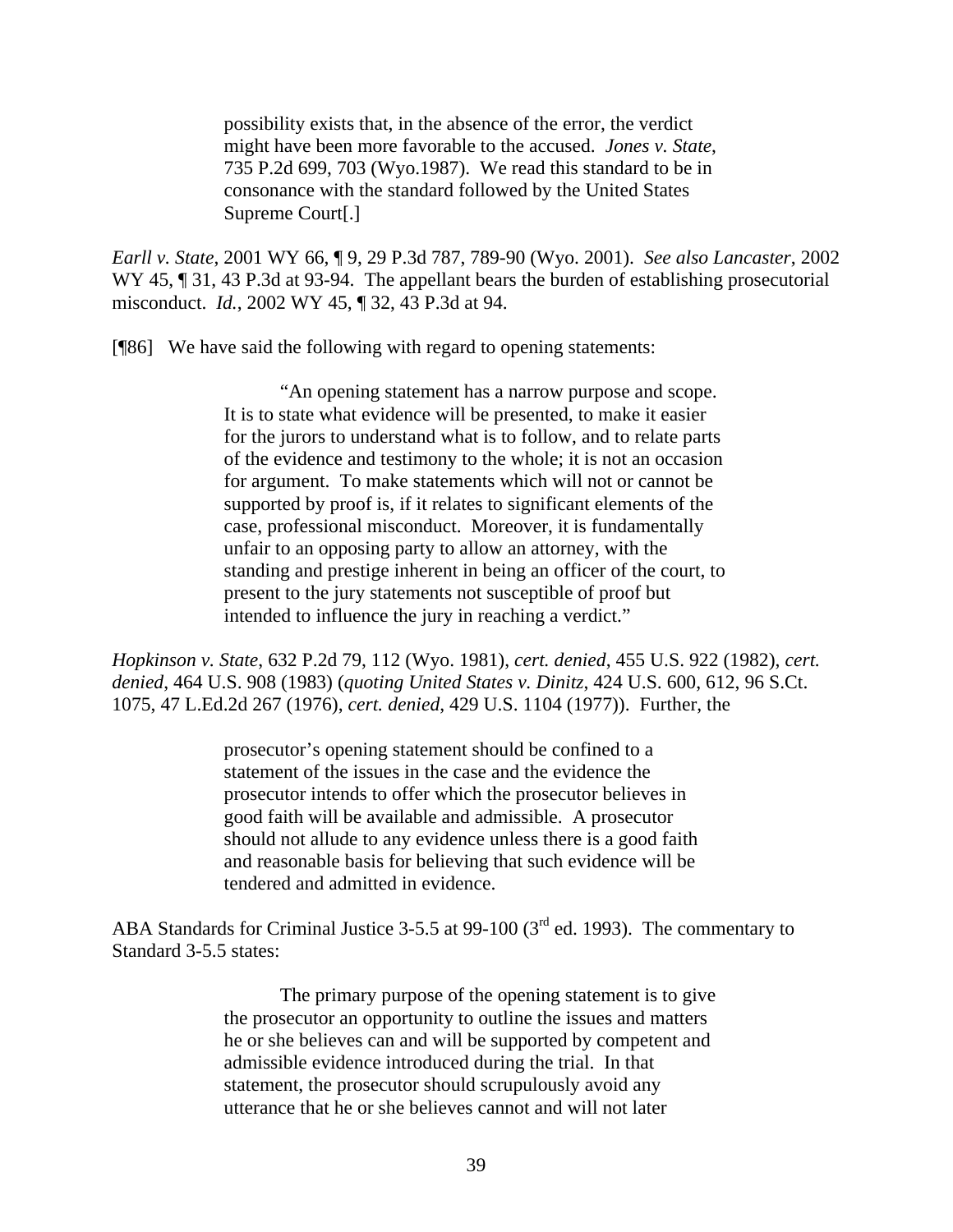actually be supported with such evidence. If, through honest inadvertence, the proof actually offered at trial falls significantly short of points made in the opening statement, the court should be asked to give a clarifying instruction to avoid either advantage or penalty. In other respects, the opening statement is governed by the Standard for closing argument.

*Id.* (footnote omitted).

[¶87] Closing arguments

must be based upon the evidence submitted to the jury. The purpose of closing argument is to allow counsel to offer ways of viewing the significance of the evidence. *Hopkinson v. State*, 632 P.2d 79, 145 (Wyo.1981). Prosecutors, just like defense counsel, may review the evidence and suggest to the jury inferences based thereon. . . . There are limits, however, on prosecutor's closing arguments that are designed to insure the fairness of the trial and prevent compromise of the judicial system.

*Dysthe v. State*, 2003 WY 20, ¶ 24, 63 P.3d 875, 884-85 (Wyo. 2003). In *Wilks*, 2002 WY 100, ¶ 27, 49 P.2d at 986-87 (*quoting* I A.B.A., Standards for Criminal Justice 3-5.8 at 3.87 to 3.88 (2d ed. 1980)), we stated:

> In *Trujillo v. State*, 2002 WY 51, ¶ 5, 44 P.3d 22, ¶ 5 (Wyo.2002), this court set forth the following broad guidelines found in the Standards for Criminal Justice which are applicable to a prosecutor's arguments to a jury:

> > "(a) The prosecutor may argue all reasonable inferences from evidence in the record. It is unprofessional conduct for the prosecutor intentionally to misstate the evidence or mislead the jury as to the inferences it may draw.

> > > . . .

(c) The prosecutor should not use arguments calculated to inflame the passions or prejudices of the jury.

(d) The prosecutor should refrain from argument which would divert the jury from its duty to decide the case on the evidence, by injecting issues broader than the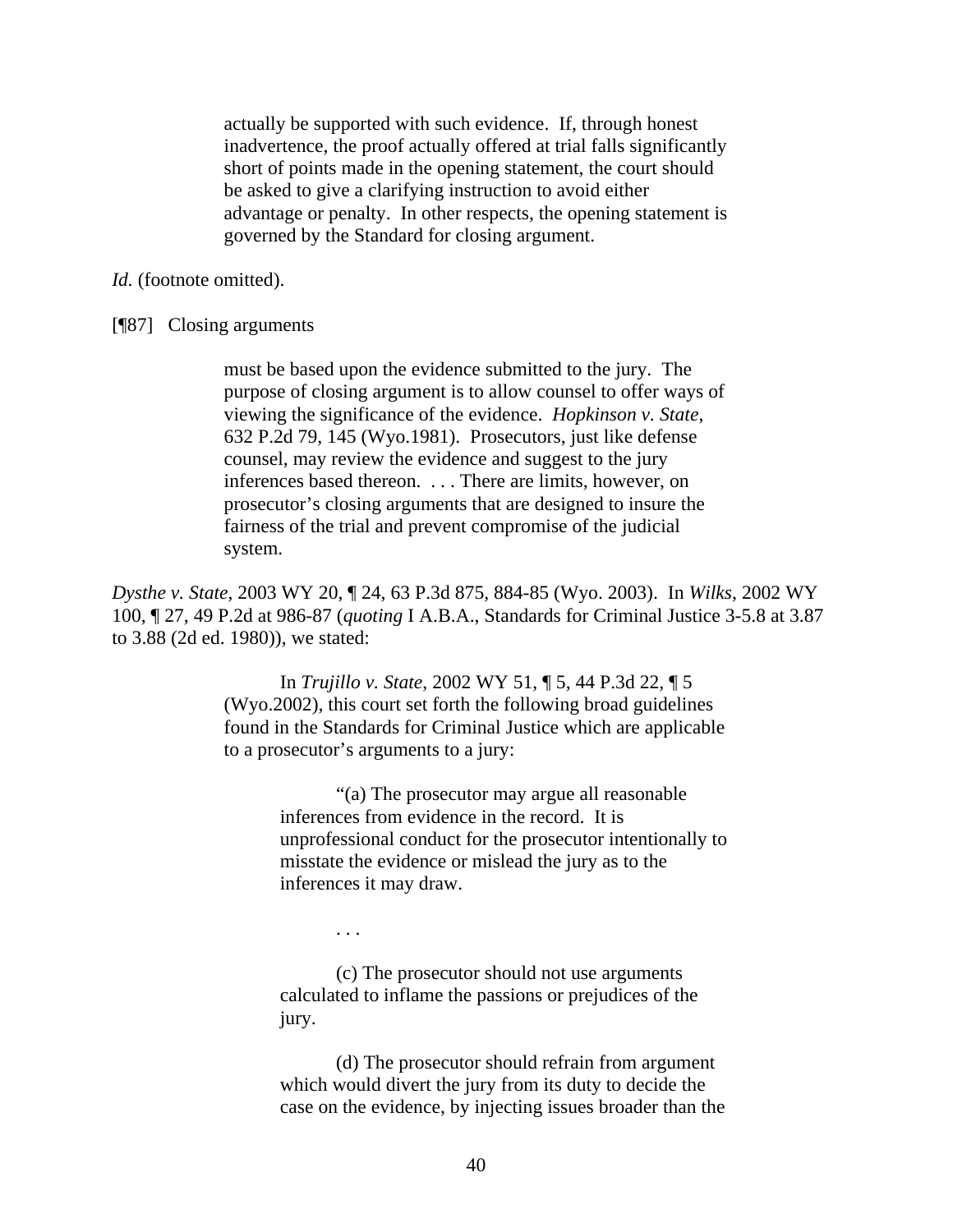guilt or innocence of the accused under the controlling law, or by making predictions of the consequences of the jury's verdict.

(e) It is the responsibility of the court to ensure that final argument to the jury is kept within proper, accepted bounds."

[¶88] In the instant case, the prosecutor said the following during his opening statement (the remarks to which the appellant attributes error are italicized):

> The path through life has many twists and turns. The path each of us takes intersects with the lives of other people. However brief that may be, it can have a lasting impact upon those other lives. Each choice we make in life is like a crossroads. Some choices will lead us down the brightly lit streets. Others will lead us down dark and dangerous alleys. It just depends on what the choice is.

Donald Walker took a path that, unfortunately, led him into contact with the intersecting path of Harold Whitney, Jr., the Defendant sitting here. That occurred on September 29, 2001. The path that he took, though brightly lit, was a dead end, thanks to the path that Harold Whitney took. *Donald Walker was a father, a son, a brother and a friend. He would go without so that the people he loved could have the things they needed.*

Donald Walker's path during the early morning hours of September 29 . . . consisted of walking to where he was staying after meeting with friends to discuss a hunting trip that he was leaving on the next morning.

The prosecutor continued by describing the appellant's "path" in drinking at local establishments, interacting with Officer Vranish, and crashing the vehicle he was driving.

> *In the brief moment that Harold Whitney's path crossed that of Donny Walker, lives were shattered forever. Children lost a father. Parents lost a son. And siblings lost a brother.* The evidence will show that Harold Whitney was traveling between 80 and 85 miles per hour when he struck Donald Walker, killing him. We'll further show that due to his intoxication, due to his delayed reaction time, he wasn't able to make the corner at that speed. He went up over the curb, followed the curb for almost 200 feet, a little over 200 feet, and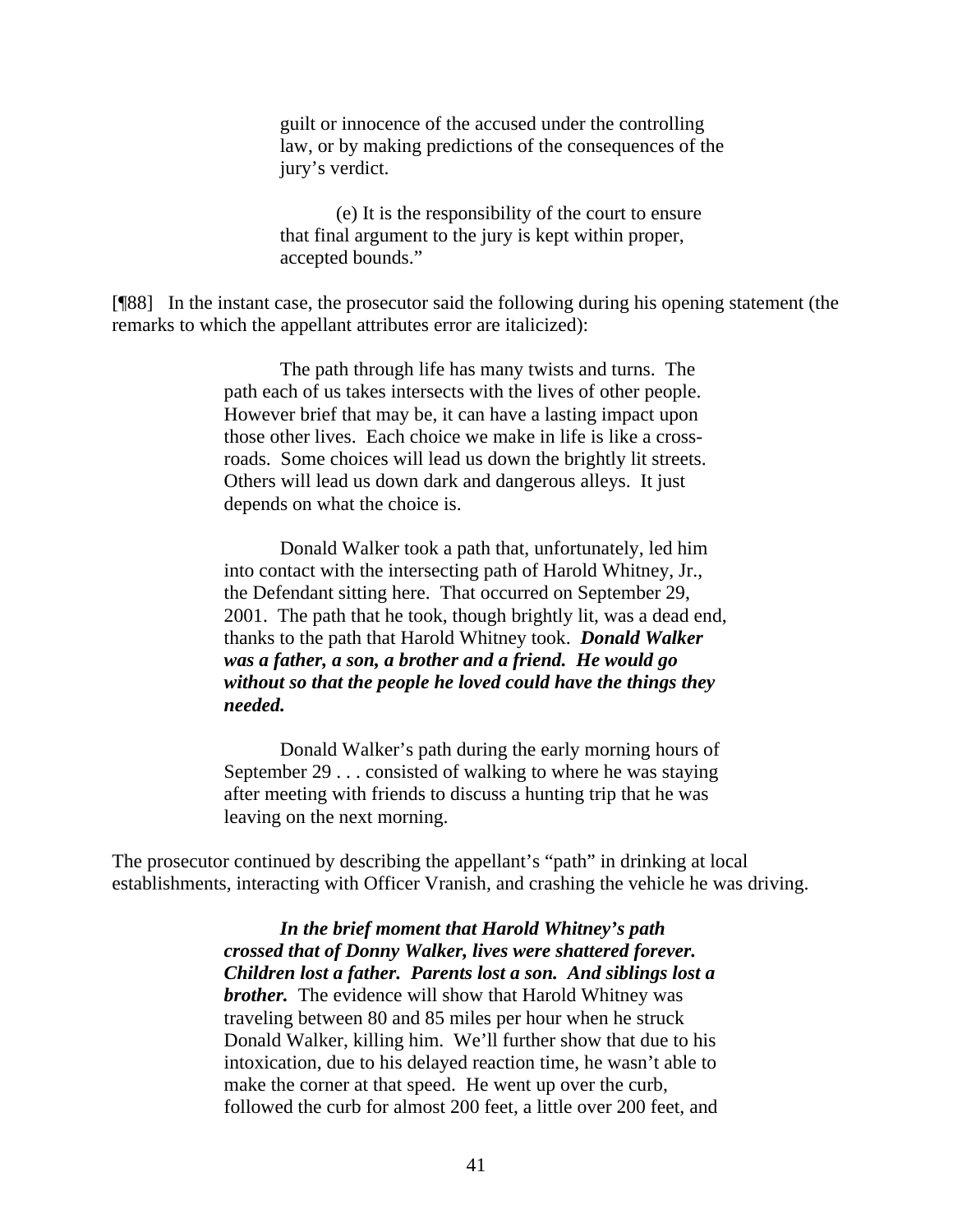struck Donny Walker. The impact was so severe from the impact that Donald Walker's jeans were imbedded into the bumper of the minivan. Donny Walker broke – broke both of his legs, both of his arms, broke his neck, broke his back, his ribs. The impact was so severe that Donald Walker's left foot was found 273 feet from the area of impact.

The prosecutor made the following remarks during his principal closing argument:

But today, we're nearing the end of a long and rocky road that took over a year to complete, or at least to get to this point. For some, the path has been shorter. For most – most of you, that journey that started on September 29, 2001, will end when a verdict is reached. For others, the journey has just begun. *For Donald Walker's family, it will never end.* 

[¶89] The remarks at issue focus on the effect of the victim's death upon his family or others. "Consideration of victim-impact testimony or argument remains inappropriate during proceedings determining the guilt of an accused." *Armstrong v. State*, 826 P.2d 1106, 1116 (Wyo. 1992). Generally, the

> key inquiry on the admissibility of victim impact testimony during the guilt phase of a criminal trial is relevancy. *McCone v. State*, 866 P.2d 740, 751 (Wyo.1993). Victim impact testimony must not be permitted "unless there is a clear justification of relevance." *Justice v. State*, 775 P.2d 1002, 1011 (Wyo.1989). Such testimony may be irrelevant if offered during the guilt phase of the trial as proof of the victim's loss; the physical, emotional, or psychological impact on the victim; or the effect upon the family. Yet, it may be relevant if offered for another proper purpose. *Id.* at 1010.

*Wilks*, 2002 WY 100, ¶ 8, 49 P.3d at 981.

[¶90] The State does not contend that the prosecutor's remarks were relevant to any trial issue or evidentiary purpose other than the effect of the victim's death upon his family or others, and concedes in its appellate brief that the remarks "did, admittedly, inject into the trial issues broader than Appellant's guilt or innocence." We note that the statements also implicate other areas of impropriety. It does not appear that the remarks made during the prosecutor's opening statement related to any evidence the prosecutor intended to offer at trial, $^{29}$  or that the remark made during the prosecutor's principal closing argument was a reasonable inference based on any evidence actually introduced at trial. The remarks also

<sup>&</sup>lt;sup>29</sup> There is no indication in the record (particularly the respective witness lists filed by the parties) that either party intended to call a member of the victim's family, or a friend of the victim, as a trial witness.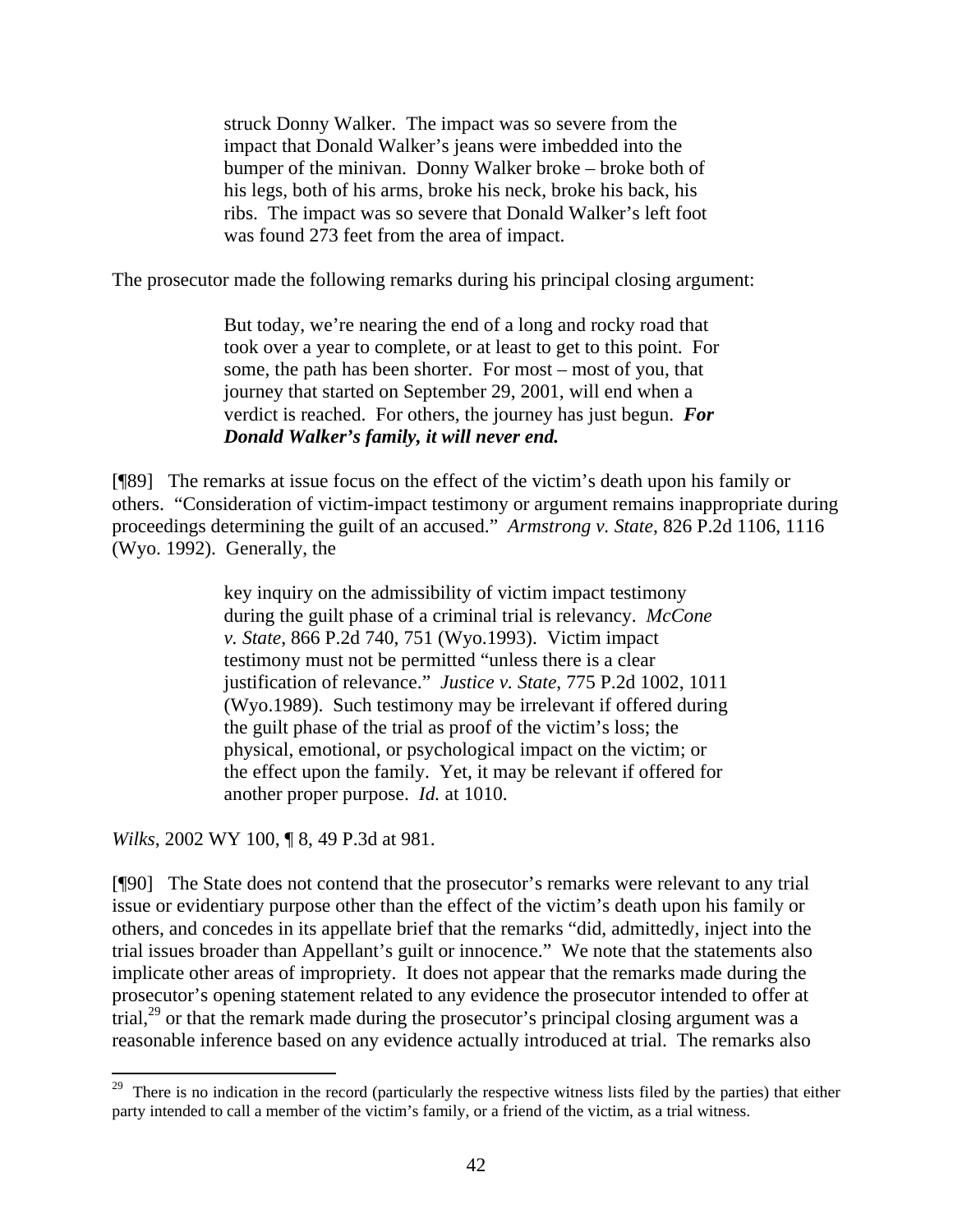risked inflaming the passions of the jury by creating sympathy for the victim, and the victim's family and friends.

[¶91] However, based on our review of the entire record, we do not find that the prosecutor's remarks prejudiced the appellant to a degree that requires reversal and a new trial. The appellant did not object to the referenced remarks at trial.

> In *Mazurek v. State*, 10 P.3d at 539, this court listed several nonexhaustive factors to be utilized to evaluate whether there was prejudicial plain error at the trial level as a result of prosecutorial misconduct. Those factors . . . include 1) the degree to which the prosecutor's remarks have a tendency to mislead the jury and prejudice the accused; 2) whether the remarks were isolated or extensive; 3) the strength of competent proof to establish guilt, absent the remarks; 4) whether the comments were deliberately placed before the jury to divert attention to extraneous matters; 5) the presence or absence of a limiting instruction; 6) whether the error was invited by defense counsel; 7) whether the failure to object could have been the result of tactical decisions; and 8) whether, in light of all the evidence, the error was harmless.

*Trujillo v. State*, 2002 WY 51, ¶ 15, 44 P.3d 22, 28 (Wyo. 2002).

[¶92] On appeal, the appellant argues only that the prosecutor's remarks prejudiced him because the appellant mounted a "challenging defense" at trial regarding Officer Vranish's alleged role in proximately causing the victim's death, and "remarks that elicited sympathy for the grieving family must have made the jury more inclined to find [the appellant] guilty." We find that, based on a careful review of the record, the evidence of the appellant's guilt was overwhelming, the prosecutor's remarks were relatively isolated, and the district court instructed the jury as follows immediately prior to the prosecutor's opening statement:

> On the other hand, it is the exclusive province of the Jury to weigh and consider all evidence which is presented to it; to determine the credibility of all witnesses who testify before you, and from such evidence and testimony, to determine the issues of fact in this case.

This duty you shall perform with sincere judgment and sound discretion, uninfluenced by sentiment, conjecture, or by passion or prejudice against any of the litigants in this case, or by public opinion or public feeling. The litigants have the right to demand and expect that you will conscientiously and dispassionately consider and weigh the evidence and apply the law of the case, and that you will reach a just verdict, regardless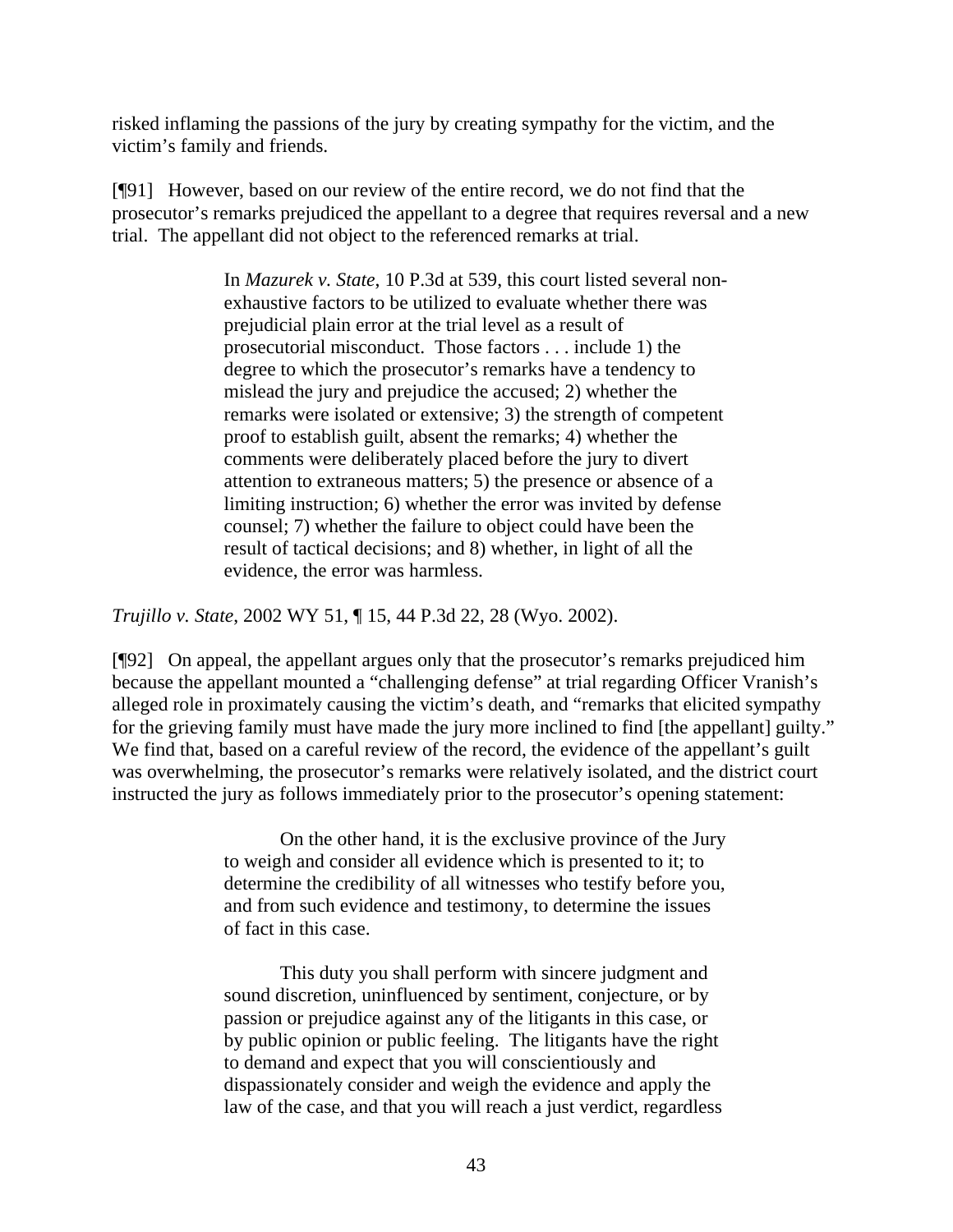of the consequences. That verdict must express the individual opinion of each Juror.

You are the exclusive judges of the facts and of the effect and value of the evidence, but you must determine the facts from the evidence produced here in court. If any evidence is admitted and afterwards is ordered by me to be stricken out, you must disregard entirely the matter thus stricken, and if any counsel intimates by any of his questions that certain hinted facts are, or are not, true, you must disregard any such intimation and must not draw any inference from it. As to any statement made by counsel in your presence concerning the facts of the case, you must not regard such a statement as evidence[.]

The district court also gave the jury a nearly identical instruction immediately prior to the prosecutor's principal closing argument. Accordingly, weighing all of the factors against the record as a whole, we do not think a reasonable possibility exists that in the absence of the prosecutor's remarks, the verdict might have been more favorable to the appellant or that the remarks put the fairness of the trial into serious question.

[¶93] The appellant also contends that the prosecutor improperly implied that the only "'just' conclusion the jury could reach after listening to the evidence would be to find [the appellant] guilty." After detailing the elements of the charged offenses, the prosecutor concluded his opening statement with the following remarks:

> After all the evidence is heard regarding these charges, you will have to choose your path, both individually and collectively. *I know that you'll do what's right. I know that you will choose the correct path. Give the Walker family some closure. Give them justice. Give Donald Walker justice.* Thank you.

(Emphasis added.) The appellant objected to these remarks. In response to that objection, the district court instructed the jury as follows:

> Ladies and Gentlemen of the Jury, there's been an objection raised to the State's opening statement regarding what the State wished the Jury to do. The function of an opening statement is to inform the Jury of the evidence that a party wishes to present and it's not an appropriate time to make an argument. That is customarily reserved to closing argument. The Jury will disregard the closing statements made in the State's opening statement.